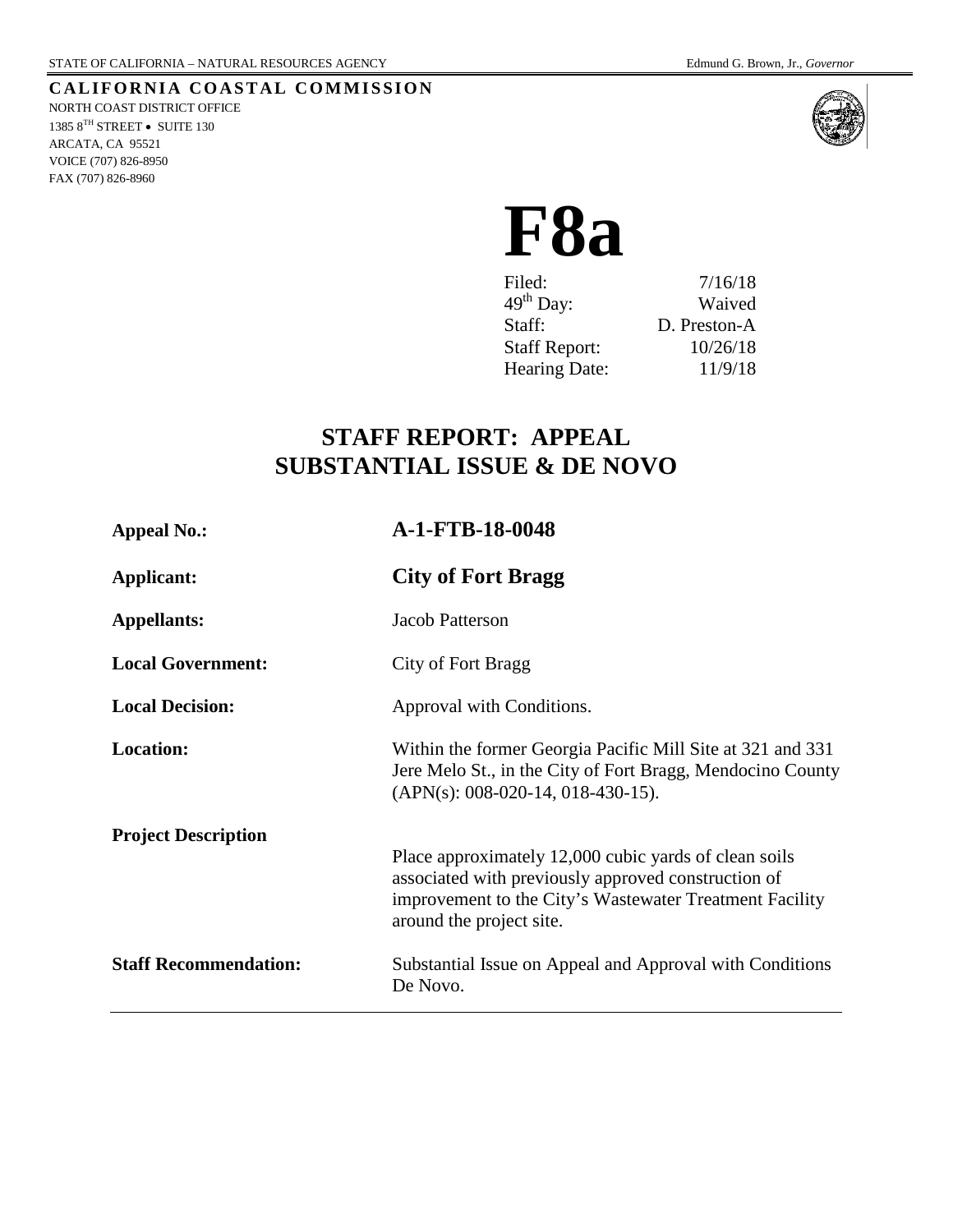# **SUMMARY OF STAFF RECOMMENDATION**

On July 16, 2018, Jacob Patterson filed an appeal of the City of Fort Bragg's approval of Coastal Development Permit No. 5-18 for the placement of approximately 12,000 cubic yards of clean soils associated with construction of the Wastewater Treatment Facility around the project site. The placement of soils is proposed to take place within two parcels (APN (s): 008-020-14, 018- 430-15). The project activities will be conducted adjacent to the Fort Bragg section of the California Coastal Trail. The placement of soils requires truck crossings over the Trail itself.

Commission staff recommends that the Commission find that the appeal raises a substantial issue regarding consistency of the approved project with the public access policies of the certified LCP and Chapter 3 of the Coastal Act because the City-approved project does not provide adequate mitigation measures to protect public access on the Coastal Trail and adjacent recreation areas.

For the purposes of *de novo* review by the Commission, the applicant submitted supplemental information that provides more detailed analyses of project activities. The addenda consists of a revised project description, which includes a grading plan, a Public Access and Recreation Area Protection Plan, and highlighted best management practices (BMPs) referenced in the Stormwater Pollution Prevention Plan (**Exhibits 6, 7, and 8**). Commission staff believes the revised project description adequately protects public access and recreational use consistent with the policies of the certified local coastal program (LCP) and Chapter 3 of the Coastal Act by adding specific safety measures to avoid conflicts between trucks crossing the Coastal Trail and pedestrian and bicycle users of the Trail and to ensure dust control measures are fully implemented. To ensure that public access is maintained and protected as proposed, staff recommends **Special Condition Nos. 1-3**. These conditions require the Permittee to follow the standards provided in the Public Access and Recreation Area Protection Plan and the revised project description, which includes landscaping with native hydro-seeds and the employment of best management practices consistent with the policies of the certified LCP and Chapter 3 of the Coastal Act. **Special Condition No. 3** specifically addresses the need for dust control, which was raised by the appellant, and it ensures the protection of water quality and environmentally sensitive habitat areas. **Special Condition No.1** ensures the implementation of safety standards and mitigation measures that protect public access.

The motion to adopt the staff recommendation of substantial issue is found on page 4, and the motion to adopt the staff recommendation of approval with conditions is found on page 11.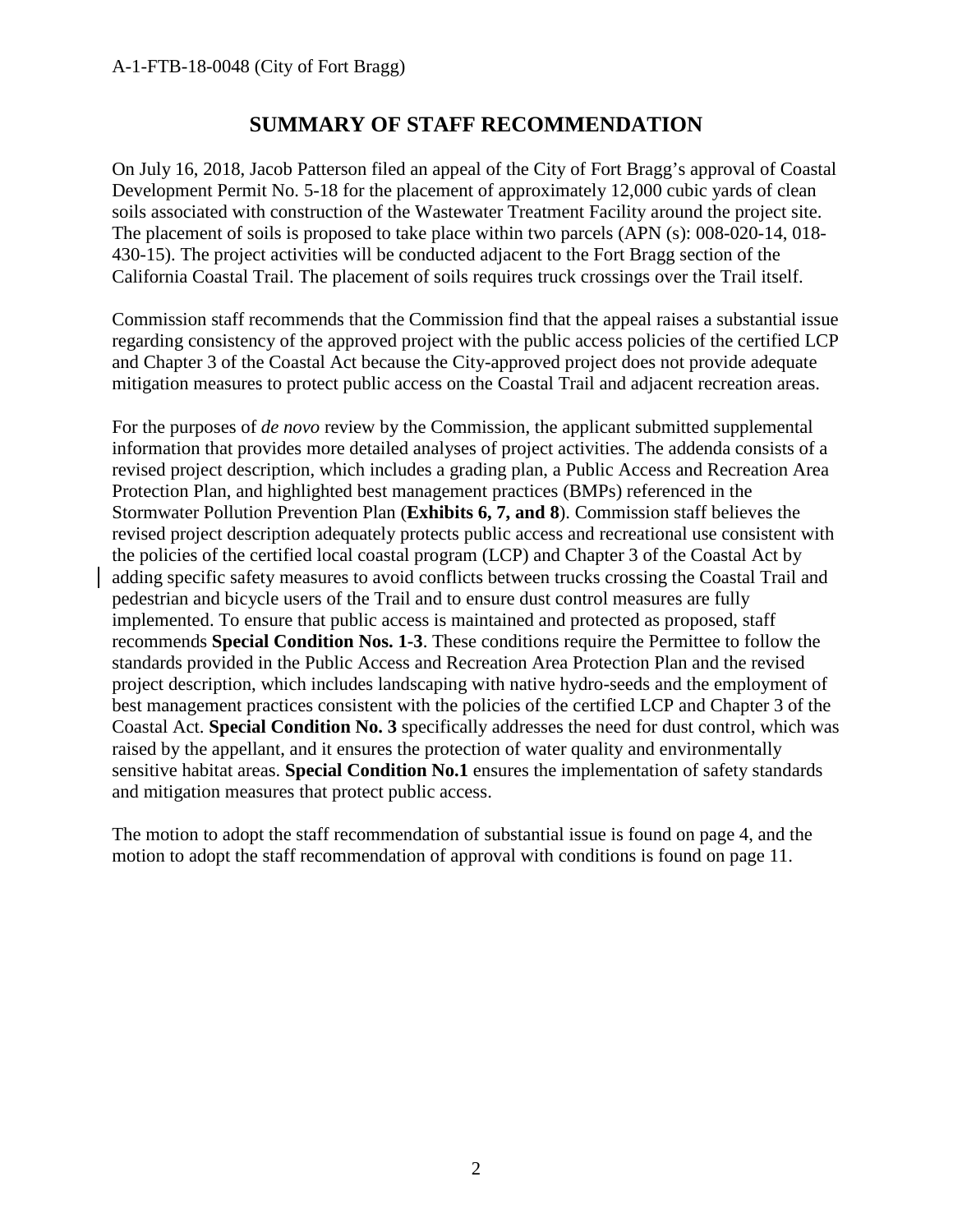# **TABLE OF CONTENTS**

|     | <b>MOTION AND RESOLUTION ON SUBSTANTIAL ISSUE </b>       |
|-----|----------------------------------------------------------|
| Н.  |                                                          |
|     |                                                          |
|     |                                                          |
|     | 6.6                                                      |
|     |                                                          |
|     | $\overline{\mathbf{8}}$                                  |
|     |                                                          |
|     |                                                          |
| HL. |                                                          |
| IV. |                                                          |
| V.  |                                                          |
| VI. |                                                          |
|     |                                                          |
|     |                                                          |
|     | C. ADDITIONAL INFORMATION PROVIDED FOR DE NOVO REVIEW 14 |
|     |                                                          |
|     | E.                                                       |
|     | F.                                                       |
|     |                                                          |
|     |                                                          |
|     |                                                          |
|     | $\mathbf{I}$                                             |
|     |                                                          |
|     |                                                          |

# **APPENDICES**

- [Appendix](#page-21-0) A Commission's Appeal Jurisdiction Over the Project
- [Appendix B](#page-22-0) Substantive File Documents
- Appendix  $C$  Excerpts from the City of Fort Bragg Certified LCP

# **EXHIBITS**

- Exhibit 1 [Regional Location Map](https://documents.coastal.ca.gov/reports/2018/11/f8a/f8a-11-2018-exhibits.pdf)
- Exhibit 2 [Vicinity Map](https://documents.coastal.ca.gov/reports/2018/11/f8a/f8a-11-2018-exhibits.pdf)
- Exhibit 3 [Land Use Designation](https://documents.coastal.ca.gov/reports/2018/11/f8a/f8a-11-2018-exhibits.pdf) Map
- Exhibit 4 [ESHA Maps](https://documents.coastal.ca.gov/reports/2018/11/f8a/f8a-11-2018-exhibits.pdf)
- Exhibit 5 [City-Approved Project Plans](https://documents.coastal.ca.gov/reports/2018/11/f8a/f8a-11-2018-exhibits.pdf)
- Exhibit 6 [Project Description for](https://documents.coastal.ca.gov/reports/2018/11/f8a/f8a-11-2018-exhibits.pdf) De Novo
- Exhibit 7 [Public Access and Recreation Area Protection Plan](https://documents.coastal.ca.gov/reports/2018/11/f8a/f8a-11-2018-exhibits.pdf)
- Exhibit 8 [Stormwater Pollution Prevention Plan Excerpts](https://documents.coastal.ca.gov/reports/2018/11/f8a/f8a-11-2018-exhibits.pdf)
- Exhibit 9 Notice of Final [Action and Staff Report Excerpts](https://documents.coastal.ca.gov/reports/2018/11/f8a/f8a-11-2018-exhibits.pdf)
- Exhibit 10 [Appeal from Jacob Patterson](https://documents.coastal.ca.gov/reports/2018/11/f8a/f8a-11-2018-exhibits.pdf)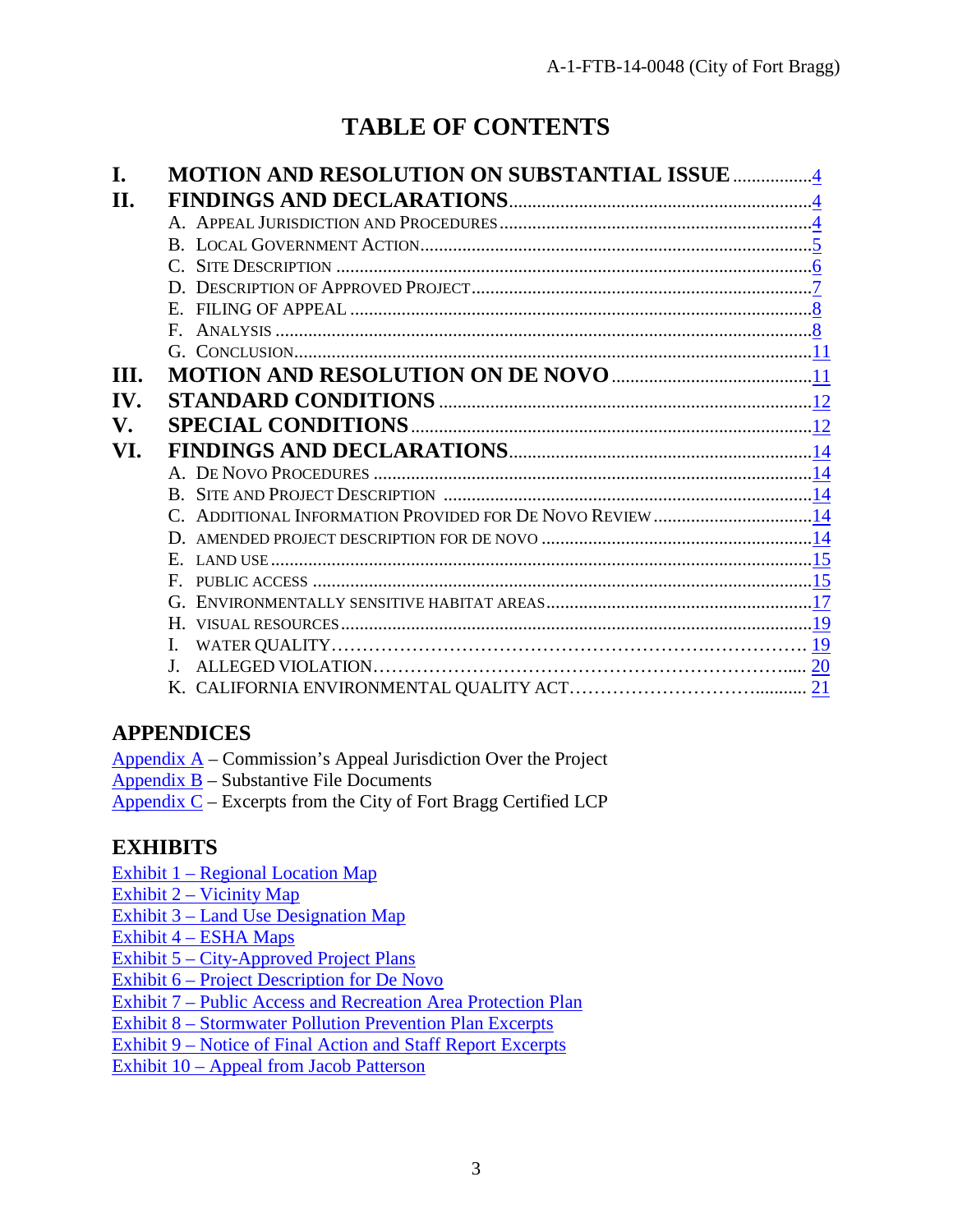## <span id="page-3-0"></span>**I. MOTION AND RESOLUTION ON SUBSTANTIAL ISSUE**

#### **Motion**:

*I move that the Commission determine and resolve that Appeal No. A-1- FTB-18-0048 does not present a substantial issue with respect to the grounds on which the appeal has been filed under Section 30603 of the Coastal Act regarding consistency with the Certified Local Coastal Plan and/or the public access and recreation policies of the Coastal Act*.

Staff recommends a **NO** vote on the foregoing motion. Following the staff recommendation by voting no will result in the Commission conducting a *de novo* review of the application, and adoption of the following findings. Passage of this motion via a yes vote, thereby rejecting the staff recommendation, will result in a finding of No Substantial Issue, and the local action will become final and effective. The motion passes only by an affirmative vote of the majority of the appointed Commissioners.

#### **Resolution:**

*The Commission hereby finds that Appeal No. A-1-FTB-18-0048 presents a substantial issue with respect to the grounds on which the appeal has been filed under §30603 of the Coastal Act regarding consistency with the Certified Local Coastal Plan and/or the public access and recreation policies of the Coastal Act.*

# <span id="page-3-1"></span>**II. FINDINGS AND DECLARATIONS**

#### <span id="page-3-2"></span>**A. APPEAL JURISDICTION AND PROCEDURES**

#### **IMPORTANT NOTE:**

The Commission will not take public testimony during the substantial issue phase of the appeal hearing unless at least three (3) commissioners request it. Unless the Commission finds that the appeal raises no substantial issue, the de novo phase of the hearing will immediately follow at this meeting, during which the Commission will take public testimony. Written comments may be submitted to the Commission during either phase of the hearing.

#### **Appeal Jurisdiction and Grounds for Appeal**

The Coastal Commission effectively certified the City of Fort Bragg's local coastal program (LCP) in 1983. After certification of an LCP, the Coastal Act provides for limited appeals to the Coastal Commission of certain local government actions on coastal development permits (CDPs). Pursuant to Coastal Act Section 30603, the City of Fort Bragg's approval of the subject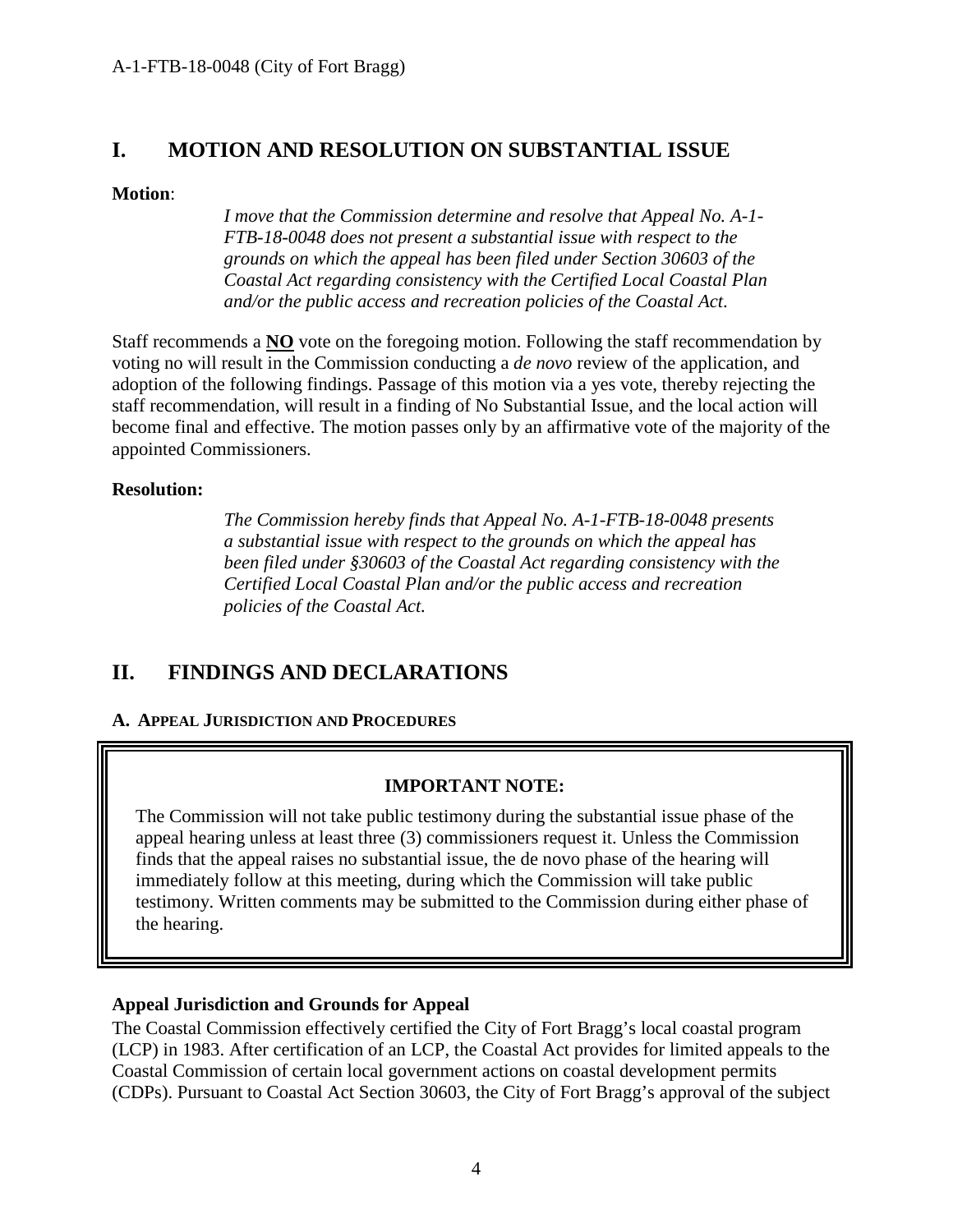project is appealable to the Commission because the development is located (a) between the sea and the first public road, and (b) within 300 feet of the top of the seaward face of a coastal bluff.

The Commission's Appeal Jurisdiction is further discussed in **Appendix A** which is hereby incorporated by reference. The grounds for appeal of a local government action approving a CDP for development in an appealable area are limited to allegations that the approved development does not conform to the standards set forth in the certified LCP and the public access policies of the Coastal Act.

#### **Appeal Procedures**

Section 30625(b) of the Coastal Act requires the Commission to hear an appeal unless the Commission determines that no substantial issue<sup>[1](#page-4-1)</sup> exists with regard to the grounds on which the appeal has been filed. In this case, because the Commission staff is recommending that the appeal raises a substantial issue, unless three Commissioners object, it is presumed that the appeal raises a substantial issue and the Commission may proceed to its *de novo* review at the same or subsequent meeting without taking public testimony during this phase of the appeal hearing.

If three Commissioners object, the Commission will hear arguments and vote on the substantial issue question. Generally, and at the discretion of the Chair, qualified persons will have three minutes per side to address whether the appeal raises a substantial issue. The only persons qualified to testify before the Commission on the substantial issue question are the applicants, appellants, persons who made their views known to the local government (or their representatives) and the local government. Testimony from other persons regarding substantial issue must be submitted in writing. It takes a majority of Commissioners present to find that no substantial issue is raised.

#### <span id="page-4-0"></span>**B. LOCAL GOVERNMENT ACTION**

The City of Fort Bragg Planning Commission approved Coastal Development Permit No.5-18 with special conditions at its hearing held on June 13, 2018. The approved project authorizes the City of Fort Bragg to place approximately 12,000 cubic yards of clean soils excavated as part of the previously approved adjacent construction of improvements to the City's Wastewater Treatment Facility at various stockpile location on lands surrounding the Wastewater Treatment Facility. In some cases the stockpiles were approved to be shaped into berms that will help visually screen the adjacent Wastewater Treatment Facility. Excavated material was also placed on previously disturbed and partially graveled and paved lands near the site for use in recontouring the site and creating a more natural appearing landscape.

<span id="page-4-1"></span> $<sup>1</sup>$  The term "substantial issue" is not defined in the Coastal Act or its implementing regulations. In previous</sup> decisions on appeals, the Commission has generally been guided by the following factors in making substantial issue determinations: (a) the degree of factual and legal support for the local government's decision; (b) the extent and scope of the development as approved or denied by the local government; (c) the significance of the coastal resources affected by the decision; (d) the precedential value of the local government's decision for future interpretations of its LCP; and, (e) whether the appeal raises only local issues, or those of regional or statewide significance.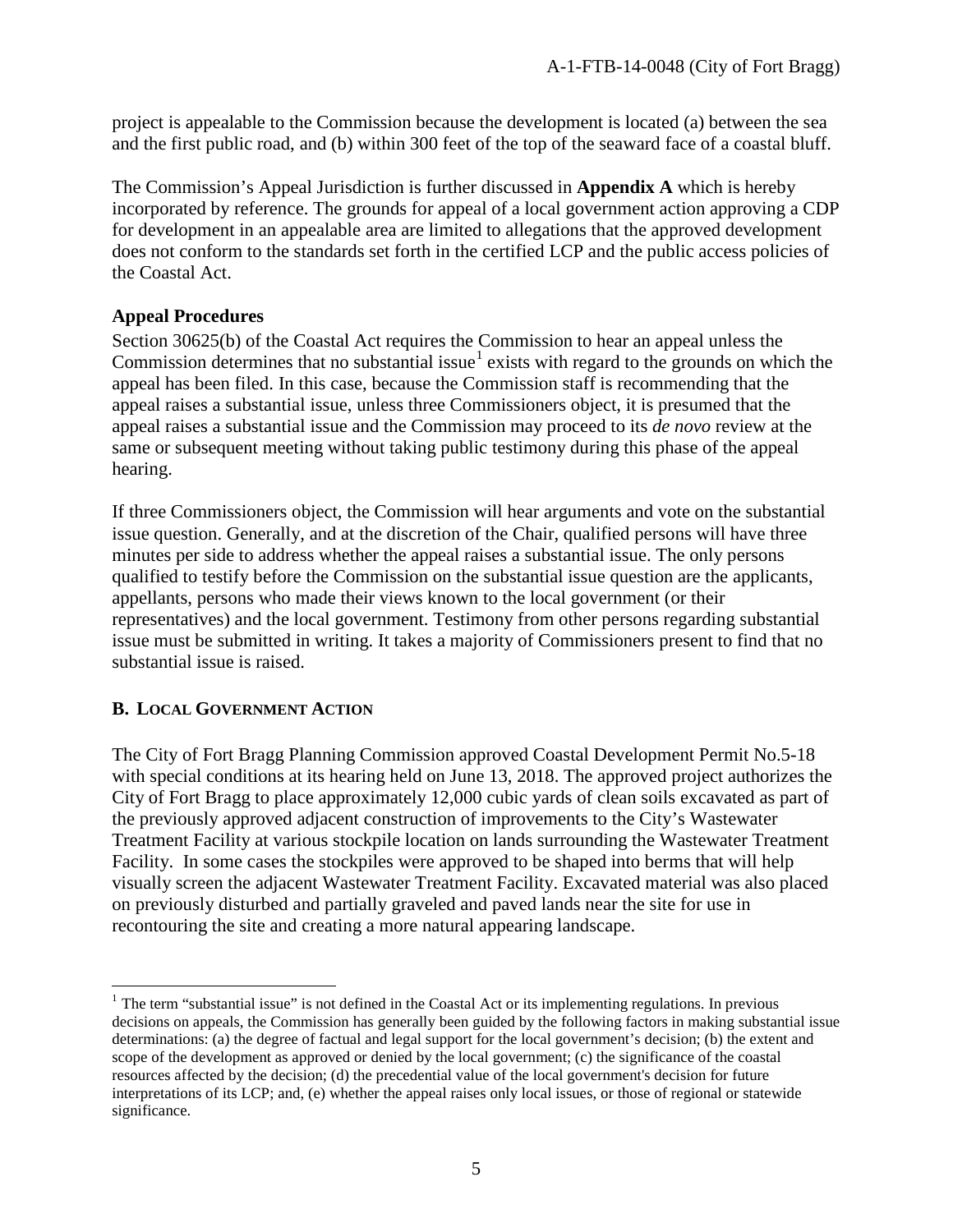#### A-1-FTB-18-0048 (City of Fort Bragg)

The City granted its approval of the Coastal Development Permit subject to 7 special conditions (**Exhibit 9**, pgs. 2, 3) requiring the following:

- 1. Implementation of the best management practices contained in the Stormwater Pollution Prevention Plan (SWPPP) associated with the Wastewater Treatment Facility (WWTF) renovation;
- 2. Immediate notification of spills, dust or sediment release, or release of potentially hazardous materials;
- 3. Conducting construction reports and site inspections conducted in accordance with the provisions of the SWPPP;
- 4. Stabilization of all stockpiled soil prior to submittal of a Notice of Termination with the Regional Water Quality Control Board;
- 5. Halting development and notifying the Fort Bragg planning staff and retain a professional archaeologist to determine appropriate actions if an archaeological site is discovered during construction;
- 6. Grading and contouring soils placed to the North and East of the WWTF are to be graded and contoured immediately upon placement and subsequently hydro-seeded with a native seed mix by October 30, 2018; and
- 7. Grading and contouring soils placed within 200-feet of the multi-use trail shall be similarly graded, contoured, and subsequently hydro seeding with a native seed mix by October 30, 2018 in the manner described in Special Condition No. 6.

#### <span id="page-5-0"></span>**C. SITE DESCRIPTION**

The development site is within a 433-acre area that was historically used for lumber mill activities, previously managed by Georgia Pacific, who ceased all mill operations in 2002. The project extends over two parcels that are now owned by the City of Fort Bragg (**Exhibit 1**). The first parcel is 3.14 acres (APN: 008-020-014) and the second parcel is 11.64 acres (APN: 018- 430-15); both parcels surround the Fort Bragg Wastewater Treatment Plant which is situated along the coastal bluff. The subject parcels are located off of Jere Melo Street, south of West Oak Street and parallel to Main Street, in the City of Fort Bragg (**Exhibit 2**). The property is located directly west of the Mendocino Coast Chamber of Commerce offices and can be accessed from an unpaved driveway leading toward the Wastewater Treatment Plant, approximately 100-feet from coastal waters. The Georgia Pacific Mill Site operations and the associated industrial development have heavily impacted the area, leaving it mostly devoid of natural vegetation.

The California Coastal Trail winds through the subject property adjacent to the Treatment Plant (**Exhibit 2**). The trail is ADA-compliant and it provides spectacular views while supporting bike and pedestrian uses. The trail can be accessed from Elm Street, Cypress Street, and the west end of North Harbor Drive.

A biological survey completed for the Wastewater Treatment Plant Upgrade project in August 2016 identified the following environmentally sensitive habitat areas (ESHA) in the vicinity of the project area: wetlands (estuarine and marine); freshwater marsh; gum plant patches (associated with northern costal bluff scrub); and Mendocino Coast Paintbrush (**Exhibit 4**, pgs. 2, 3). WRA Environmental Consultants prepared a map of the adjacent biological resources in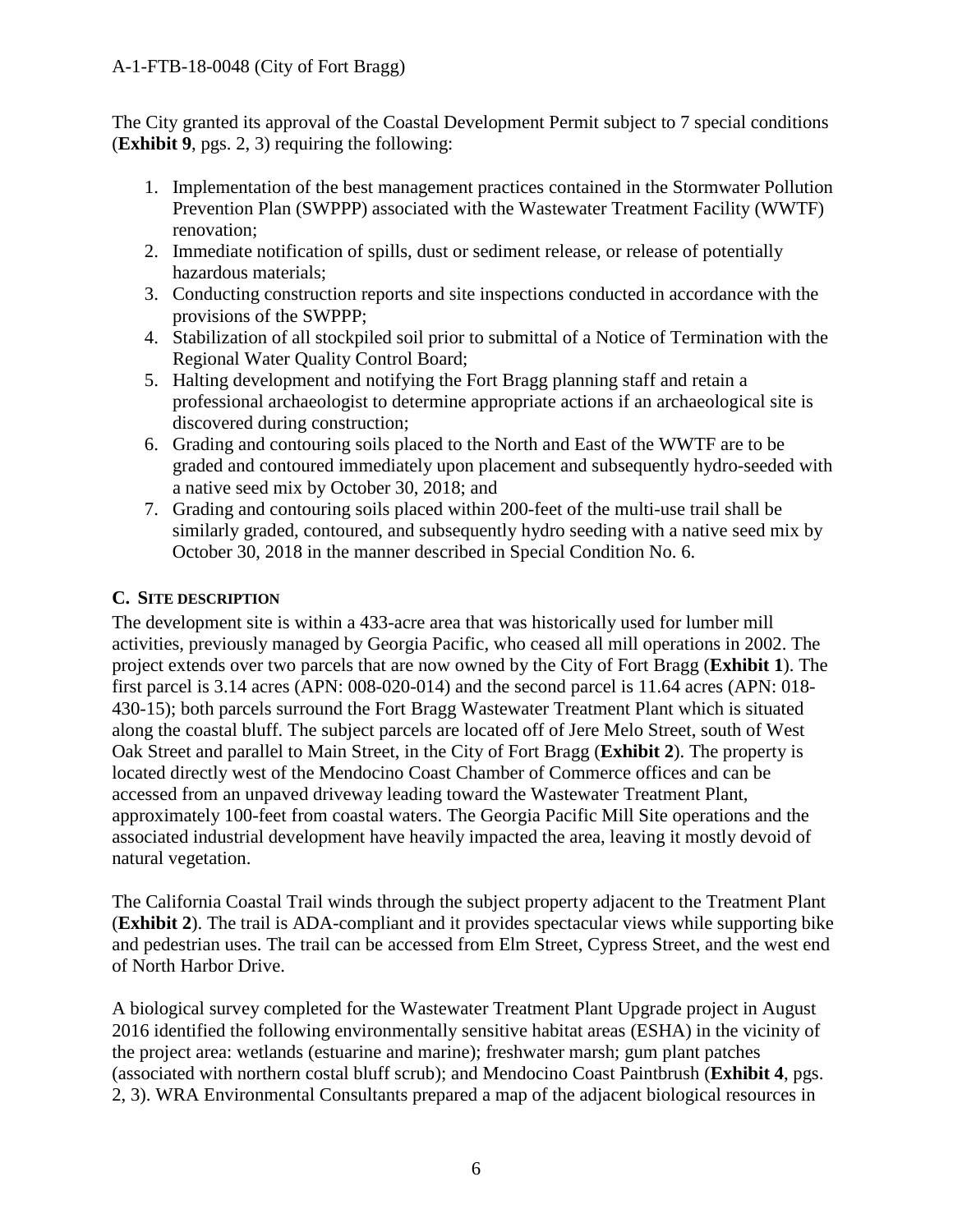2014, indicating the presence of coastal terrace prairie/northern coastal bluff approximately 60- 80-feet from project area (**Exhibit 4**, pg. 1).

The subject parcels are zoned Timber Industrial (TI), but the Wastewater Treatment Facility (WTTF) adjacent to the subject property is zoned for Public Facilities and Services (PF) (**Exhibit 3**). The City's Coastal Land Use and Development Code (CLUDC §17.24.020) defines the intent of the Timber Industrial Zone, which consists of uses related to forest products processing, log yards, planing mills, manufacturing wood products, storage of forest by-products, commercial seedling nurseries, and other similar support activities. Section 17.24.030 describes other allowable land uses, which includes the following activities: crop production, horticulture, orchard, vineyard, open space, public parks, recreation, office accessory, and public safety facility as permitted uses, as well as aquaculture, outdoor storage and transit station or terminal under use permit (see **Appendix C** for a summary of relevant policies).

#### <span id="page-6-0"></span>**D. DESCRIPTION OF APPROVED PROJECT**

On June 13, 2018, the City of Fort Bragg Planning Commission approved Coastal Development Permit (CDP) No. 5-18 with special conditions (**Exhibit 9**). The approved CDP authorizes the placement of approximately 12,000 cubic yards of clean soils excavated as part of the previously approved adjacent construction of improvements to the City's Wastewater Treatment Facility (WWTF), originally constructed in 1970, approved under a separate coastal development permit, City of Fort Bragg CDP No. 2-16. The stockpiling of excavated soils under the current coastal development permit under appeal was approved to be placed at six separate areas on lands surrounding the Wastewater Treatment Facility (**Exhibit 5**). Approximately 4,000 cubic yards of the stockpiled material would eventually be transported back to WWTF site to fill in around the perimeter of some of the structures added or improved under the WWTF upgrade project. Much of the stockpile material would be used for other purposes. In some cases the stockpiles were approved to be shaped into berms that would help visually screen the adjacent Wastewater Treatment Facility. Excavated material would also be placed on previously disturbed and partially graveled and paved lands inland of the WWTF and Coastal Trail for use in recontouring the site and creating a more natural appearing landscape.

The temporary stockpiles of material were approved not to exceed a maximum height of 25-feet, and the material not returned to the WWTF site would be shaped and spread within eighteen months. After final grading, all disturbed soil would be hydro-seeded. The City of Fort Bragg's contractors began work on the project before the Coastal Commission's appeal period had finished. Without the benefit of a permit, trucks transported soil from the Wastewater Treatment Facility to the subject parcels and the berms to screen the WWTF were preliminarily shaped. In addition, the berms and other stockpile areas were hydro-seeded. Approved development that has not been completed includes the transfer of the 4,000 cubic yards to be returned to the WWTF site, final contouring of portions of the berms created for screening the WWTF, the recontouring and landscaping of the graveled and paved lands inland of the WWTF and Coastal Trail, and final hydro-seeding of the graded areas. The soil storage areas are displayed in the various photographs contained in (**Exhibit 5**, pgs. 2, 3).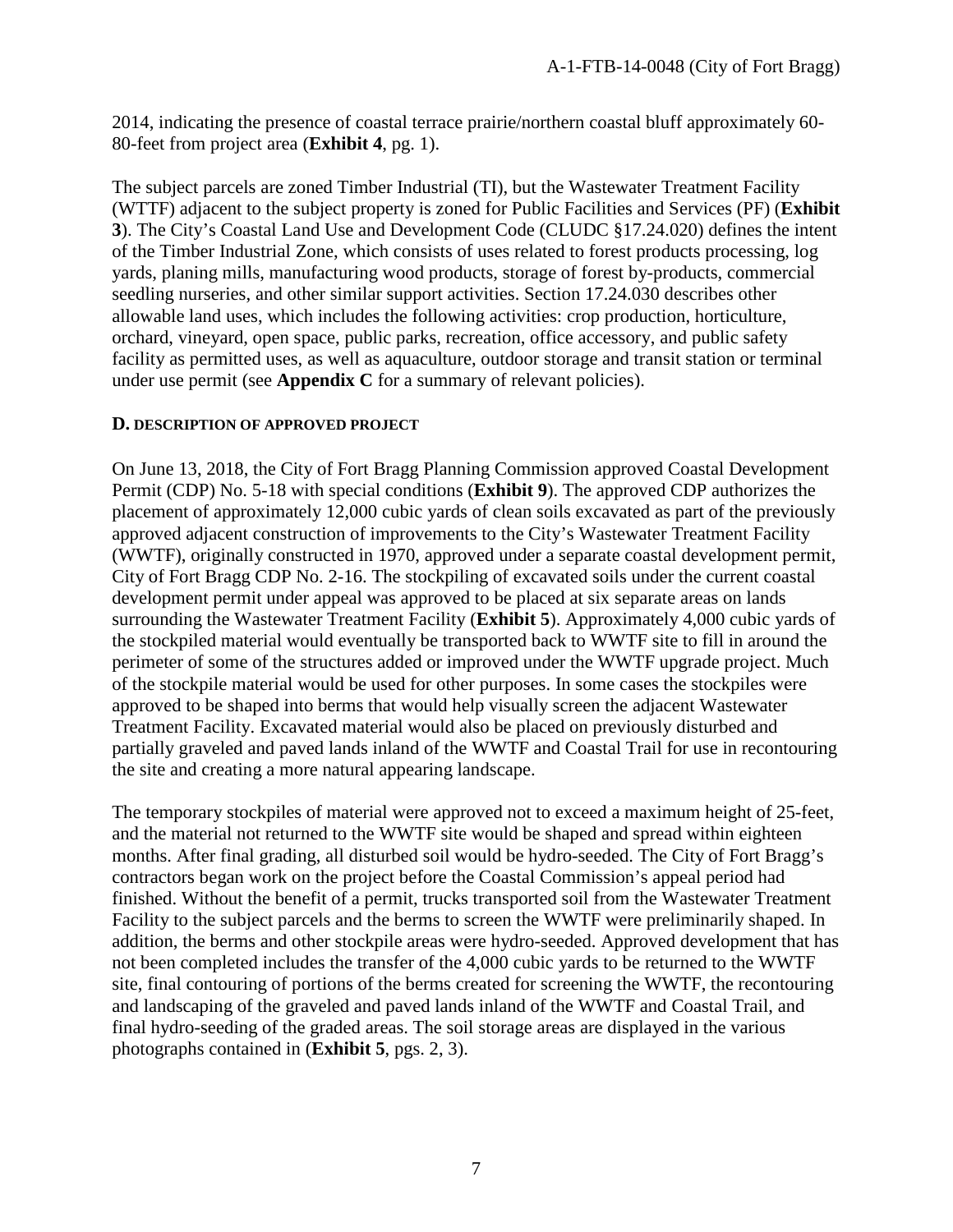#### A-1-FTB-18-0048 (City of Fort Bragg)

#### <span id="page-7-0"></span>**E. FILING OF APPEAL**

The North Coast District Office received a Notice of Final Action from the City on June 29, 2018 (**Exhibit 9**). The Commission's 10-working-day appeal period began on July 2, 2018 and ended on July 16, 2018. Jacob Patterson filed a timely appeal of the City's decision to grant the permit on July 16, 2018 (**Exhibit 10**). The appeal raises contentions related to: (1) protection of public access use; (2) allowable use under the certified land use and zoning designations; and (3) consistency with the California Environmental Quality Act (CEQA). In summary, the appellant contends the following:

- 1. The project approved by the City is inconsistent with the Open Space Policies of the certified LCP and Section 30210 of the Coastal Act, which provides for maximum coastal access and recreational opportunities because impacts of the approved project on use of the Coastal Trail such as dust from the transfer and stockpiling of soil and conflicts between trucks transporting excavated material and pedestrians and bicyclists using the trail.
- 2. The project approved by the City is inconsistent with the Timber Resources Industrial (IT) land use designation and Timber Industrial (TI) zoning district, since the placement and permanent grading of soil for the Wastewater Treatment Plant is not an activity associated with timber resources and forest products manufacturing, which was the intent for the IT designation and TI zoning.
- 3. The City failed to perform adequate environmental analyses and should have viewed this project as a component of the CEQA studies covering the Wastewater Treatment Facility renovation and the construction of the Coastal Trail. The City determined the approved project was environmentally exempt under CEQA. The appellant argues that the project is inconsistent with the CEQA requirements of Chapter 17.72 of the Coastal Land Use and Development Code.

#### <span id="page-7-1"></span>**F. ANALYSIS OF APPELLANT'S CONTENTIONS**

Section 30603 of the Coastal Act states that after certification of a LCP, an appeal of a local government-issued CDP for a development located between the first public road and the sea is limited to allegations made on the grounds that the approved development does not conform to the standards set forth in the certified LCP or the public access policies of the Coastal Act. The Commission finds that all but the last of the above contentions present valid grounds for appeal. The Commission finds that the appellant's first and second contention raises a substantial issue of conformance of the approved development with the policies of the certified LCP and Chapter 3 of the Coastal Act (§30210). The three contentions are discussed in further detail below. The relevant LCP and Coastal Act policies are shown in full in **Appendix C**.

#### **Contention 1**

The appellant contends that the approved development interferes with public access to and recreation on the Coastal Trail. The appellant contends that the approved soil placement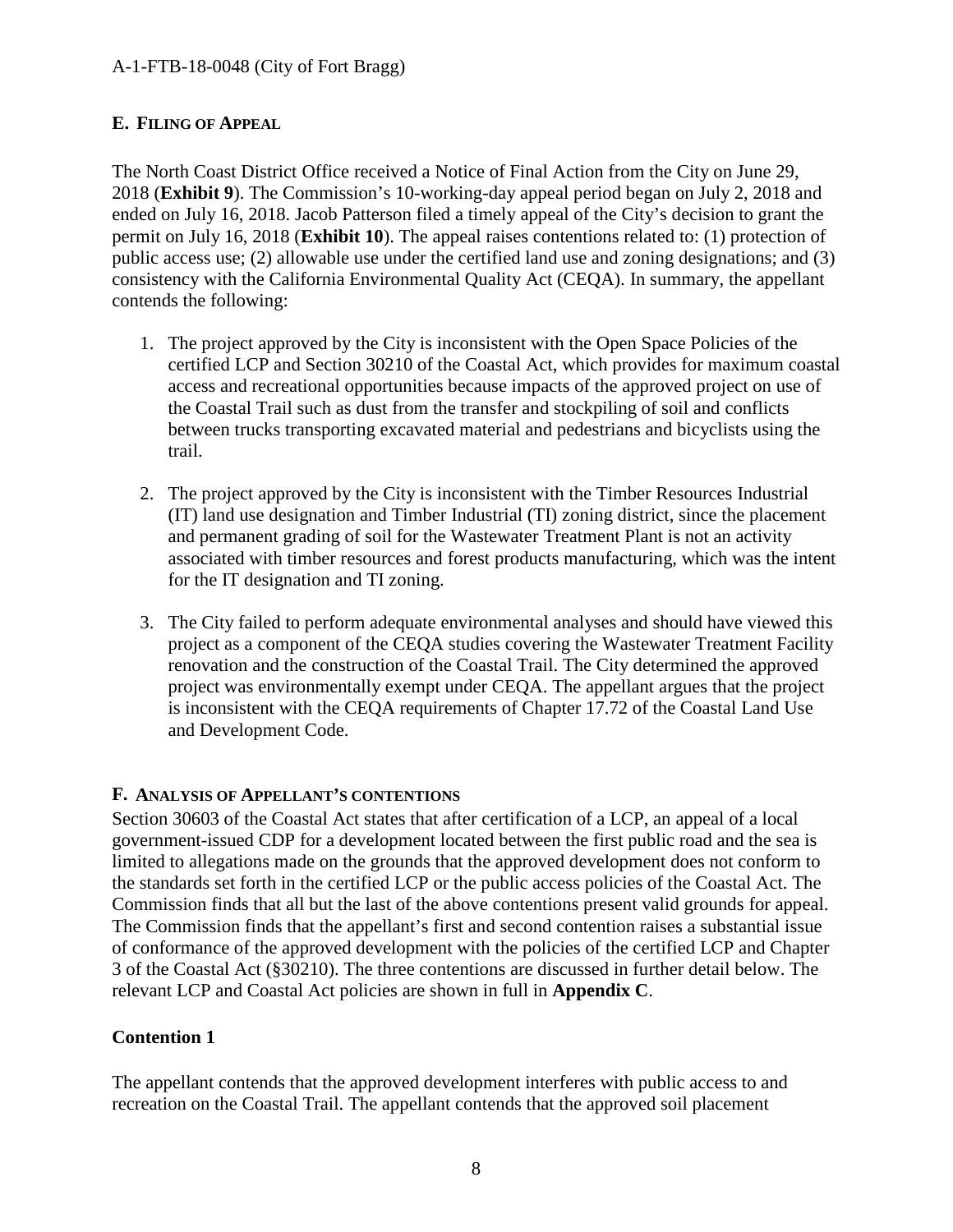activities have created a conflict with the public's use and enjoyment of the trail. The appellant cites disturbances from traffic crossings, including trail blockages and interferes with pedestrian and bicyclist traffic, and the spread of dust over the trail from soil movement operations. The appellant asserts that this location is one of the main attractions for visitors to Fort Bragg and provides one of the main means of ADA-compliant coastal access. The appellant contends that the approved project is inconsistent with the public access policies of the Coastal Act and other similar policies contained in the City of Fort Bragg Certified Local Coastal Program, including policies OS-15.2, 16.1 and CD-1.1; 1.4, 2.5 and Section 17.50.070 of Coastal Land Use and Development Code (CLUDC).

The coastal development permit approved by the City includes conditions designed to control the potential for dust impacts from the movement, stockpiling, and grading of excavated material. For example, Special Condition 1 requires implementation of best management practices (BMPs) contained within the Stormwater Pollution Prevention Plan (SWPPP) that was approved by the Regional Water Quality Control Board for the related WWTF renovation project approved under a separate CDP by the City. The SWPPP includes BMPs such as watering of graded areas and covering stockpiled material. In addition, Special Conditions 6 and 7 of the City-approved CDP require contouring and hydro-seeding of stockpiled areas by the end of the dry season (October  $31<sup>st</sup>$ ). Although, the appellant contends that these measures have not always been followed with the work that began on the project prior to securing a coastal development permit, the measures are enforceable conditions of the City-approved CDP.

However, the approved coastal development permit does not contain any special conditions requiring measures to reduce the safety hazards associated with truck crossings of the Coastal Trail. The approved project involves the hauling of hundreds of truckloads of excavated soil originating from the WWTF across the Coastal Trail over a number of months, both for stockpiling and recontouring of areas outside of the WWTF boundaries and for the return of some of the material back to WWTF site after improvements to the WWTF being performed under a separate City-approved CDP are completed. The truck crossings interrupt use of the Trail by pedestrians and bicyclists, and create a safety hazard for public access users. The potential for bicycle-truck conflicts is of particular concern given that bicyclists heading northbound on the trail come from around a corner of the fenced WWTF grounds and descend a slope toward the truck crossing site and can be traveling at a relatively high rate of speed.

The City staff report for the approved development concludes that the project is consistent with the certified local coastal program and the public access policies of the Coastal Act. The report simply states that the Coastal Trail would not be impacted by the stockpiling and eventual grading of soils. However, the report does not provide an analysis to support that determination. After the appeal was filed, Commission staff was notified that a Traffic Control Plan had been prepared for the project, which included safety signage, but the Plan contains no other provisions to protect public access and minimize trail impacts from truck crossings and the Traffic Control Plan is not discussed in the City's findings for the coastal development permit and is not required to be implemented by conditions of the CDP.

Open Space Policy 16.1 of the certified LUP mirrors the requirements of Section 30210 and 30214 of the Coastal Act, which state that maximum access and recreational opportunities must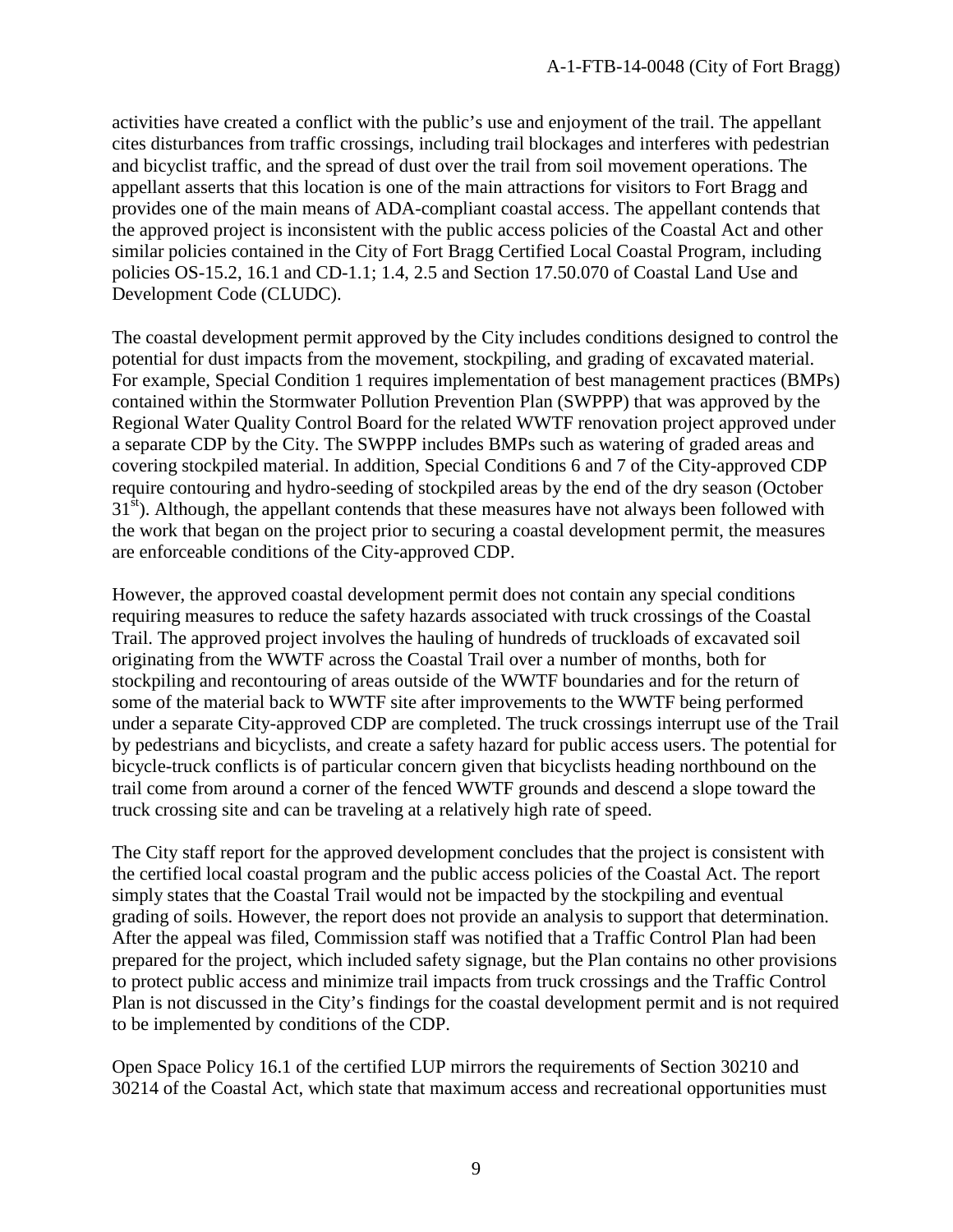#### A-1-FTB-18-0048 (City of Fort Bragg)

be provided consistent with public safety needs. Open Space Policy 16.7 requires mitigation measures to protect public access be implemented prior to or concurrent with construction. The importance of maintaining public access and recreational opportunities within the Coastal Trail for the safe enjoyment of the public is a matter of statewide concern. Therefore, the Commission finds that the contention related to the protection of public access and recreation facilities raises a substantial issue of conformance of the project as approved with the certified local coastal program and the public access policies of the Coastal Act.

#### **Contention 2**

The appellant claims that the approved project is inconsistent with the permitted uses of the Timber Resources Industrial (IT) designation and Timber Industrial (TI) zone. The appellant contends that the zoning district does not permit outdoor storage of excavated soil and the City's findings dismiss the issue by stating that the placement of soils is not considered a land use (see **Exhibit 10**, pg. 8).

Page 2-7 of the LUP Land Use Element describes the allowed industrial uses in the zone, which primarily consist of activities associated with forest products and related support activities (see **Appendix C** for a complete view of relevant policies). The City's findings determined that the approved project was only temporary and would not impact the future land uses consistent with the zone. However, a portion of the project involves the permanent placement of material contoured into berms to screen views of the WWTF and the recontouring of previously graded and paved lands inland of the WWTF to create a more natural-looking topography and landscape that will improve their appearance as viewed from public vantage points such as the Coastal Trail. The City's findings do not acknowledge this permanent use of the land and do not explain how the development is consistent with the land uses allowed under the Land Use Plan designation and zoning district applied to the property in the certified LCP. Therefore, the City did not provide factual support for its determination that the approved development is consistent with permitted uses of the Timber Resources Industrial Designation and the Timber Industrial Zone. Therefore, the Commission finds that the contention that the development is not consistent with the land use and zoning designation applied to the site raises a substantial issue of conformance of the project as approved with the certified local coastal program.

#### **Contention 3**

The appellant states that the City did not perform sufficient environmental review for the project activities and that the development does not comply with the California Environmental Quality Act (CEQA). The City determined that the project met the requirements for a CEQA exemption. However, the appellant argues that the project approved by the City is inconsistent with the CEQA requirements of Chapter 17.72 of the City's Coastal Land Use and Development Code (CLUDC). The CLUDC includes the certified Implementation Plan for the City's LCP. However, the document contains a number of chapters and standards that address subject matters not directly governed by the Coastal Act which were not certified by the Commission as part of the City's Implementation Plan. The CLUDC stated in Chapter 17.10 and at the beginning of Chapter 17.72 that "Chapter 17.72 is not part of the certified City of Fort Bragg Local Coastal Program and shall not govern the review and approval of Coastal Development Permits." Therefore, the Commission finds that the contention does not raise a substantial issue of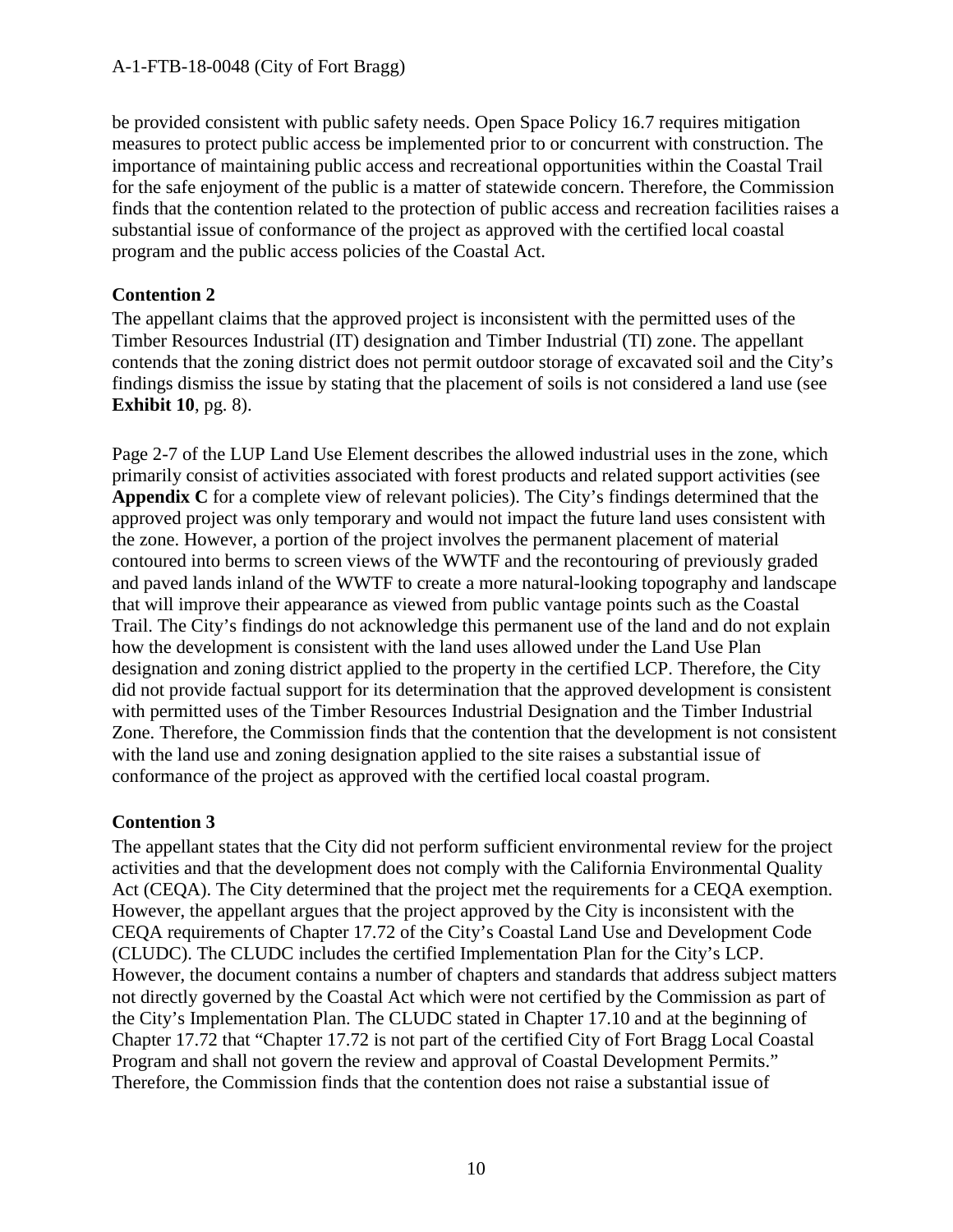conformity of the approved project with the certified LCP and Chapter 3 policies of the Coastal Act.

#### <span id="page-10-0"></span>**G. CONCLUSION**

The Commission finds that the appeal raises a substantial issue with respect to conformance of the City-approved development with LCP policies regarding (1) the protection of public access and recreation, and (2) analysis of allowable uses under the IT designation and TI zone. The appeal raises a substantial issue of conformity of the approved project with these LCP policies because: (1) the City staff report and record do not contain factual support to demonstrate public access will not be impeded by the project activities and did adequately analyze the placement of soils as a land use; and (2) maintaining public access and recreational opportunities within the Coastal Trail is a matter of statewide concern. Section 30210 and 30214 of the Coastal Act requires maximum access to the coast and recreation opportunities while protecting public rights, the rights of private property owners and natural resource areas from overuse. Therefore, for the reasons stated above, the Commission finds that Appeal No. A-1-FTB-18-0048 raises a substantial issue with respect to the grounds on which the appeal has been filed under Section 30603 of the Coastal Act regarding consistency of the approved development with the certified local coastal program and the public access policies of the Coastal Act.

# <span id="page-10-1"></span>**III. MOTION AND RESOLUTION ON DE NOVO**

#### **Motion:**

*I move that the Commission approve Coastal Development Permit No. A-1-FTB-18-0048, subject to conditions, pursuant to the staff recommendation.*

Staff recommends a **YES** vote on the foregoing motion. Passage of this motion will result in approval of the permit as conditioned and adoption of the following resolution and findings. The motion passes only by affirmative vote of a majority of the Commissioners present.

#### **Resolution:**

*The Commission hereby approves coastal development permit A-1-FTB-18-0048 for the proposed development and adopts the findings set forth below on grounds that the development as conditioned will be in conformity with the certified City of Fort Bragg LCP. Approval of the permit complies with the California Environmental Quality Act because either: 1) feasible mitigation measures and/or alternatives have been incorporated to substantially lessen any significant adverse effects of the development on the environment; or 2) there are no further feasible mitigation measures or alternatives that would substantially lessen any significant adverse impacts of the development on the environment.*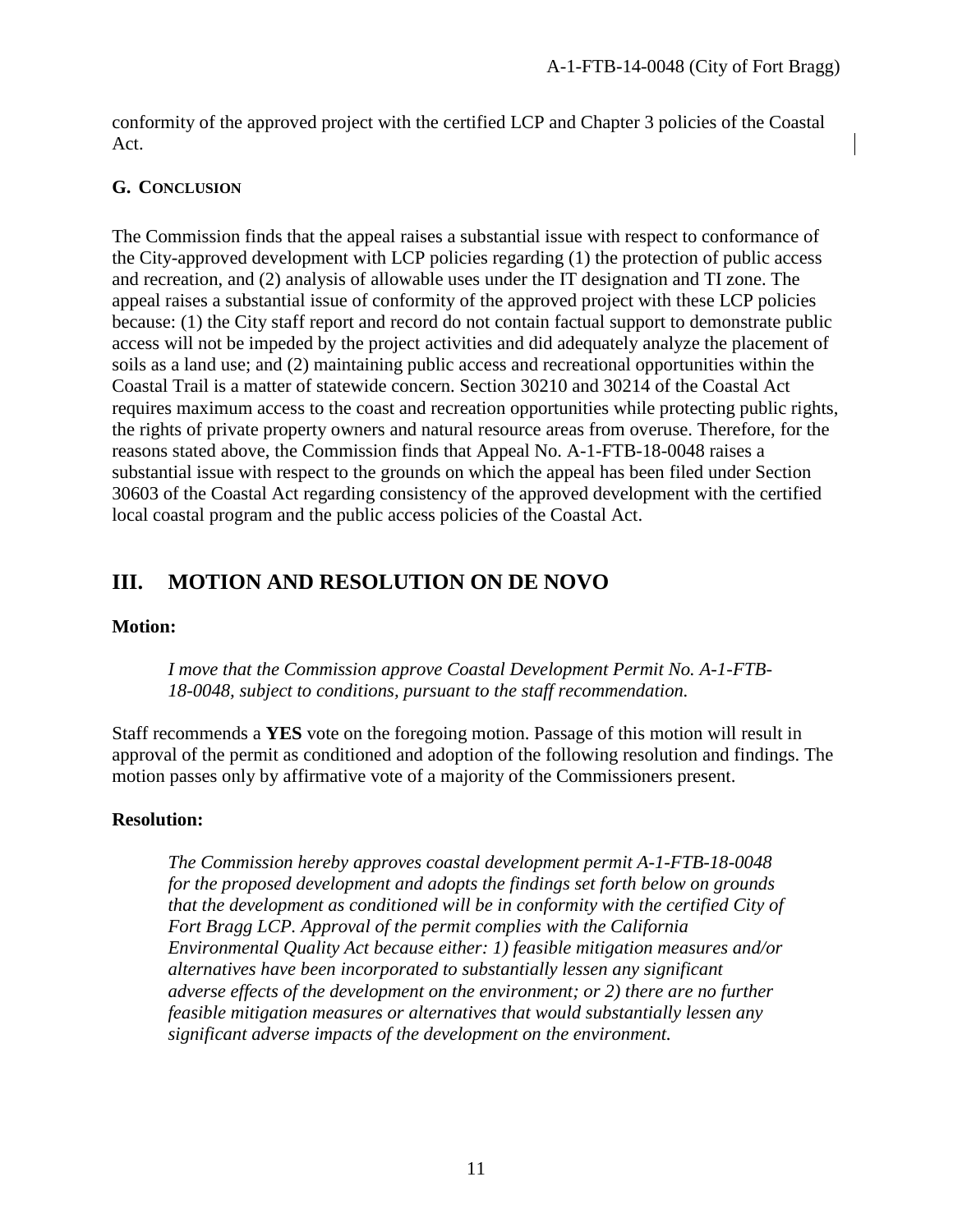# <span id="page-11-0"></span>**IV. STANDARD CONDITIONS**

This permit is granted subject to the following standard conditions:

- **1. Notice of Receipt and Acknowledgment**. The permit is not valid and development shall not commence until a copy of the permit, signed by the Permittee or authorized agent, acknowledging receipt of the permit and acceptance of the terms and conditions, is returned to the Commission office.
- **2. Interpretation**. Any questions of intent of interpretation of any condition will be resolved by the Executive Director or the Commission.
- **3. Assignment**. The permit may be assigned to any qualified person, provided assignee files with the Commission an affidavit accepting all terms and conditions of the permit.
- **4. Terms and Conditions Run with the Land**. These terms and conditions shall be perpetual, and it is the intention of the Commission and the Permittee to bind all future owners and possessors of the subject property to the terms and conditions.

# <span id="page-11-1"></span>**V. SPECIAL CONDITIONS**

This permit is granted subject to the following special conditions:

- **1. Protection of Public Access and Recreation.** The Applicant shall undertake development consistent with the revised project description included in **Exhibit No. 6** of the Commission staff recommendation and the standards and safety measures provided in the Public Access and Recreation Area Protection Plan included in **Exhibit No. 7** of the Commission staff recommendation while undertaking project activities, including, but not limited to, the measures requiring the following:
	- A. Watering for dust control must occur at a minimum of once daily when rainfall for the preceding 24 hour is less than 0.5 inches;
	- B. Final grading of soils to remain outside the Facility site shall be completed and hydroseeded prior to October 31, 2019;
	- C. Truck crossings shall occur only during non-peak trail use hours (weekdays, 7am-5pm);
	- D. Installation of signage conforming to Caltrans specifications stating "Road Work Ahead," "Truck Crossing," and "Stop;"
	- E. Truck speeds must not exceed 5 m.p.h. and trucks shall not proceed until the Coastal Trail is clear of approaching bicyclists and pedestrians;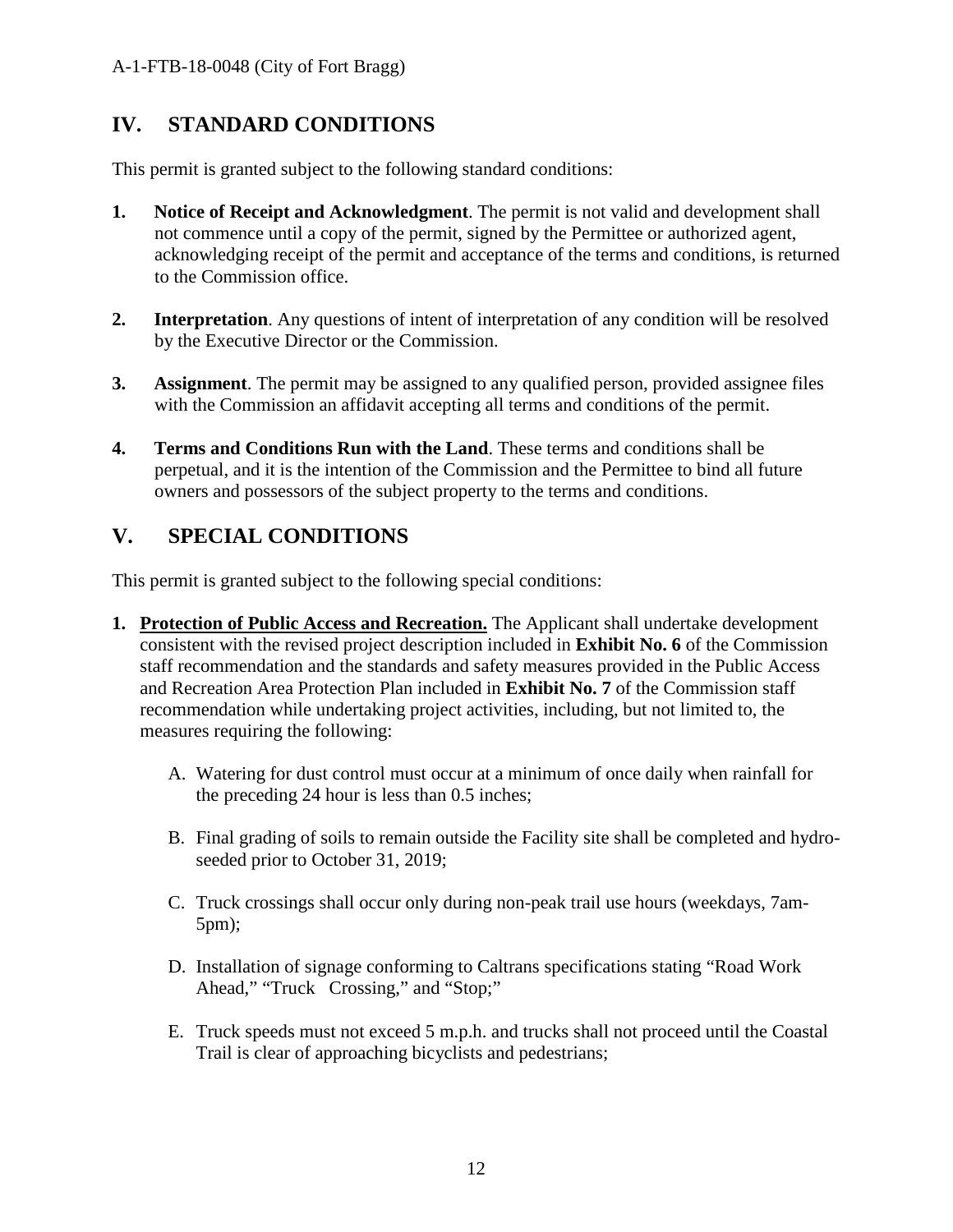- F. Trucks drivers must comply with all trail crossing protocols as specified on page 10 of **Exhibit 7** of the staff recommendation; and
- G. Project contractors and truck drivers shall be educated regarding the truck crossing safety requirements of this condition.
- **2. Landscaping Restrictions.** The Permittee shall comply with the following landscapingrelated restrictions:
	- A. Only native and/or non-invasive plant species shall be used in the hydro-seed mix applied to graded areas to be planted as part of the project landscaping; and
	- B. All landscaped areas on the project site shall be maintained in a litter-free, weed-free, and healthy growing condition throughout the life of the project and, whenever necessary, shall be replaced with new plant materials.
- **3. Construction Responsibilities and Standards.** The Applicant shall follow the Stormwater Pollution Prevention Plan (SWPPP) to ensure that best management practices to protect water quality and environmental sensitive habitat areas are implemented. The Applicant will specifically employ the highlighted policies of the SWPPP provided in **Exhibit 8** of the Commission staff recommendation, which include, but are not limited to the following measures:
	- A. Temporary erosion control BMPs consisting of scheduling; preservation of existing vegetation; hydro-seeding; straw mulch; earth dike and drainage swales; and wind erosion control (**Exhibit 8**, pg. 1);
	- B. Temporary sediment control BMPs including fiber rolls; street sweeping; and storm drain inlet protection (**Exhibit 8**, pg. 2);
	- C. Temporary non-stormwater BMPs including utilizing potable water/irrigation (**Exhibit 8**, pg. 3); and
	- D. Temporary materials management BMPs including stockpile management and material delivery and storage (**Exhibit 8**, pg. 4).
- **4. Conditions Imposed by Local Government.** This action has no effect on conditions imposed by the City of Fort Bragg pursuant to an authority other than the Coastal Act, including, but not limited to all such conditions imposed on the development by City of Fort Bragg Coastal Development Permit No. 5-18 pursuant to state general plan and zoning laws.
- **5. Permit Expiration and Condition Compliance.** Because some of the proposed development has already commenced, this coastal development permit shall be deemed issued upon the Commission's approval and will not expire. Failure to comply with the special conditions of this permit may result in the institution of an action to enforce those conditions under the provisions of Chapter 9 of the Coastal Act.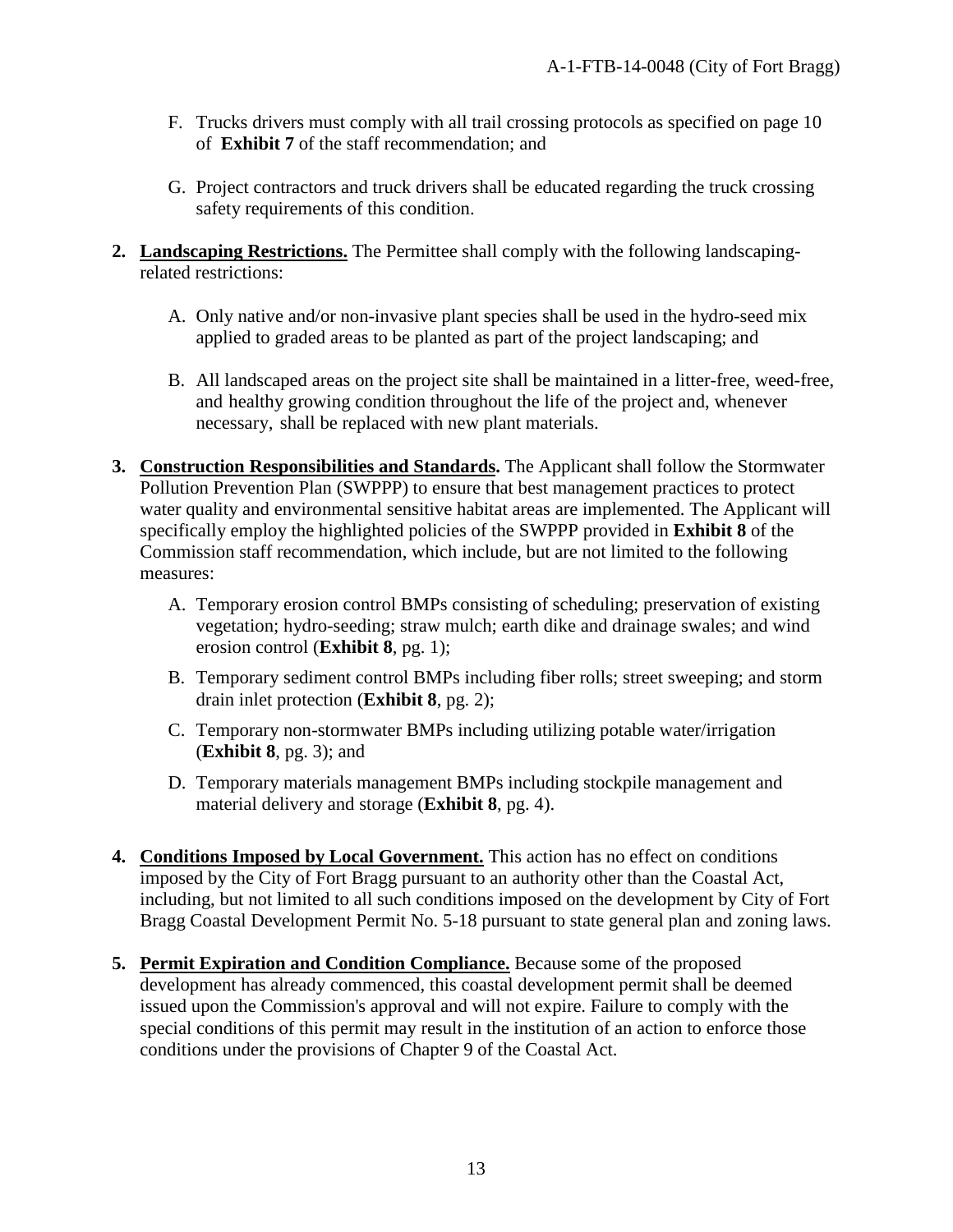# <span id="page-13-0"></span>**VI. FINDINGS AND DECLARATIONS**

#### <span id="page-13-1"></span>**A. DE NOVO PROCEDURES**

If the Commission finds that a locally approved CDP raises a substantial issue with respect to the policies of the certified LCP, the local government's approval no longer governs, and the Commission must consider the project *de novo*. Since the proposed project is in part within an area for which the Commission has certified a LCP and between the first public road and the sea, the applicable standard of review for the Commission to consider is whether the development is consistent with City of Fort Bragg's certified LCP and Chapter 3 public access policies of the Coastal Act. The Commission may approve, approve with conditions (including conditions different than those imposed by the City), or deny the project. Testimony may be taken from all interested persons at the *de novo* hearing.

#### <span id="page-13-2"></span>**B. SITE AND PROJECT DESCRIPTION**

A description of the site is hereby incorporated by reference from **Section II-C** of the Substantial Issue portion of this staff report beginning on page 6.

#### <span id="page-13-3"></span>**C. ADDITIONAL INFORMATION PROVIDED FOR DE NOVO REVIEW**

For the purposes of *de novo* review by the Commission, the applicant has provided supplemental information that was not a part of the record when the City originally acted to approve the CDP, including a revised project description, a Public Access And Recreation Area Protection Plan, and a delineation of BMPs from the Regional Water Quality Control Board Approved SWPPP that apply specifically to the proposed development. The supplemental information is contained in **Exhibits 6, 7 and 8**.

#### <span id="page-13-4"></span>**D. Amended Project Description for De Novo Review**

The applicant submitted an amended project description dated September 24, 2018, that was further supplemented in a letter dated October 18, 2018 (see **Exhibit 6**). The amended project description clarifies that the applicant is seeking after-the-fact authorization for the placement of approximately 12,000 cubic yards of clean soils associated with the construction of the WWTF site to backfill the construction project, and approximately 8,000 cubic yards of material would remain outside the project parcel, activities that were previously commenced without the benefit of a CDP. According to the description, the remaining soil will soften the undesirable industrial hardscape portion of the surrounding property, where each pile will be sculpted to look natural and to be a visual improvement to the area. In addition, the project will require truck trips to cross the Coastal Trail at a perpendicular angle, and be subject to a Public Access and Recreation Area Protection Plan (**Exhibit 7**). In accordance with this Plan, truck traffic will not exceed a maximum speed of 5 m.p.h. when crossing the trail and truck drivers are required to follow a set of crossing protocols to ensure safety for all trail users (see **Exhibit 6 and 7**). Safety was addressed through a visual analysis, which found that cyclists had more than 240-feet of unobstructed site distance traveling northbound and over 480-feet of site distance traveling southbound, which exceed the minimum 230-feet needed for a bicyclist to come to a complete stop when traveling 30 m.p.h. Three signs have been added to the Trail to control traffic and warn cyclists to reduce their speeds.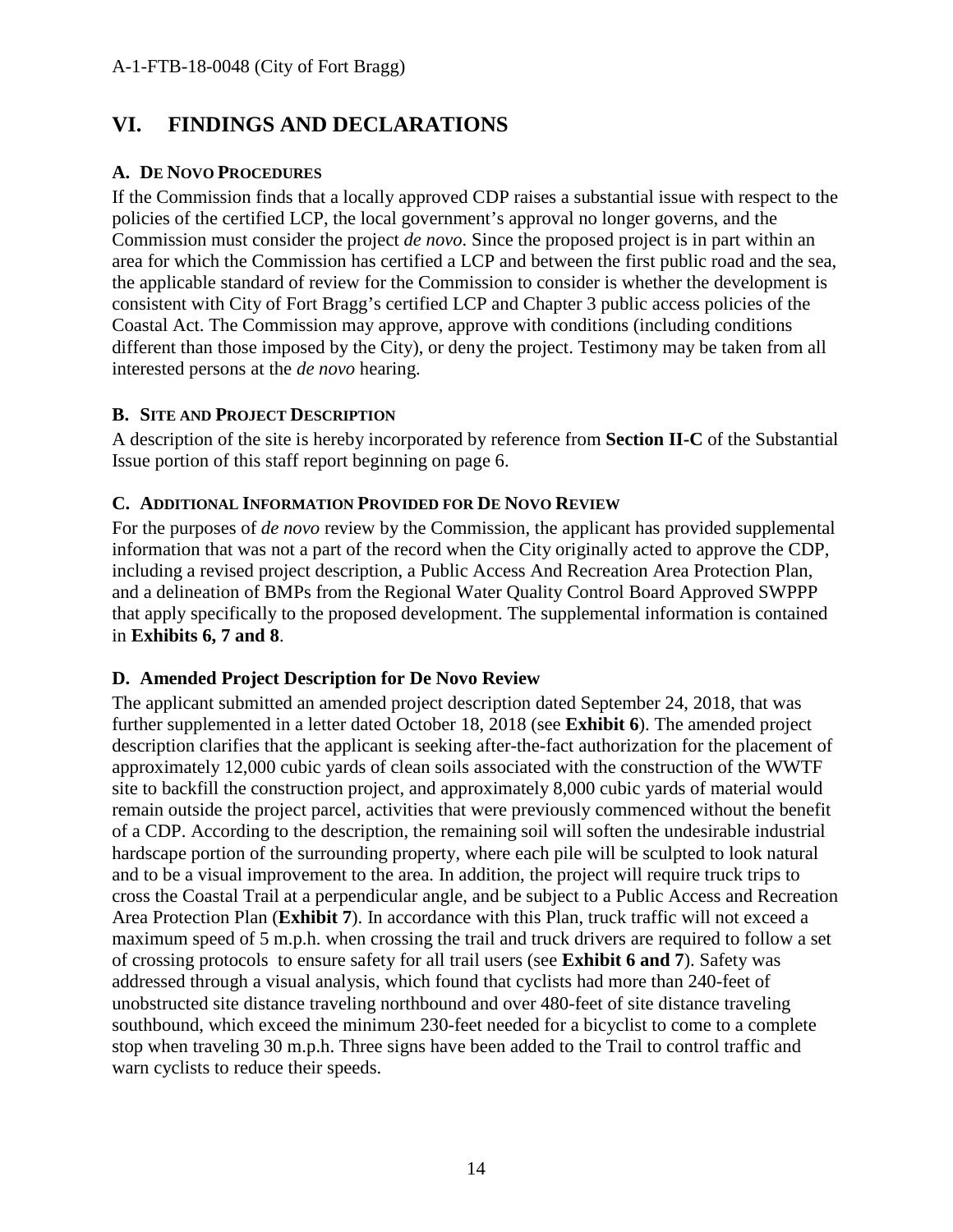The amended project description also proposes following the erosion runoff control measures provided in the Stormwater Pollution Prevention Plan (SWPPP), utilizing best management practices (BMPs) that includes the use of water for dust control and hydro-seeding for the 8,000 cubic yards of material that will remain beyond the WWTF and be subject to final grading, not to exceed an as-built height of 4-6-feet west of the trail and 4-feet east of the trail. Watering for dust control will occur at a minimum of at least once daily during soil-moving activities when rainfall over the previous 24 hours is less than 0.5 inches. Water will be used in a conservative manner, not to exceed one water truck (3,000 gallons) per day for dust control, although considerably less water usage is anticipated. The City noted that they have 3.3 million gallons of "finished" water on hand which may be utilized for the project, thus demonstrating adequate water supply. The amended project description also provides an updated schedule of activities, stating that the soils will be hydro-seeded before October 31, 2018 while the City awaits the final status of the Commission's appeal. Final grading of soils and subsequent hydro-seeding, assuming the amended project under *de novo* is approved, would take place prior to October 31, 2019.

#### <span id="page-14-0"></span>**E. LAND USE**

**Section II-C** (pg. 7) and **II-F** (pg. 10) of the Substantial Issue portion of the staff report describes the allowable uses in the Timber Industrial (TI) Zone (Section 17.24.020 of the CLUDC). In addition, Section 2-G (pg. 2-6) of the Coastal General Plan describes the permitted uses within the Timber Resources Industrial (IT) land use designation, which includes log yard activities; storage and inventory of forest by-products; manufacturing and remanufacturing of forest products; product shipping operations; commercial seedling nursery operations; and related support facilities. The designation and zoning classification for industrial timber uses is consistent with the historic lumber mill operations previously undertaken at the Georgia Pacific Mill Site. Since the subject property is located in close proximity to the coast, the TI Zone also provides for non-industrial uses, including public parks, recreation, and open space (pg. 2-6 of LUP).

The proposed stockpiles west of the Trail will be formed into berms that will help screen the WWTF from view from public vantage points, while the stockpiles east of the Trail will be used to enhance the flattened developed area by recontouring the area and hydro-seeding it with native plants, thereby improving the visual character of the landscapes adjacent to the Trail. The Commission finds that the amended project under *de novo* is consistent with the purpose and intent of the IT designation and TI zone because it provides an enhanced open space environment that allows for recreation, which is consistent with the public park and recreation facility, open space, and conservation uses allowed as principally permitted uses in the TI zoning district.

#### <span id="page-14-1"></span>**F. PUBLIC ACCESS**

As previously discussed, the California Coastal Trail is located adjacent to the subject property (**Exhibit 6**, pg. 1). The Trail provides ADA-access and accommodates both bicycle and pedestrian uses. Access to the Fort Bragg portion of the Trail is a matter of statewide importance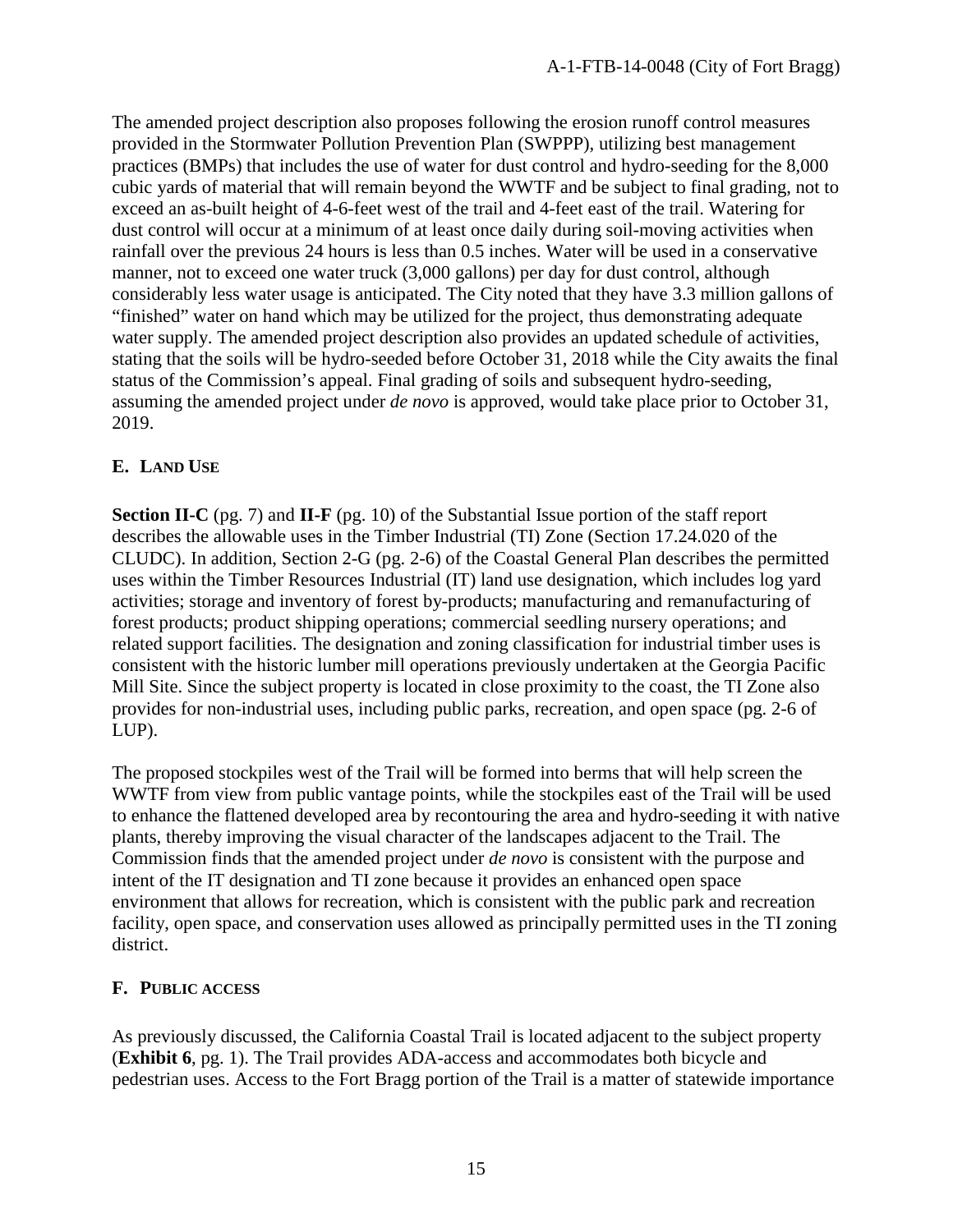#### A-1-FTB-18-0048 (City of Fort Bragg)

due to its statewide connectivity, the opportunities it provides for recreation, and associated tourism on the coast.

Open Space Policy 16.1 of the certified LCP mirrors the language of Section 30210 and 30214 of the Coastal Act, which states that coastal access and recreational opportunities along the coast must be maximized in balance with public safety needs and measures to prevent overuse. Open Space Policy 16.7 requires the implementation of mitigation measures to protect public access prior to or concurrent with construction.

The City submitted a revised project description and a Public Access and Recreation Area Protection Plan for purposes of *de novo* review on September 24, 2018 which was revised and resubmitted on October 18, 2018 (**Exhibit 7**). The Public Access and Recreation Area Protection Plan (PARAPP) states that the project will require approximately 400 truckloads to transport soil back to the Wastewater Treatment Facility. Truck crossings are expected to last approximately two seconds each way and access along the trail will be affected for a total of approximately 26 minutes for the entire length of the project.

The PARAPP improves safety for trail users and includes a "Sight Distance Analysis" (see **Exhibit 7**, pgs. 4-10). The analysis examines visibility from the WWTF truck exit driveway to four different points on the Coastal Trail. Using a conservative approach, the analysis assumes bicyclists will be traveling at a speed of 30 m.p.h. In all cases, when traveling at 30 m.p.h., the distance for a bicyclist to reach a complete stop would be 230-feet. Point A is the closest point to the truck exit on the south side, measured at 242-feet away. The sight visibility exceeds the minimum distance required to adequately bring a bicycle to a full controlled stop by 12-feet. Point B is the furthest point to the truck exit on the south side, measured at 266-feet away. The sight visibility exceeds the minimum distance required to adequately bring a bicycle to a full controlled stop by 36-feet. Point C is closest point to the truck exit on the north side, measured at 373-feet away. The sight visibility exceeds the minimum distance required to adequately bring a bicycle to a full controlled stop by 143-feet. Point D is the furthest point to the truck exit on the north side, measured at 259-feet away. The sight visibility exceeds the minimum distance required to adequately bring a bicycle to a full controlled stop by 259-feet.

The City has proposed numerous proposed trail crossing standards to further enhance safety for all Coastal Trail users (**Exhibit 7**, pg. 10). Signage according to Caltrans specifications stating "Road Work Ahead," "Truck Crossing," and "Stop" has also been implemented. Trucks are required to stop and wait for the trail to be clear of moving pedestrians and cyclists before proceeding. Specifically, the PARAPP requires trucks to comply with the following standards:

- 1. Truck operators shall be made aware of trail crossing standards prior to their first trail crossing.
- 2. Trucks shall come to a full stop in front of the stop signs placed on the east and west side of the trail.
- 3. Truck operators shall look both ways to observe trail conditions.
- 4. Trucks shall not proceed (cross the trail) if the operator observes any of the following conditions: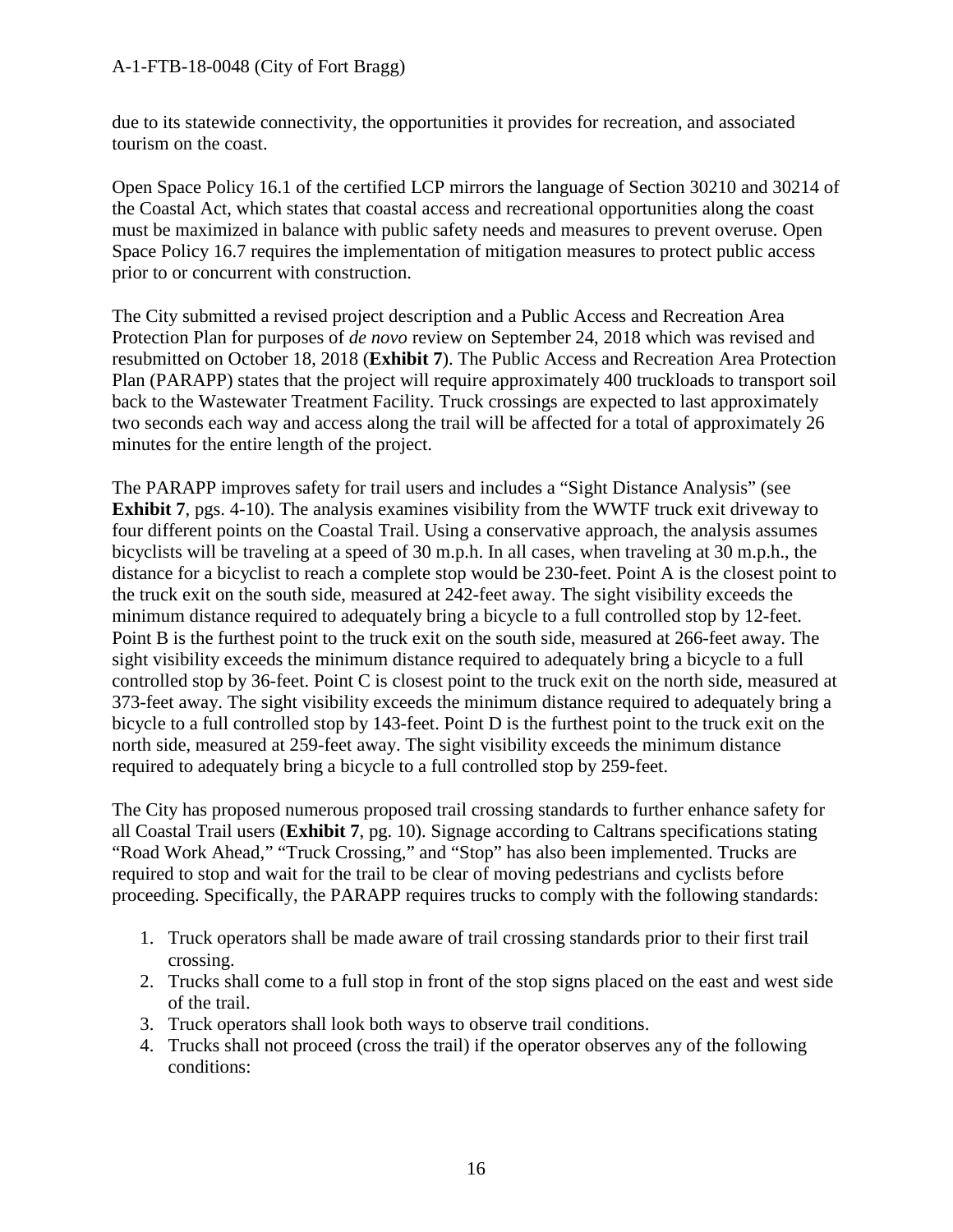- a. One or more cyclists are visible on the trail approaching the intersection from the south.
- b. One or more cyclists are visible on the trail approaching the intersection from the north and are within 230 trail-feet of the intersection. This distance shall be made apparent by a road cone or similar device.
- c. One or more pedestrians approaching the intersection and within 50 trail-feet of the intersection to either the north or south. The distance shall be made apparent by a line painted/chalked on the trail and/or a road cone or similar device.
- 5. Trucks may cross the trail once the conditions listed above are no longer present.

To control dust from soil movement and grading activities, the Public Access and Recreation Area Protection Plan submitted by the City includes the use of three primary BMPs, consisting of street sweeping (SE-7) and watering (WE-1) for dust control, and after final grading the use of hydro-seeding (EC-4). These best management practices are consistent with numerous LCP policies, including: (1) OS-14.4, which requires prompt soil stabilization; (2) dust control policies pursuant to §17.62.020 and §17.30.080-D of the CLUDC; and (3) post-construction BMP policies OS-10.2 and §17.64.070 (see **Appendix C** for summary of relevant policies).

The Commission finds that with the safety and dust control measures of the revised project description and PARAPP discussed above, the development will protect public access and recreation use of the Coastal Trail. **Special Condition No. 1** requires development to be undertaken consistent with the revised project description. As conditioned, the Commission finds the development is consistent with the policies of the LCP and Chapter 3 of the Coastal Act.

#### <span id="page-16-0"></span>**G. ENVIRONMENTAL SENSITIVE HABITAT AREA S**

LUP Policy OS-1.1, defines ESHA as "any area in which plant or animal life or their habitats are either rare or especially valuable because of their special nature or role in an ecosystem and which could be easily disturbed or degraded by human activities and developments" (see **Appendix C** for summary of relevant policies). The proposed development is not located within a designated environmentally sensitive habitat area (ESHA). However, ESHA is located on adjacent parcels surrounding the subject property.

Biological studies of the project area and its surroundings were completed by William Maslach and WRA Environmental Consultants. The Biological Resources Report completed by William Maslach was intended for the separate Wastewater Treatment Plant Upgrade (CDP 2-18) project but this information provides context for the biological communities surrounding the subject property. Maslach identified numerous ESHAs in the project area. The study area contains wetlands consisting of a freshwater marsh and several freshwater seeps on the coastal bluff (**Exhibit 4**, pgs. 2, 3). The dominant plants growing within the seeps include yellow monkey flower (*Mimulus guttatus*), which is listed as the hydrological feature that defines the seep as a wetland under Coastal Act guidance. Gum plant patches (*Grindelia stricta*) were also observed and this vegetation community is considered to be an ESHA. Mendocino coast paintbrush was detected on the bluff edge and it is a rare plant that meets the definition of an ESHA (**Exhibit 4**, pg. 3).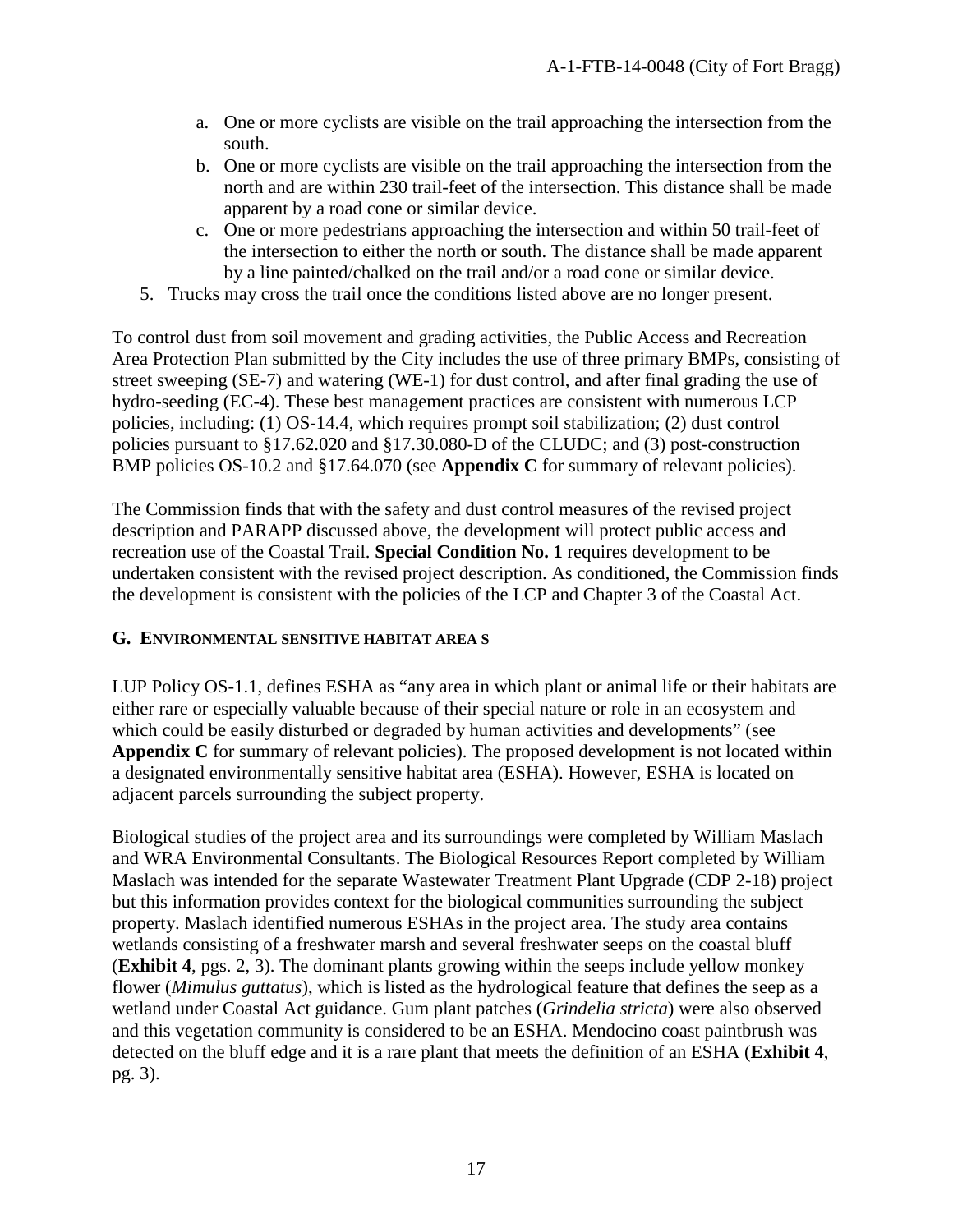#### A-1-FTB-18-0048 (City of Fort Bragg)

A small colony of approximately fifteen pelagic cormorant birds was observed from the coastal bluff face in the study area (**Exhibit 4**, pg. 3). SHN Engineers and Geologists performed an additional survey in June 19, 2018 to assess adverse impacts to wildlife. The survey results indicate that the WWTF renovation activities are outside the birds' line of sight and that the birds are approximately 250-feet from the closest point of construction activities. As a result, SHN concluded that the WWTF renovation activities would cause no adverse impacts on the pelagic cormorant or the Ten Mile Shoulderband snail.

In addition to the biological studies completed by William Maslach, WRA Environmental Consultants prepared ESHA maps that were provided as supplemental materials to the City's Notice of Final Action (NOFA). The most relevant map is labeled "Figure 2 – Biological Communities" and it demonstrates the presence of Coastal Act wetlands, native grasslands (*Leymus xvancouverensis*) and coastal terrace prairie/northern coastal bluff within the study area south of the WWTF (**Exhibit 4**, pg. 1).

Open Space Policy 1.7 of the certified LUP states that development in areas adjacent to ESHAS must be sited and designed to prevent degradation and must be compatible with the continuance of habitat areas. The revised project description ensures all development takes place at least 100 feet from ESHA by reducing the extent of the berm created in Area 6 along the south side of the treatment plant to stay 100-feet back from the coastal bluff ESHA. In addition, the proposed berms and the areas to be recontoured will be planted and the proposed enhancement of the area with the planting of native hydro-seeds will help to support the longevity of the local habitat, which is consistent with Open Space Policies OS-1.8, OS-5.1 and OS-5.2 of the certified LCP (see **Appendix C** for summary of relevant policies).

LUP policy OS-1.13 requires native plants be utilized in areas within or adjacent to environmentally sensitive habitat areas. If local plants are not available, a genetic stock from an adjacent region of the floristic province may be used. The City of Fort Bragg submitted a copy of its seed mix submittal for the purpose of *de novo* review, pursuant to landscaping plan requirements provided in §17.34.040 and §17.34.060 of the CLUDC. The native seeds to be used consist of the following species: (1) Crescent City Tufted Hairgrass (*Deschampsia caespitosa*); (2) Humboldt Blue Wildrye (*Elymus glaucus*); (3) Sonoma Meadow Barley (*Hordeum brachyantherum*); (4) Alkali Barley (*Hordeum depressum*); (5) Contra Costa Creeping Red Fescue (*Festuca rubra molate*); and (6) Northern California Small Fescue (*Festuca microstachys*).

Open Space Policy OS-5.4 of the certified LCP states that develop requiring discretionary approval may be conditioned to prohibit the planting of invasive species. Section 17.34.060-E-2 of the CLUDC requires development adjacent to ESHA to include conditions that require invasive plant monitoring and removal and prohibits the planting of any plant species that is listed as problematic or invasive. Section 17.34.070 of the CLUDC calls for all site landscaping to be maintained to stay in a healthful and thriving condition (see **Appendix C** for summary of relevant policies). To further support the implementation of these policies, the Commission attaches **Special Condition No. 2** to ensure the planting and continued maintenance of native plants and the removal of invasive species on the subject property. As conditioned, the Commission finds the project will be sited and designed to prevent degradation of adjacent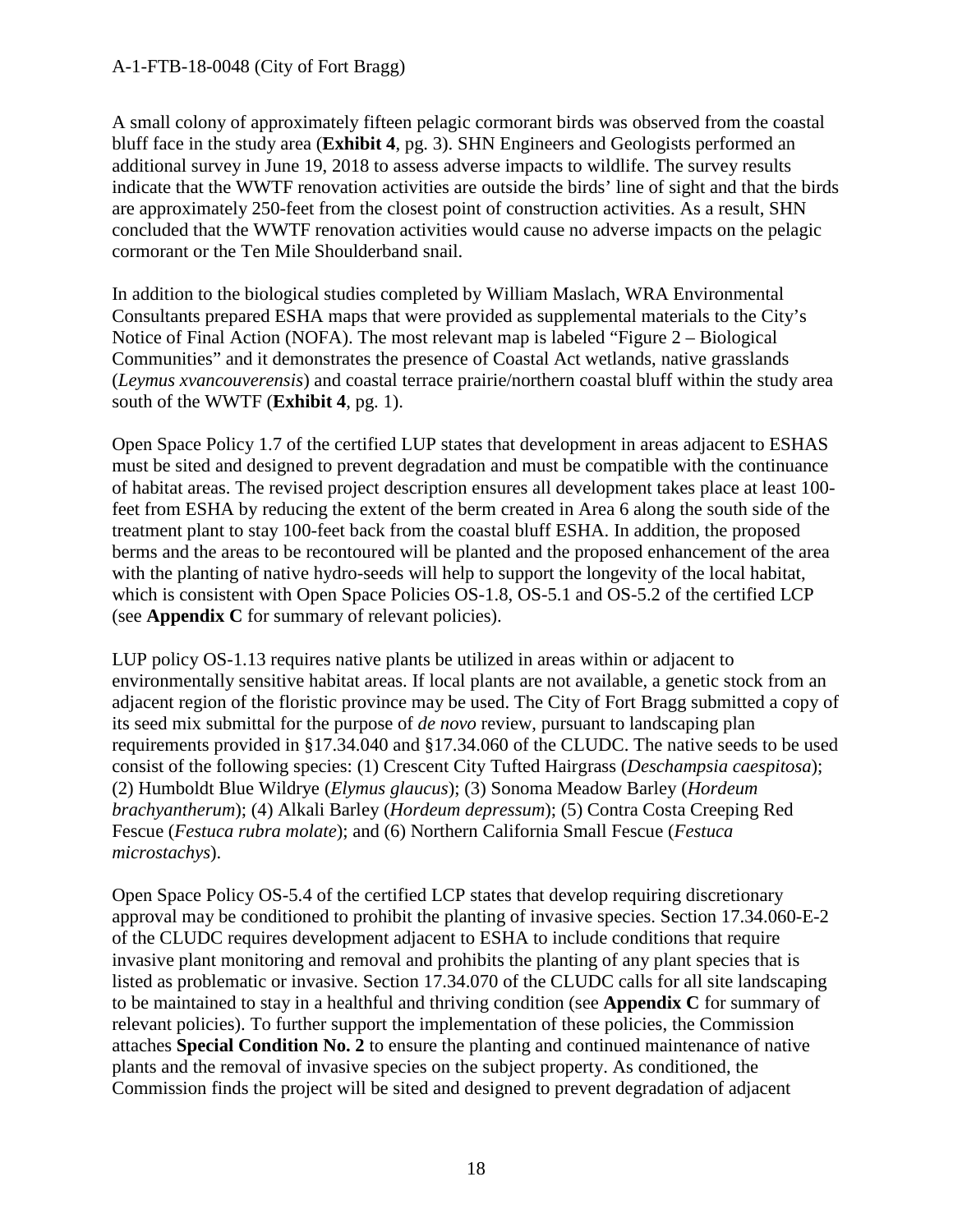ESHA and will be compatible with the continuance of the habitat area and is consistent with the ESHA protection policies of the certified LCP.

#### <span id="page-18-0"></span>**H. VISUAL RESOURCES**

LUP policy CD-1.1 states that development must be designed and sited in a way that protects views to and along the ocean, be visually compatible with the character of surrounding areas, and restore and enhance scenic views in visually degraded areas. Community Development Policy 1.4 requires new development to be sited and designed in a way that minimizes adverse impacts on scenic areas visible from a public viewing area, such as the Coastal Trail. Section 17.50.070 of the CLUDC requires a visual analysis for areas designated as "Potential Scenic Views Toward the Ocean or the Noyo River" on Map CD-1, which is included in the Coastal General Plan (LUP).

The project will improve the visual appearance of areas seen from the Coastal Trail. The landscaped berms to be constructed along the eastern and southern perimeter of the WWTF facility adjacent to the Coastal Trail will help screen the industrial-looking WWTF from view while not blocking views of the ocean which are already blocked by the WWTF. In addition, the recontouring and landscaping of the stockpile area east of the trail will restore the previously flattened and paved area to a more natural looking appearance. The project is in conformance with LUP policies CD-1.1, 1.4, and 1.5, while providing consistency with the public parks, open space, and recreation allowable uses in the Timber Industrial Zone, as described §17.24.020 of the CLUDC. For the reasons stated above, the Commission finds the project to be compatible with the visual resource policies of the certified LCP.

#### <span id="page-18-1"></span>**I. WATER QUALITY**

The Fort Bragg local coastal program includes a number of policies related to water quality. Open Space Policy 9.1 calls for minimizing the introduction of pollutants into coastal waters, which includes wetlands, while Open Space Policy 9.2 calls for the minimization of post-project increases in stormwater runoff volume and the peak runoff rate to avoid adverse impacts to coastal waters. The guiding principle for these policies is summarized in Open Space Policy 9.5, which states that the biological productivity and quality of coastal waters shall be maintained and restored, where feasible, by minimizing the adverse effects of wastewater discharge, controlling runoff, preventing depletion of groundwater supplies, and maintaining natural vegetation buffer areas that protect riparian habitats (see **Appendix C** for summary of relevant policies).

Many LCP policies govern the selection and design of appropriate best management practices (BMPs), which includes construction-phases and post-construction phases of development. Coastal General Plan (or LUP) Policy OS-10.1 requires a construction-phase stormwater runoff plan, consistent with OS-14.1, which calls for the minimization of runoff and pollution from construction activities, and §17.64.040 of the CLUDC, which lists the requirements of a stormwater runoff mitigation plan. Section 17.64.030 of the CLUDC requires industrial facilities to submit a Stormwater Pollution Prevention Plan (SWPPP) in compliance with State and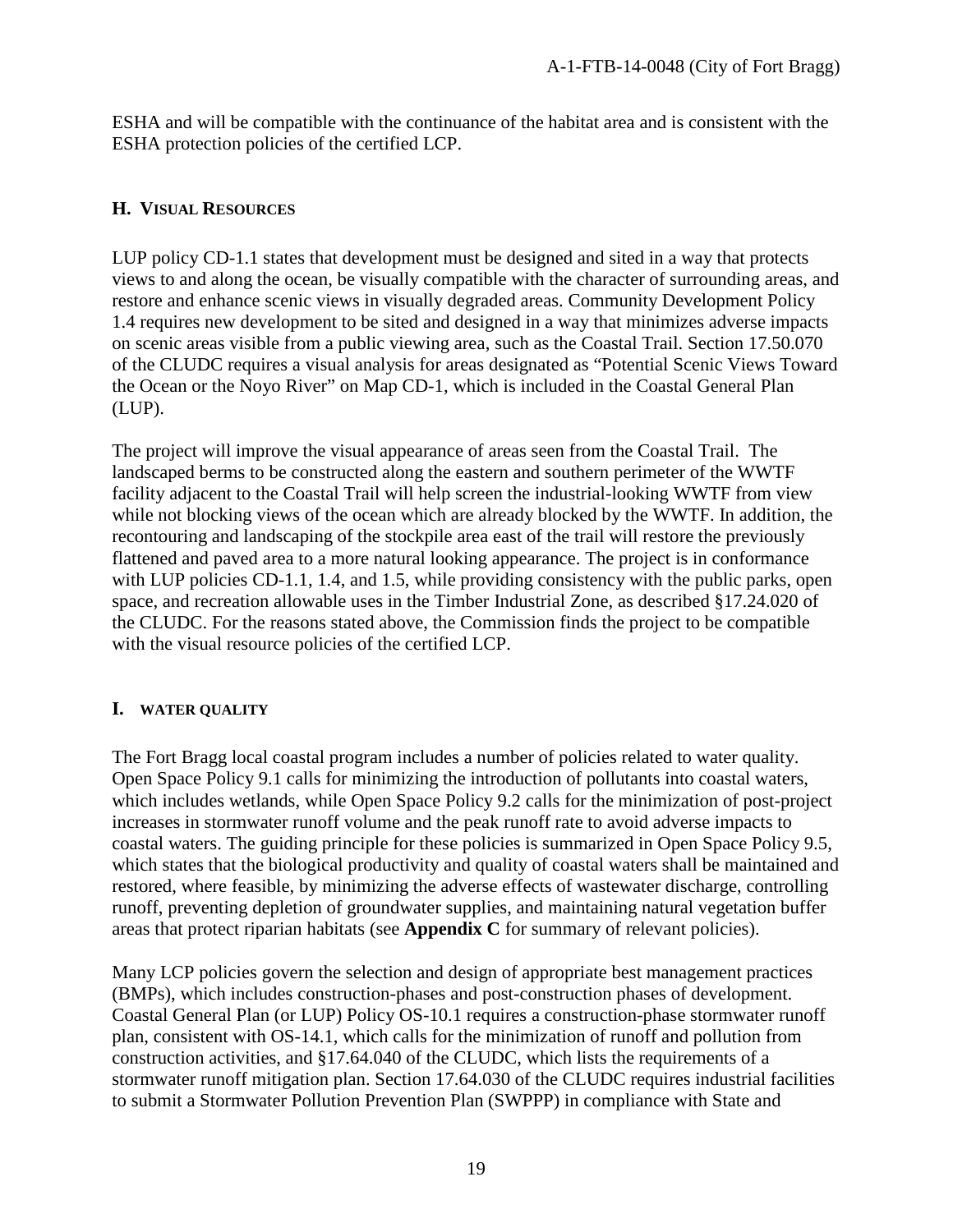#### A-1-FTB-18-0048 (City of Fort Bragg)

Federal regulations. The City of Fort Bragg completed their SWPPP on June 8, 2018 and it was later amended to cover both the Wastewater Treatment Facility renovation approved under a separate CDP (local CDP No. 2-18) and the placement and grading of soils covered under the subject permit application.

As the larger SWPPP covers both projects, it is unclear what BMPs would be used for the subject project. The City submitted a supplemental document for the Commission's review, which highlighted the specific BMPs to be used on-site and were drawn as excerpts from the larger SWPPP. Many BMPs were highlighted to allow the applicant flexibility to utilize a variety of management practices based on suitability and feasibility. Highlighted temporary erosion control BMPs include: scheduling; preservation of existing vegetation; hydro-seeding; straw mulch; earth dike and drainage swales; and wind erosion control (**Exhibit 8**, pg. 1). Temporary sediment control BMPs include: fiber rolls; street sweeping; and storm drain inlet protection (**Exhibit 8**, pg. 2). Potable water/irrigation was highlighted as an appropriate temporary non-stormwater BMP (**Exhibit 8**, pg. 3). Stockpile management and material delivery and storage are highlighted as temporary materials management BMPs (**Exhibit 8**, pg. 4).

The Public Access and Recreation Area Protection Plan submitted by the City includes the use of three primary BMPs, consisting of street sweeping (SE-7) and watering (WE-1) for dust control, and after final grading the use of hydro-seeding (EC-4). These best management practices are consistent with numerous LCP policies, including: (1) OS-14.4, which requires prompt soil stabilization; (2) dust control policies pursuant to §17.62.020 and §17.30.080-D of the CLUDC; and (3) post-construction BMP policies OS-10.2 and §17.64.070 (see **Appendix C** for summary of relevant policies).

Landscaping with native plants is required pursuant to LUP policy OS-11.8 and §17.64.070 B-6. As previously mentioned in the ESHA findings section, the City has submitted a seed-mix of native plants to be used for hydro-seeding, which is consistent with all LCP landscaping policies. The operation and maintenance of best management practices is required pursuant to LUP policy OS-11.10 and §17.64.070-C of the CLUDC. Since native hydro-seeding is proposed as a BMP, the Commission attaches **Special Condition No. 3** to ensure the continued maintenance and monitoring of the piles which will be hydro-seeded, to ensure that native plants are maintained and if they are threatened by invasive species, that the invasive plants would be removed, consistent with LCP policies OS-5.1, OS-11.8, §17.34.060-E. As conditioned, the Commission finds the project to be compatible with the water quality policies of the certified LCP.

#### <span id="page-19-0"></span>**J. ALLEGED VIOLATION**

Violation of the Coastal Act and the City of Fort Bragg certified local coastal program (LCP) exists on the subject property, including, but not limited to moving clean soil from the Wastewater Treatment Facility to the subject property prior to securing a coastal development. Approval of this application pursuant to the staff recommendation, issuance of the permit, and the applicant's subsequent compliance with all terms and conditions of the permit will ensure proper Coastal Act authorization going forward for the heretofore unpermitted development described in this staff report. Although development has taken place prior to submission of this permit application, consideration of this application by the Commission has been based solely upon the Chapter 3 policies of the Coastal Act and the certified City of Fort Bragg LCP.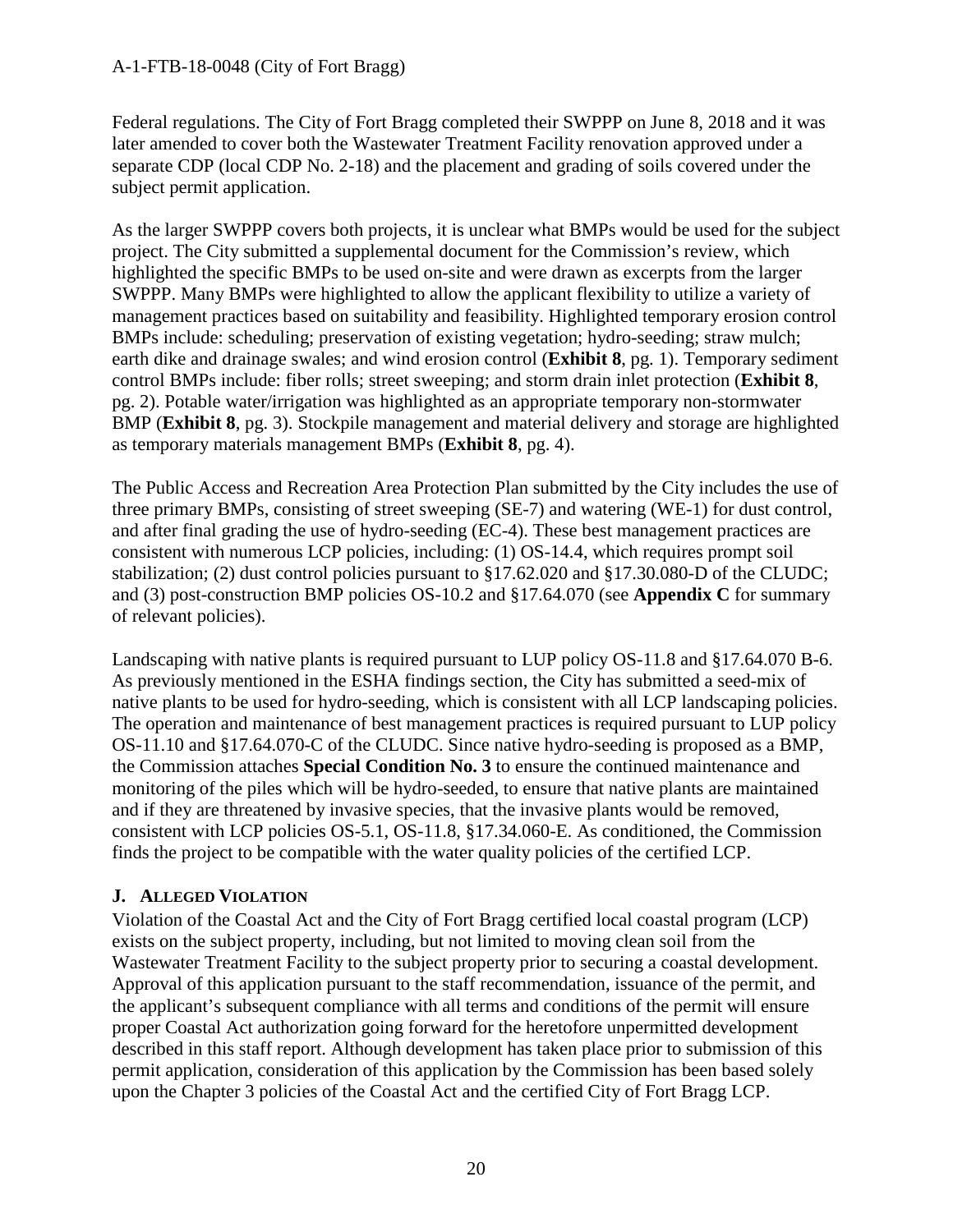Commission review and action on this permit does not constitute a waiver of any legal action with regard to the alleged violation(s), nor does it constitute an implied statement of the Commission's position regarding the legality of development undertaken on the subject site without a coastal permit, except as the development is conditioned and approved under this permit. In fact, approval of this permit is possible only because of the conditions included herein and failure to comply with these conditions would also constitute a violation of this permit and of the Coastal Act. Accordingly, the applicant remains subject to enforcement action just as it was prior to this permit approval for engaging in unpermitted development, unless and until the conditions of approval included in this permit are satisfied.

In order to ensure that the unpermitted development component of this application is resolved in a timely manner, the subject permit will issue upon Commission approval, as required by **Special Condition No. 5**. Failure to comply with the terms and conditions of this permit may result in the institution of enforcement action under the provisions of Chapter 9 of the Coastal Act. Only as conditioned is the proposed development consistent with the Coastal Act and the City of Fort Bragg certified local coastal program.

#### <span id="page-20-0"></span>**K. CALIFORNIA ENVIRONMENTAL QUALITY ACT**

The City of Fort Bragg is the lead agency for the purposes of California Environmental Quality Act (CEQA) review. The City determined that the project was exempt from further environmental review pursuant to CEQA Guidelines Section 15304(a) minor alterations to land.

Section 13096 of the Commission's administrative regulations requires Commission approval of coastal development permit applications to be supported by a finding showing the application, as modified by any conditions of approval, to be consistent with any applicable requirement of the CEQA. Section 21080.5(d)(2)(A) of CEQA prohibits a proposed development from being approved if there are feasible alternatives or feasible mitigation measures available, which would substantially lessen any significant adverse effect the proposed development may have on the environment.

The Commission incorporates its findings on conformity with Coastal Act policies at this point as if set forth in full. These findings address and respond to all public comments regarding potential significant adverse environmental effects of the project that were received prior to preparation of the staff report. As discussed herein, in the findings addressing the consistency of the proposed project with the certified City of Fort Bragg LCP, the proposed project has been conditioned to be found consistent with the certified City of Fort Bragg LCP and Chapter 3 policies of the Coastal Act. Mitigation measures which will minimize all adverse environmental impacts have been made requirements of project approval. As conditioned, there are no feasible alternatives or feasible mitigation measures available, beyond those required, which would substantially lessen any significant adverse impact that the activity may have on the environment. Therefore, the Commission finds that the proposed project can be found to be consistent with the requirements of the Coastal Act to conform to CEQA.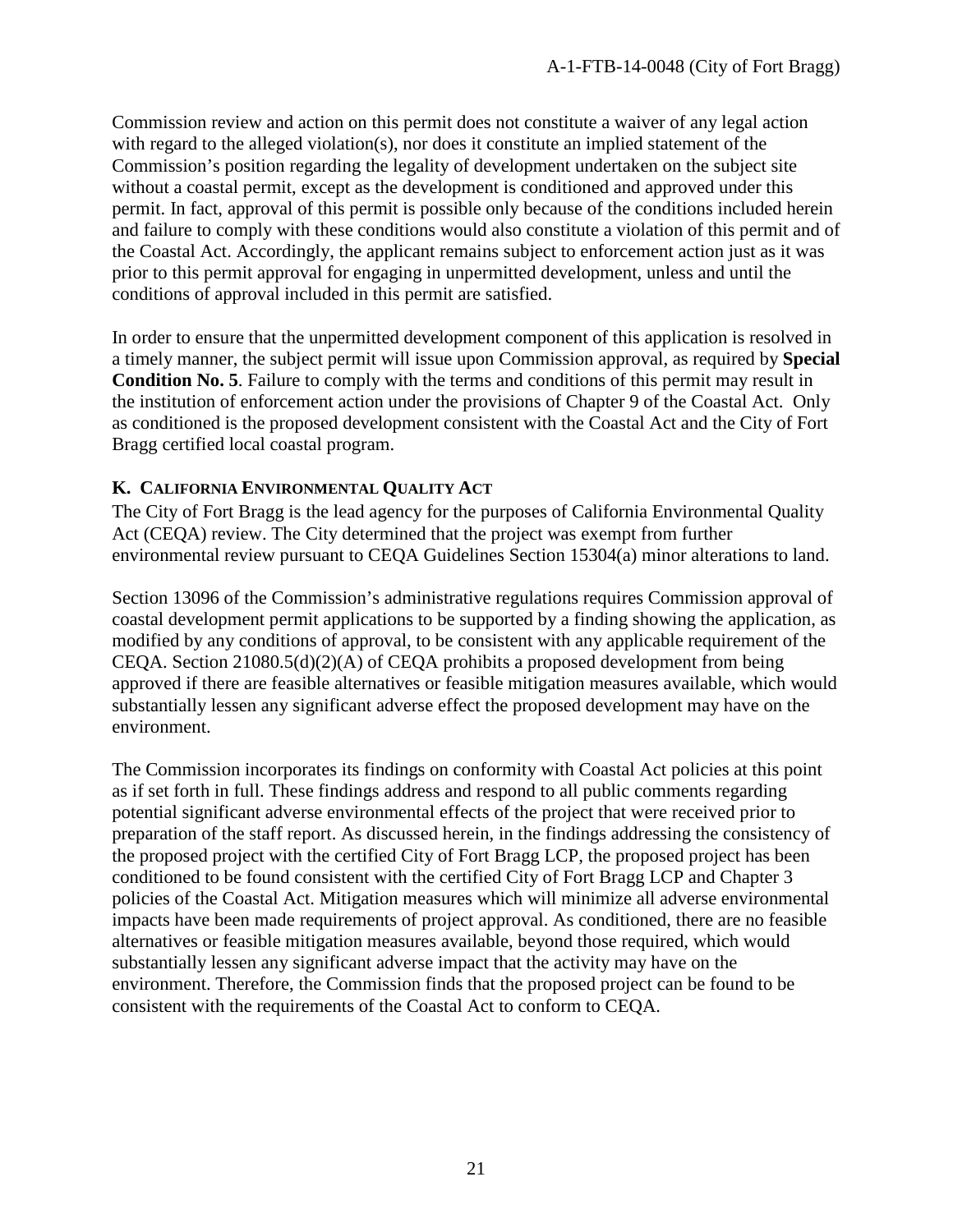# **APPENDIX A Commission's Appeal Jurisdiction Over the Project**

<span id="page-21-0"></span>On June 13, 2018, The City of Fort Bragg Planning Commission approved Coastal Use Permit No. 5-18 with conditions for the placement of approximately 12,000 cubic yards of clean soil associated with construction of the improvement to the City's Wastewater Treatment Facility. The subject property is located within the former Georgia Pacific Mill Site off of Jere Melo Street, between the first public road and the sea, approximately 100-feet from the bluff edge.

After certification of Local Coastal Programs (LCPs), Section 30603 of the Coastal Act provides for limited appeals to the Coastal Commission of certain local government actions on coastal development permits (CDPs). Section 30603 states that an action taken by a local government on a CDP application may be appealed to the Commission for certain kinds of developments, including developments located within certain geographic appeal areas, such as those located between the sea and the first public road paralleling the sea, or within 300 feet of the inland extent of any beach, or of the mean high tide line of the sea where there is no beach, or within 100 feet of any wetland or stream, or within 300 feet of the top of the seaward face of any coastal bluff, or those located in a sensitive coastal resource area. Furthermore, developments approved by counties may be appealed if they are not designated the "principal permitted use" under the certified LCP. Finally, developments which constitute major public works or major energy facilities may be appealed, whether approved or denied by the city or county. The grounds for an appeal are limited to an allegation that the development does not conform to the standards set forth in the certified LCP and, if the development is located between the first public road and the sea, the public access policies set forth in the Coastal Act.

The subject development is appealable to the Commission pursuant to Section 30603 of the Coastal Act because the approved development is both (1) located between the first public road and sea, and (2) within 300-feet of the top of the seaward face of any coastal bluff.

On June 29, 2018, the Commission's North Coast District office received a Notice of Final Action (NOFA) from the City stating that the City Planning Commission had approved Coastal Development Permit No. 5-18 with conditions on June 13, 2018 (**Exhibit 9**). The Commission's appeal period began on June 29, 2018 and ran for 10 working days, ending on July 16, 2018. On July 16, 2018, the Commission received an appeal of the City's decision from Jacob Patterson (**Exhibit 10**).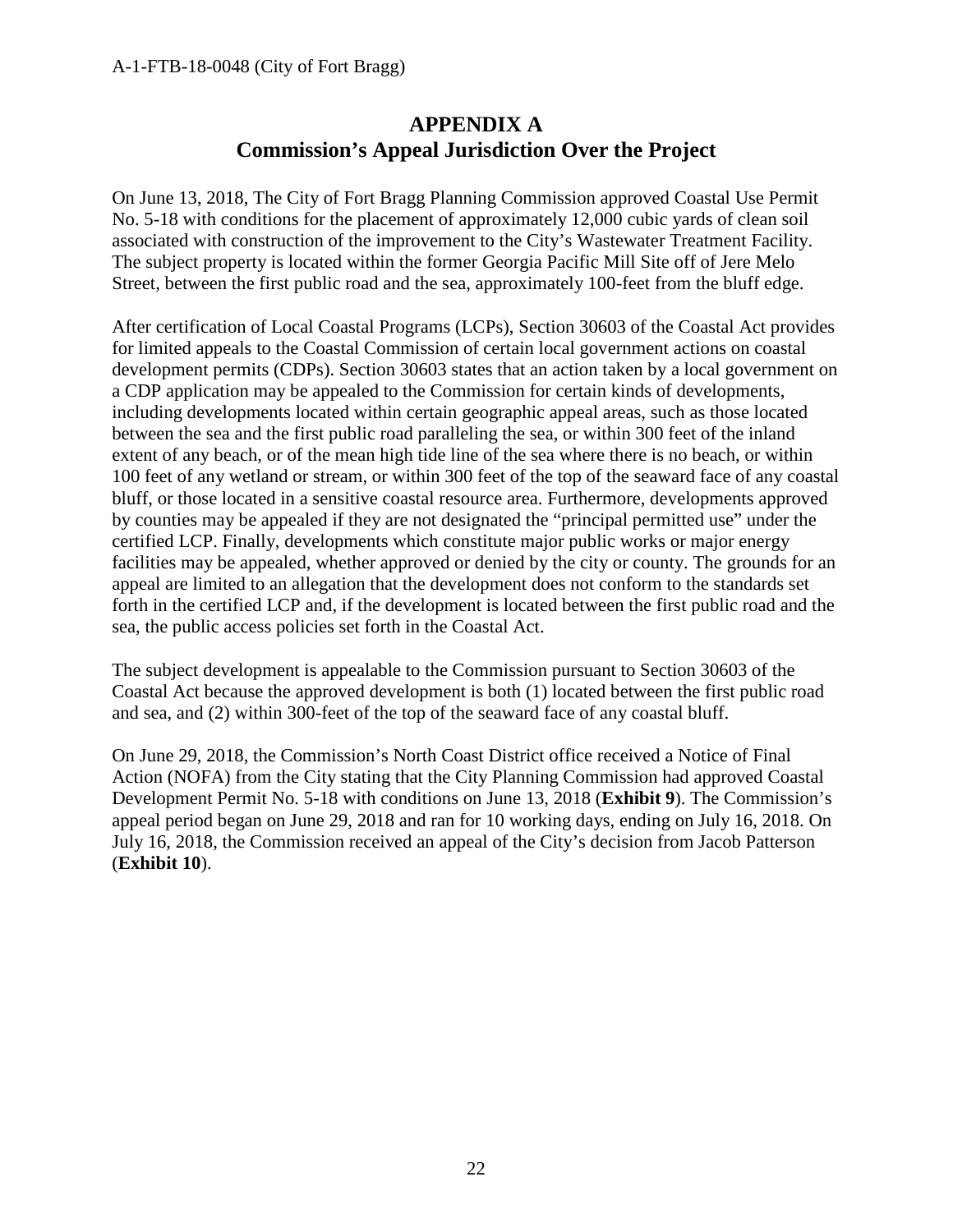# **APPENDIX B Substantive File Documents**

<span id="page-22-0"></span>Appeal File No. A-1-FTB-18-0048 Application File No. 1-FTB-18-0502 Application File No. 1-FTB-0801 City of Fort Bragg Certified Local Coastal Program Chapter 3 Policies of the Coastal Act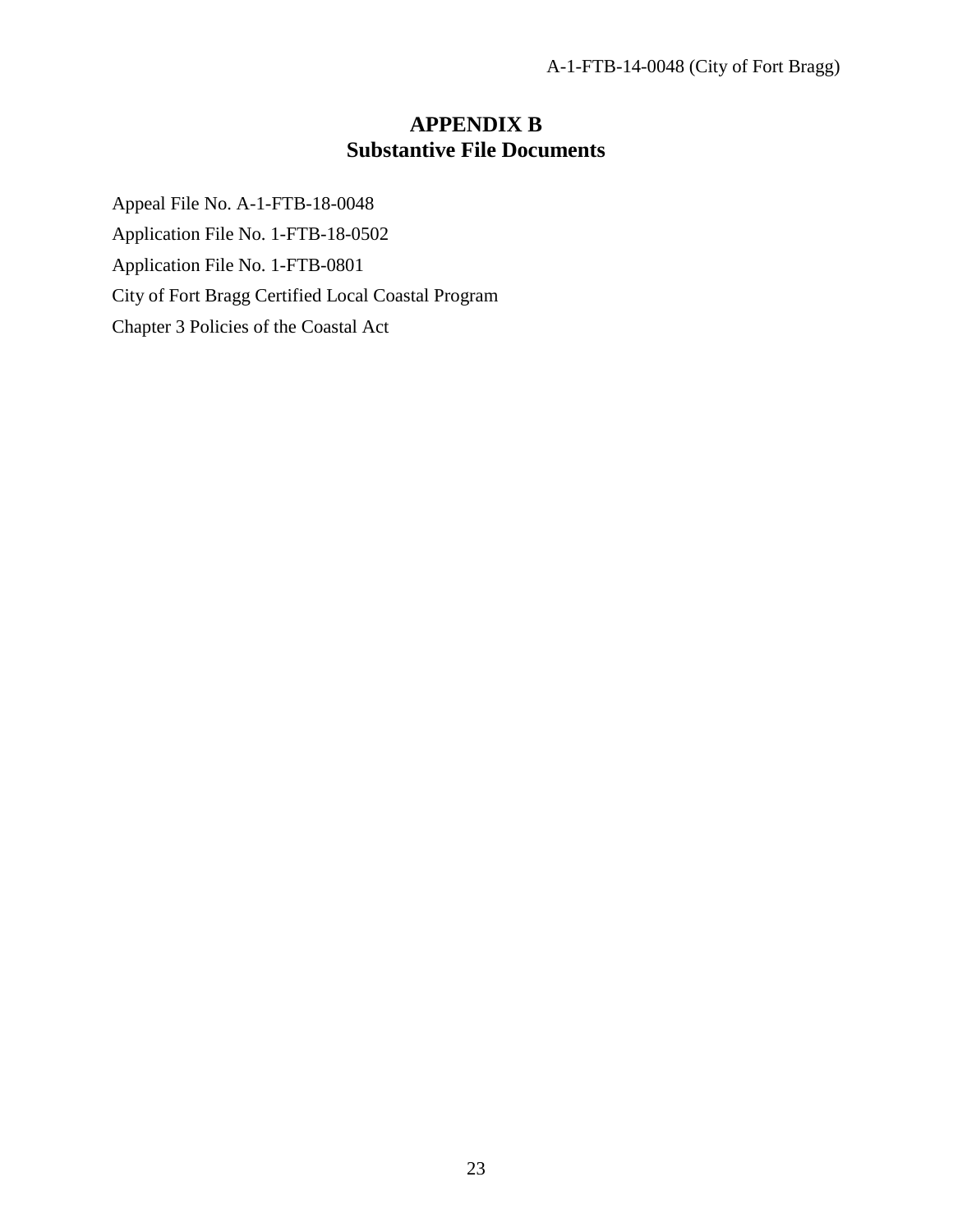# **APPENDIX C Excerpts from the City of Fort Bragg's Certified LCP** (Emphasis added)

# <span id="page-23-0"></span>**I. RELEVANT LAND USE PLAN (LUP) POLICIES AND STANDARDS**

LUP "Land Use Element" Chapter, Section G (Commercial and Industrial Land Use Designation) in part states as follows:

*… … …*

*Timber Resources Industrial: This designation is intended primarily for timber resource and forest products related manufacturing. It allows a variety of industrial uses relating to forest products processing such as log yards, manufacturing wood products, planing mills, storage of forest by-products, commercial seedling nurseries, and related support activities including railroad lines, truck shipping facilities, boiler and powerhouse operations, and related uses. In addition, it allows aquaculture with issuance of a conditional use permit. Open space, public parks, and recreation use types and public facilities are also permitted in this district.*

*… … …*

LUP "Conservation, Open Space, Energy, and Parks" Chapter, Section B (Goals, Policies, and Programs), including the following policies:

*… … …*

*Policy OS-1.1: Definition of ESHA. "Environmentally sensitive habitat area" means any area in which plant or animal life or their habitats are either rare or especially valuable because of their special nature or role in an ecosystem and which could be easily disturbed or degraded by human activities and developments.*

*Policy OS-1.7 Development in areas adjacent to Environmentally Sensitive Habitat Areas shall be sited and designed to prevent impacts which would significantly degrade such areas, and shall be compatible with the continuance of such habitat areas.*

*Policy OS-1.8: Development adjacent to ESHA shall provide buffer areas to serve as transitional habitat and provide distance and physical barriers to human intrusion. The purpose of this buffer area is to provide for a sufficient area to protect environmentally sensitive habitats from significant degradation resulting from future development. Buffers shall be of a sufficient size to ensure the biological integrity and preservation of the ESHA they are designed to protect. The width of the buffer area shall be a minimum of 100 feet, unless an applicant can demonstrate, after consultation with the California Department of Fish and Game, other relevant resource agencies, and the City, that 100 feet is not necessary to protect the resources of that particular habitat area and the adjacent*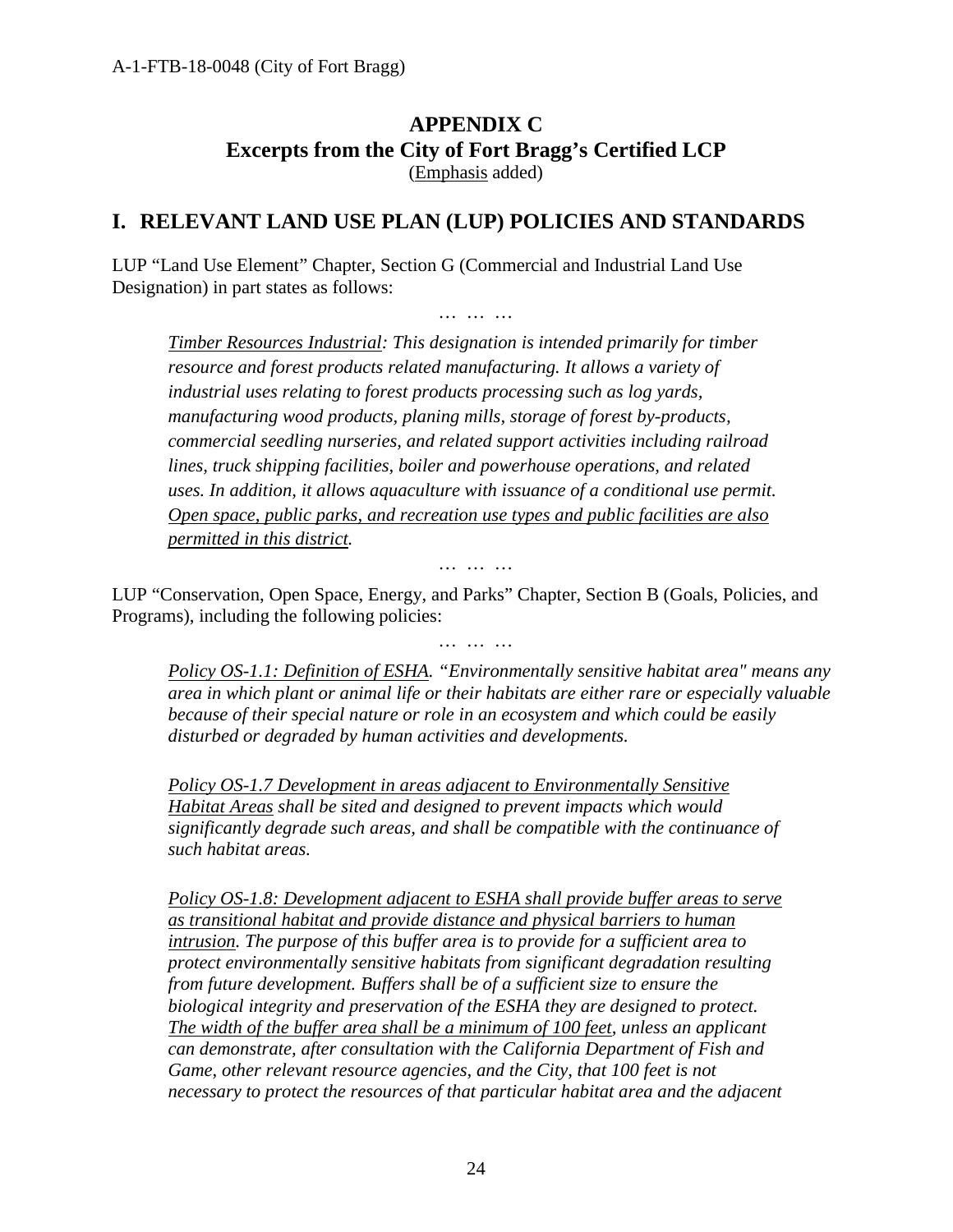*upland transitional habitat function of the buffer from possible significant disruption caused by the proposed development. The buffer area shall be measured from the outside edge of the environmentally sensitive habitat areas and in no event shall be less than 30 feet in width.*

*Policy OS-1.13: Landscaping Adjacent to ESHA. All development located within or adjacent to environmentally sensitive habitat areas shall be conditioned to: a) Require all proposed plantings be obtained from local genetic stocks within Mendocino County. If documentation is provided to the review authority that demonstrates that native vegetation from local genetic stock is not available, native vegetation obtained from genetic stock outside the local area, but from within the adjacent region of the floristic province, may be used; and if local genetic stocks within the floristic province are unavailable, the Director may authorize use of a commercial native mix, provided it is clear of invasive seed. Director may also authorize use of a seed mix that is selected for rapid senescence and replacement with native stock; and b) Require an invasive plant monitoring and removal program; and c) Prohibit the planting of any plant species on the property that is (a) listed as problematic and/or invasive by the California Native Plant Society, the California Invasive Plant Council, and/or by the State of California, or (b) listed as a 'noxious weed' by the State of California or the U.S. Federal Government.*

*Policy OS-5.1 Native Species: Preserve native plant and animal species and their habitat.* 

*Policy OS-5.2: To the maximum extent feasible and balanced with permitted use, require that site planning, construction, and maintenance of development preserve existing healthy trees and native vegetation on the site.*

*Policy OS-5.4: Condition development projects, requiring discretionary approval to prohibit the planting of any species of broom, pampas grass, gorse, or other species of invasive non-native plants deemed undesirable by the City.*

LUP "Conservation, Open Space, Energy, and Parks" Chapter, Section C (Water Quality), including the following policies:

*Policy OS-9.1: Minimize Introduction of Pollutants. Development shall be designed and managed to minimize the introduction of pollutants into coastal waters (including the ocean, estuaries, wetlands, rivers, streams, and lakes) to the extent feasible.* 

*… … …*

*Policy OS-9.2: Minimize Increases in Stormwater Runoff. Development shall be designed and managed to minimize post-project increases in stormwater runoff*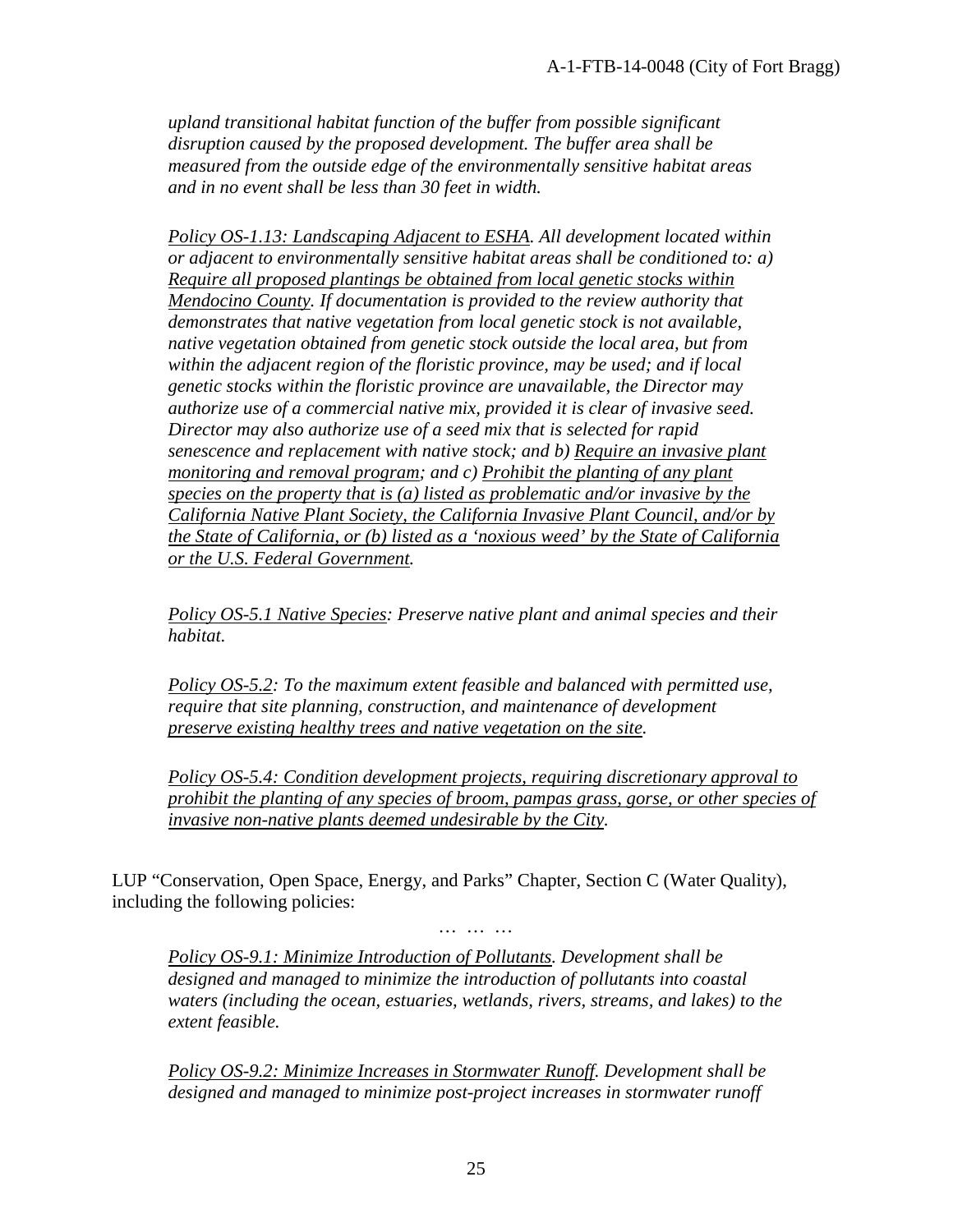*volume and peak runoff rate, to the extent feasible, to avoid adverse impacts to coastal waters.*

*Policy OS-9.5. Maintain and Restore Biological Productivity and Water Quality. The biological productivity and the quality of coastal waters, streams, wetlands, estuaries, and lakes appropriate to maintain optimum populations of marine organisms and for the protection of human health shall be maintained and, where feasible, restored through, among other means, minimizing adverse effects of waste water discharges and entrainment, controlling runoff, preventing depletion of ground water supplies and substantial interference with surface water flow, encouraging waste water reclamation, maintaining natural vegetation buffer areas that protect riparian habitats, and minimizing alteration of natural streams.*

*Policy OS-10.1: Construction-phase Stormwater Runoff Plan. All development that requires a grading permit shall submit a construction-phase erosion, sedimentation, and polluted runoff control plan. This plan shall evaluate potential construction-phase impacts to water quality and coastal waters, and shall specify temporary Best Management Practices (BMPs) that will be implemented to minimize erosion and sedimentation during construction, and prevent contamination of runoff by construction chemicals and materials.*

*Policy OS-10.2: Post-Construction Stormwater Runoff Plan. All development that has the potential to adversely affect water quality shall submit a post-construction polluted runoff control plan ("Runoff Mitigation Plan"). This plan shall specify long-term Site Design, Source Control, and, if necessary, Treatment Control BMPs that will be implemented to minimize stormwater pollution and erosive runoff after construction, and shall include the monitoring and maintenance plans for these BMPs.* 

*Policy OS-10.5: Guidance on BMP Selection and Design. Where BMPs, are required, BMPs shall be selected that have been shown to be effective in reducing the pollutants typically generated by the proposed land use. The strategy for selection of appropriate BMPs to protect water quality and coastal waters shall be guided by Chapter 18.64.070, Tables 1-3, of the Land Use & Development Code, or equivalent tables which list pollutants of concern for each type of development or land use.*

*Policy OS-11.8: Landscape with Native Plant Species. The City shall encourage development to use drought-resistant native plant species for landscaping, to reduce the need for irrigation and landscaping chemicals (e.g., pesticides and fertilizers).*

*Policy OS-11.10: Continue Operation and Maintenance of Post-Construction BMPs. Permittees shall be required to continue the operation, inspection, and maintenance of all post-construction BMPs as necessary to ensure their effective operation for the life of the development.*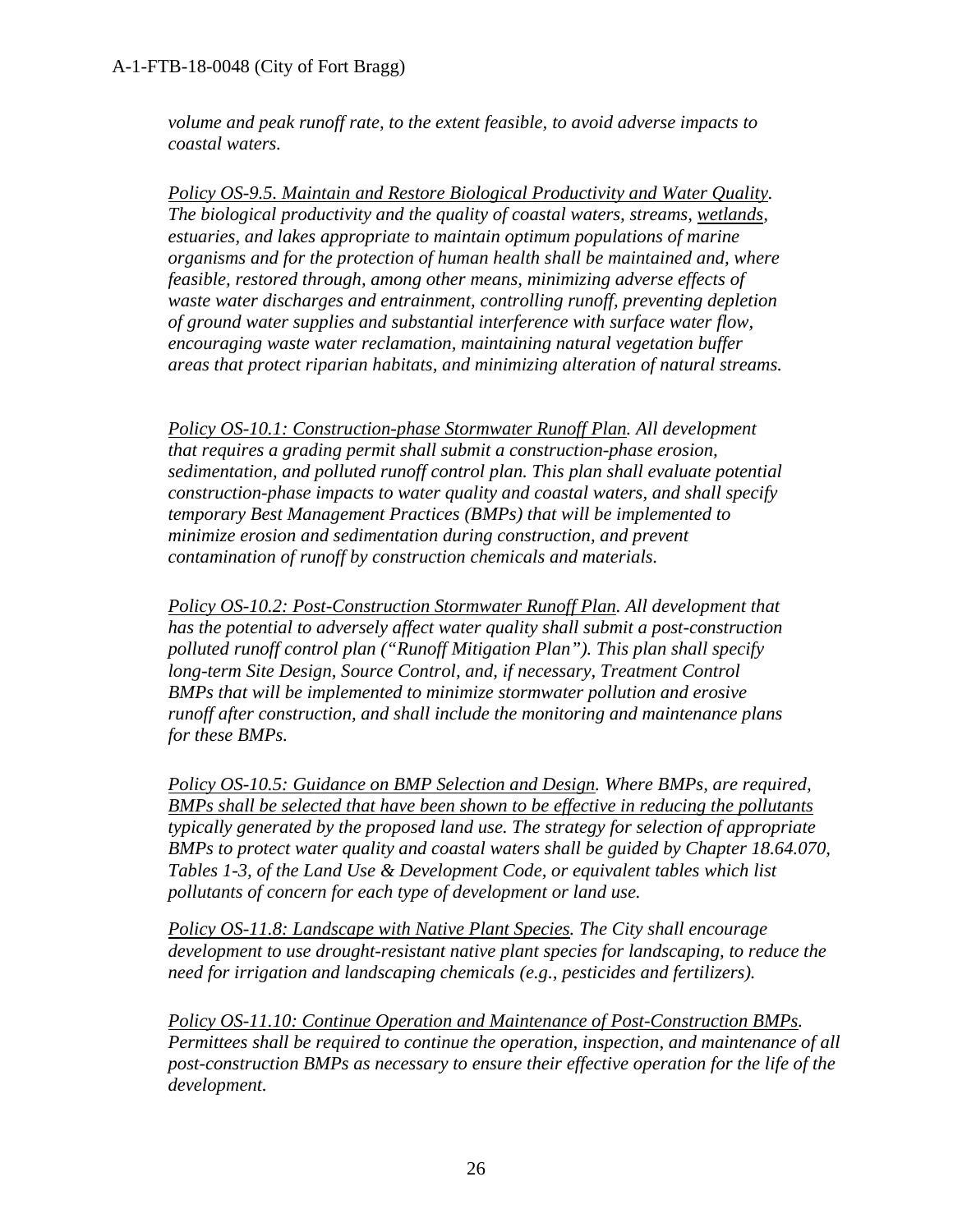*Policy OS-14.1: Minimize Polluted Runoff and Pollution from Construction. All development shall minimize erosion, sedimentation, and the discharge of other polluted runoff (e.g., chemicals, vehicle fluids, concrete truck wash-out, and litter) from construction activities, to the extent feasible.*

*Policy OS-14.4: Stabilize Soil Promptly. Development shall implement soil stabilization BMPs (including, but not limited to, re-vegetation) on graded or disturbed areas as soon as feasible.*

*Policy OS-14.5: Grading During Rainy Season. Grading is prohibited during the rainy season (from November 1 to March 30), except in response to emergencies, unless the review authority determines that soil conditions at the project site are suitable, and adequate erosion and sedimentation control measures will be in place during all grading operations.*

LUP "Conservation, Open Space, Energy, and Parks" Chapter, Section E (Public Access and Recreation), including the following policies:

*… … …*

*Policy OS-16.1 Coastal Access: Maximum access and recreational opportunities shall be provided consistent with public safety needs and the need to protect public rights, rights of private property owners, and natural resource areas from overuse. Provide public open space and shoreline access in the Coastal Zone…*

*Policy OS-16.7: Mitigation measures required for impacts to public access and recreational opportunities shall be implemented prior to or concurrent with construction of the approved development. Mitigation shall not substitute for implementation of a feasible project alternative that would avoid impacts to public access.*

*Policy OS-16.17 Coastal Trails: Develop a continuous trail system throughout the City which connects to the California Coastal Trail system.*

LUP "Community Design" Chapter, Section F (Goals, Policies, and Programs), including the following policies:

*Policy CD-1.1: Visual Resources: Permitted development shall be designed and sited to protect views to and along the ocean and scenic coastal areas, to minimize the alteration of natural landforms, to be visually compatible with the character of surrounding areas, and, where feasible, to restore and enhance scenic views in visually degraded areas.*

*Policy CD-1.4: New development shall be sited and designed to minimize adverse impacts on scenic areas visible from scenic roads or public viewing areas to the maximum feasible extent.*

*… … …*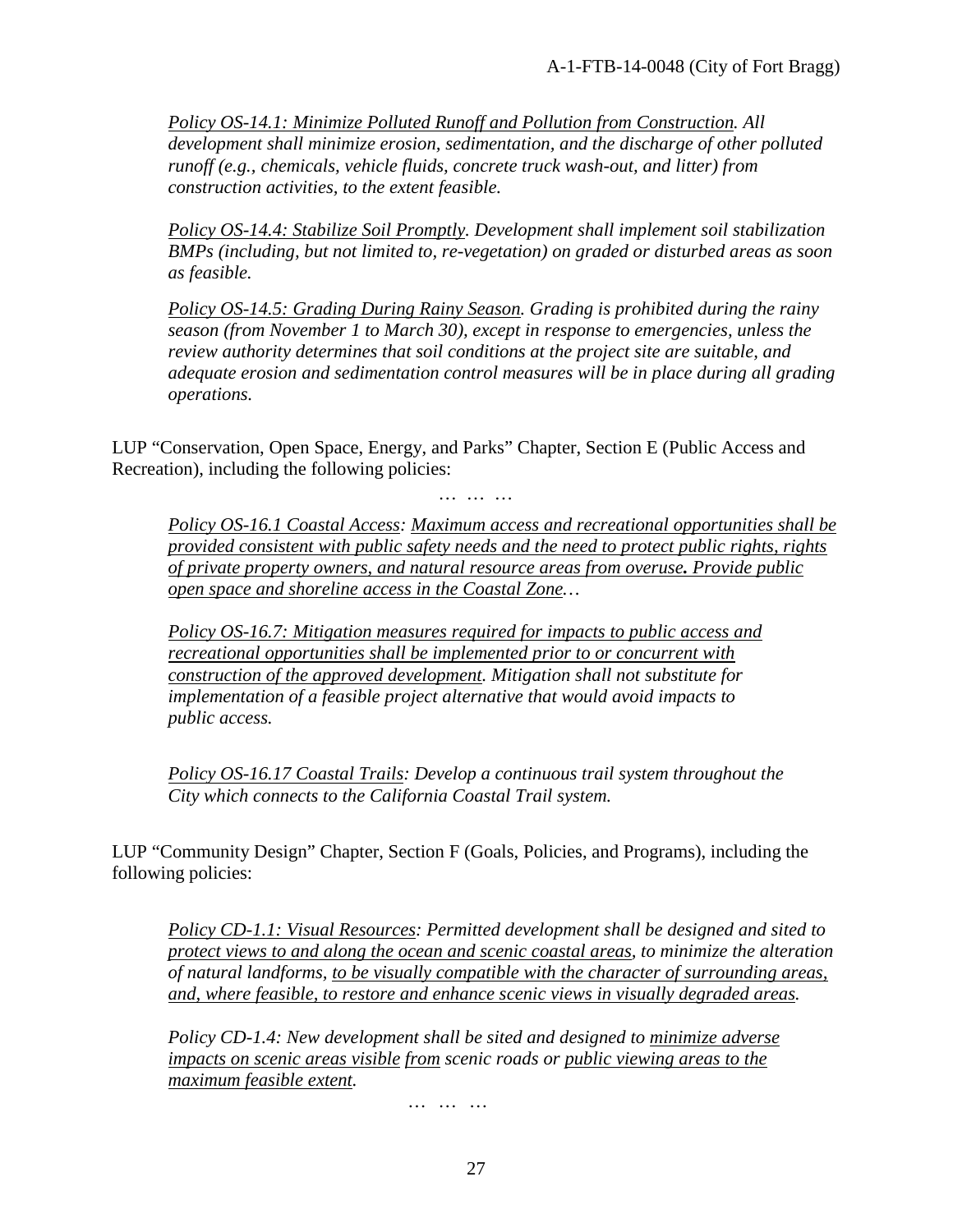# **II. RELEVANT IMPLEMENTATION PLAN (IP) POLICIES AND STANDARDS**

Chapter 17.20 – Development and Land Use Approval Requirements

*… … …*

#### *§17.20.030 – Allowable Land Uses and Permit Requirements.*

*A. Allowable land uses. The uses of land allowed by this Development Code in each zoning district are listed in: Chapters 17.21, Table 2-1; 17.22, Table 2-6; 17.24, Table 2- 10; and 17.26, Table 2-14; together with the type of planning permit required for each use. Each land use listed in the tables is defined in Article 10 (Glossary & Index). In addition to the required planning permit listed in Chapters 17.21, Table 2-1; 17.22, Table 2-6; 17.24, Table 2-10; and 17.26, Table 2-14, a coastal development permit may also be required for any change in the density or intensity of use or other development of land.*

*1. Establishment of an allowable use.*

*a. Any one or more land uses identified by Tables 2-1, 2-6, 2-10, and 2-14 as being allowable within a specific zoning district may be established on any parcel within that zoning district, subject to the planning permit requirements of Subsection B, and compliance with all applicable requirements of the Local Coastal Program, and this Development Code.*

*… … …*

#### *2. Use not listed.*

*a. A land use that is not listed in Tables 2-1, 2-6, 2-10, or 2-14, and is determined by the Director to not be included in Article 10 (Glossary & Index) under the definition of a listed land use, is not allowed within the City, except as otherwise provided in Subsection A.3 or Section 17.71.030.*

*b. A land use that is not listed in the tables within a particular zoning district is not allowed within that zoning district, except as otherwise provided in Subsection A.3 or Section 17.71.030.*

*3. Similar and compatible use may be allowed. The Director may determine that a proposed use not listed in this Article is allowable as follows:*

*a. Required findings. The Director may determine that a proposed use is similar to and compatible with a listed use and may be allowed, only after first making all of the following findings with the determination:*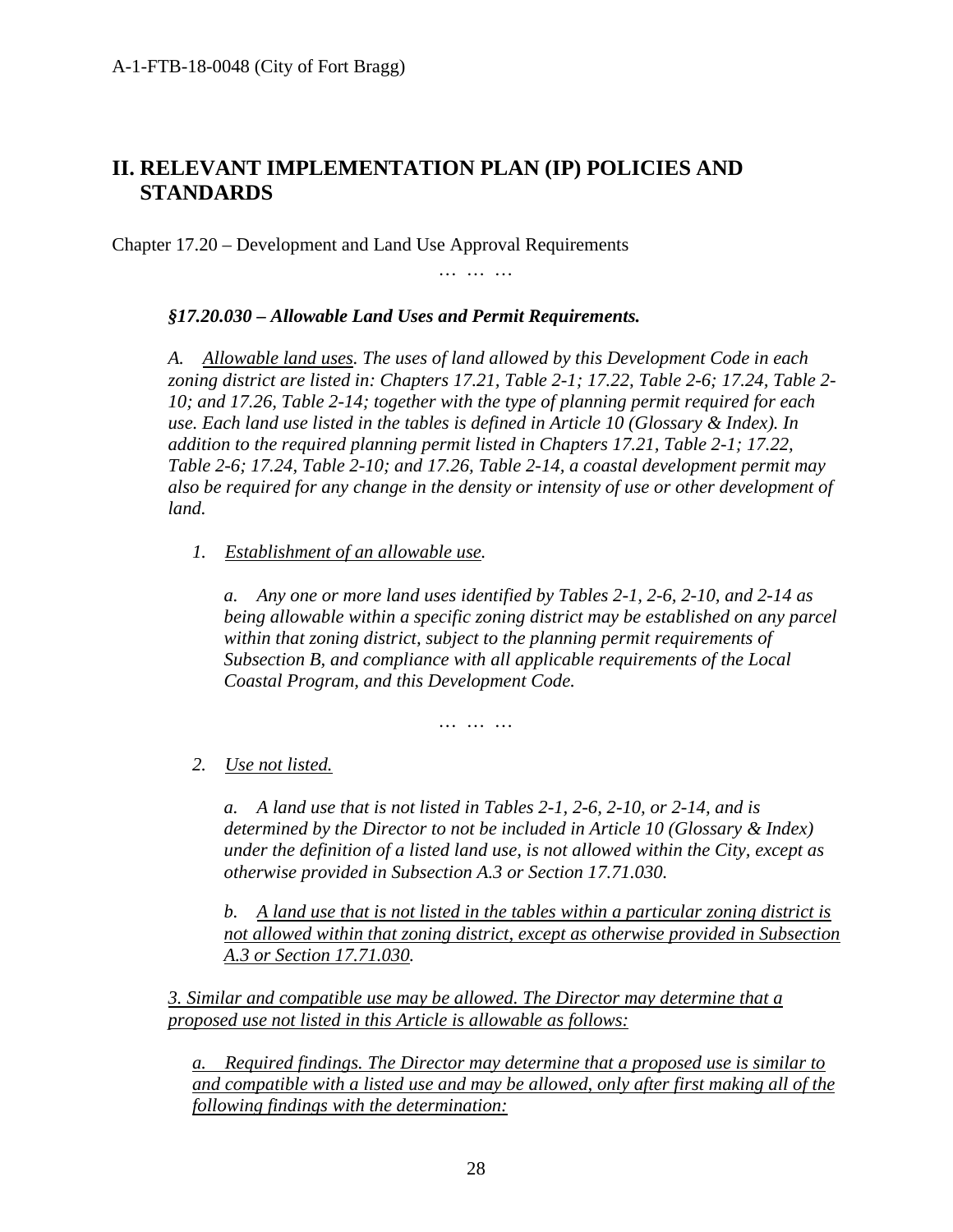*i) The characteristics of, and activities associated with the use are similar to one or more of the listed uses, and will not involve a greater intensity than the uses listed in the district;*

*ii) The use will be consistent with the purposes of the applicable zoning district;*

*iii) The use will be consistent with the Coastal General Plan, Local Coastal Program, and any applicable specific plan;*

*iv) The use will be compatible with the other uses allowed in the district; and*

*v) The use is not listed as allowable in another zoning district.*

*vi) The use will not have an adverse effect on coastal resources.*

*vii) The use will ensure adequate services will be provided to serve the proposed development.*

*viii) The use will not displace Coastal Act priority uses.*

*… … …*

*… … …*

Chapter 17.24 – Purposes of Industrial Zoning Districts in part as follows:

*§17.24.020-C – IT (Timber Resources Industrial) zoning district.* 

*The IT zoning district is applied to areas appropriate for timber resource and forest products related manufacturing, including a variety of related industrial uses, as well as related support activities including railroad lines, truck shipping facilities, power generation, and related uses; and aquaculture…The IT zoning district implements and is consistent with the IT land use designation of the Coastal General Plan.* 

*… … …*

Chapter 17.30 – Standards for All Development and Land Uses in part as follows:

*… … …*

#### *§17.30.080: Performance Standards.*

*A. Purpose. This Section provides performance standards that are designed to minimize various potential operational impacts of land uses and development within the City, and promote compatibility with adjoining areas and land uses.* 

*B. Applicability. The provisions of this Section apply to all new and existing land uses, including permanent and temporary uses in all zoning districts, unless an exemption is*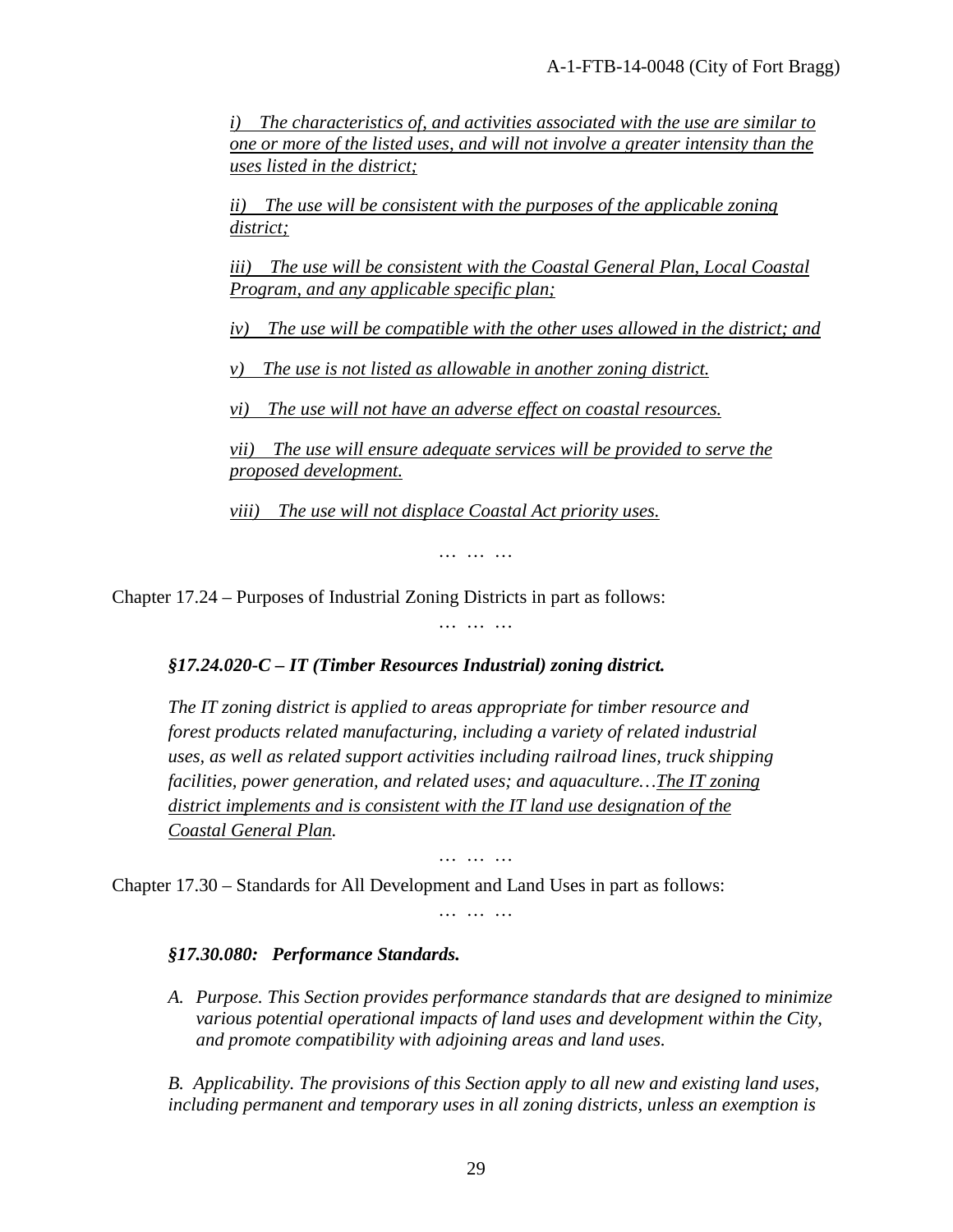*specifically provided. Uses existing on the effective date of this Section shall not be altered or modified thereafter to conflict with these standards.* 

*…… …*

*D. Dust. Activities that may generate dust emissions (e.g., construction, grading, commercial gardening, and similar operations) shall be conducted to limit the emissions beyond the site boundary to the maximum extent feasible. Appropriate methods of dust management shall include the following, subject to approval by the City Engineer.* 

- *1. Scheduling. Grading shall be designed and grading activities shall be scheduled to ensure that repeat grading will not be required, and that completion of the dust-generating activity (e.g., construction, paving or planting) will occur as soon as possible.*
- *2. Operations during high winds. Clearing, earth-moving, excavation operations or grading activities shall cease when the wind speed exceeds 25 miles per hour averaged over one hour.*
- *3. Limiting the area of disturbance. The area disturbed by clearing, demolition, earth-moving, excavation operations or grading shall be minimized at all times.*
- *4. Dust control. Dust emissions shall be controlled by watering a minimum of two times each day, paving or other treatment of permanent on-site roads and construction roads, the covering of trucks carrying loads with dust content, and/or other dust-preventive measures (e.g., hydroseeding, etc.).*
- *5. Revegetation. Graded areas shall be revegetated as soon as possible, but within no longer than 30 days, to minimize dust and erosion. Disturbed areas of the construction site that are to remain inactive longer than three months shall be seeded and watered until grass cover is grown and maintained; and*
- *6. Containment. Appropriate facilities shall be constructed to contain dust within the site as required by the City Engineer.*

Chapter 17.34 – Landscaping Standards in part as follows:

#### *§17.34.020 – Applicability.*

*A. New projects. Each new nonresidential and multi-family residential project shall provide landscaping in compliance with this Chapter…*

*… … …*

*… … …*

*… … …*

#### *§17.34.040 – Landscape and Irrigation Plans.*

*A. Preliminary Landscape Plan. A Preliminary Landscape Plan shall be submitted as part of each application for new development, or the significant expansion (e.g., 25*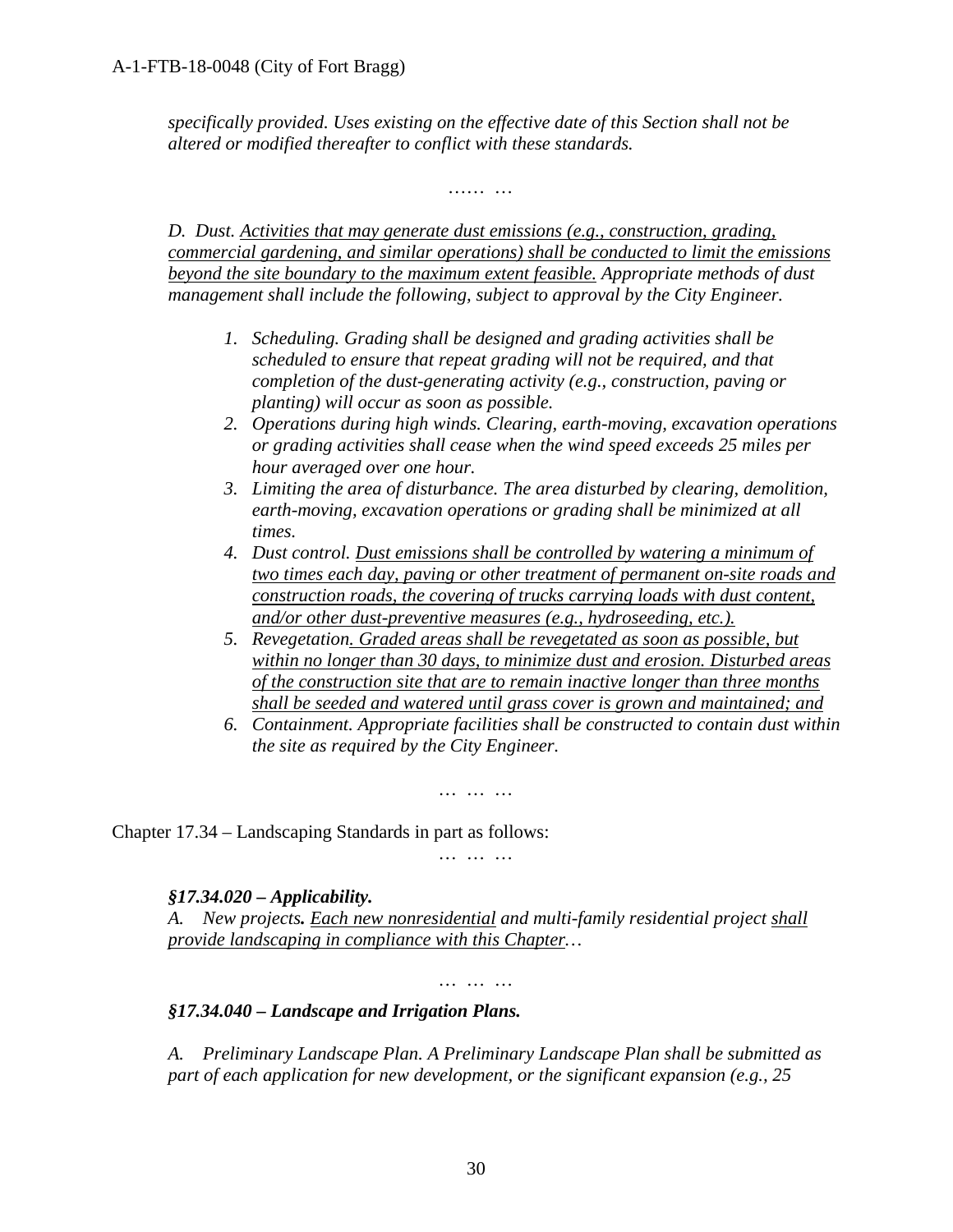*percent or more of floor area), or redevelopment of an existing use, as determined by the Director.*

*B. Final Landscape Plan. After planning permit approval, a Final Landscape Plan shall be submitted as part of the application for a Building Permit. A Final Landscape Plan shall be approved by the review authority before the start of grading or other construction, and before the issuance of a Building Permit.*

*C. Content and preparation.*

*1. Required information. Preliminary Landscape Plans and Final Landscape Plans shall contain the information required for landscape plans by the Department. However, at a minimum, the plans shall include the following information:*

*a. Preliminary Landscape Plans. Location of proposed materials, including the identification of ground covers, shrubs, and trees. b. Final Landscape Plans. Detailed drawings and specifications clearly identifying the name, size, and precise location of all materials, as well as the precise location and technical description of the irrigation system and its individual components.*

*2. Preparation by qualified professional. Each landscape plan for five or more dwelling units, or a non-residential project submitted in compliance with this Chapter shall be prepared by a California licensed landscape architect, licensed landscape contractor, certified nurseryman, or other professional determined by the Director to be qualified.*

*D. Review and approval. After initial application, the Director shall review each Preliminary Landscape Plan and Final Landscape Plan to verify its compliance with the provisions of this Chapter. The Director may approve the submittal in compliance with this Chapter, or may disapprove or require changes to a submittal if it is not in compliance.*

*… … …*

*F. Changes to approved landscape plans. The Director may authorize minor changes from the requirements of this Chapter.*

*1. For purposes of this Section, minor changes shall be defined as changes to the Final Landscape Plans that are not visible and do not affect the theme or character established for the subject development project.*

*2. If the Director determines that a requested change does not comply with the definition of minor in Subsection F.1, above, the requested change may only be approved by the review authority that originally approved the plans.*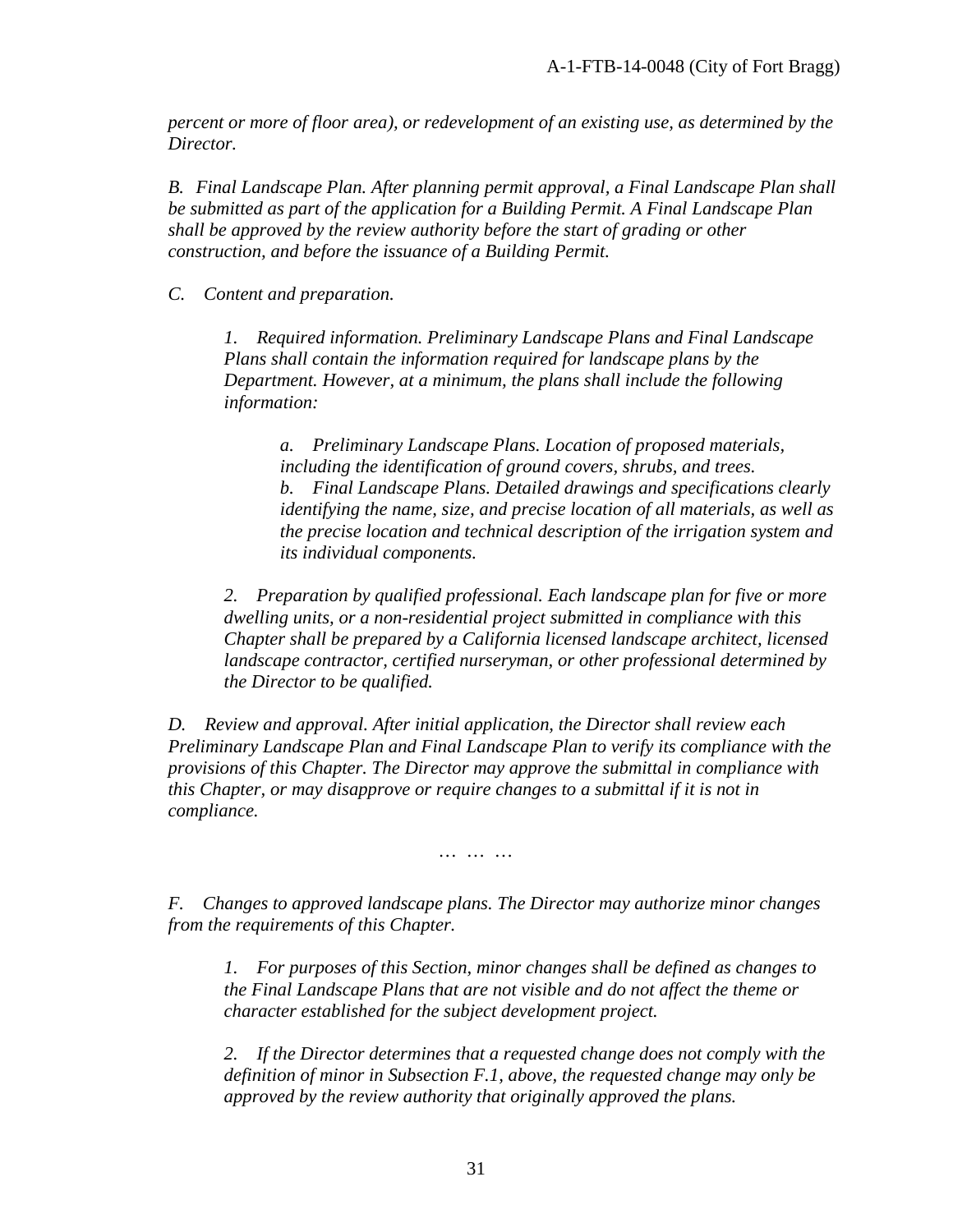*… … …*

#### *§17.34.040 – Landscape Standards.*

*A. Landscape design. The required landscape plan shall be designed to integrate all elements of the project (e.g., buildings, parking lots, and streets) to achieve their aesthetic objectives, desirable microclimates, stormwater runoff infiltration objectives, and minimization of water and energy demand.*

*1. Plant selection and grouping. Plant materials shall be selected for: water demand and drought tolerance; adaptability and relationship to the Fort Bragg environment, and the geological and topographical conditions of the site; color, form, and pattern; ability to provide shade; and soil retention capability.*

*a. Plants having similar water use shall be grouped together in distinct hydrozones.*

*b. The protection and preservation of native species and natural areas is encouraged, and may be required by conditions of approval as a result of project review in compliance with the California Environmental Quality Act (CEQA).*

*… … …*

*3. Height limits. Landscape materials shall be selected, placed on a site, and maintained to not:*

*a. Exceed a maximum height of 42 inches within a traffic safety visibility area required by Section 17.30.060.E, except for one or more trees with the lowest portion of their canopy maintained at a minimum height of six feet above grade…* 

*… … …*

*5. Safety requirements. Landscape materials shall be located so that at maturity they do not:*

*a. Interfere with safe sight distances for vehicular, bicycle, or pedestrian traffic;*

*b. Conflict with overhead utility lines, overhead lights, or walkway lights; or*

*c. Block pedestrian or bicycle ways.*

*… … …*

*E. Environmentally Sensitive Habitat Areas. All development located within or adjacent to environmentally sensitive habitat areas shall be conditioned to:*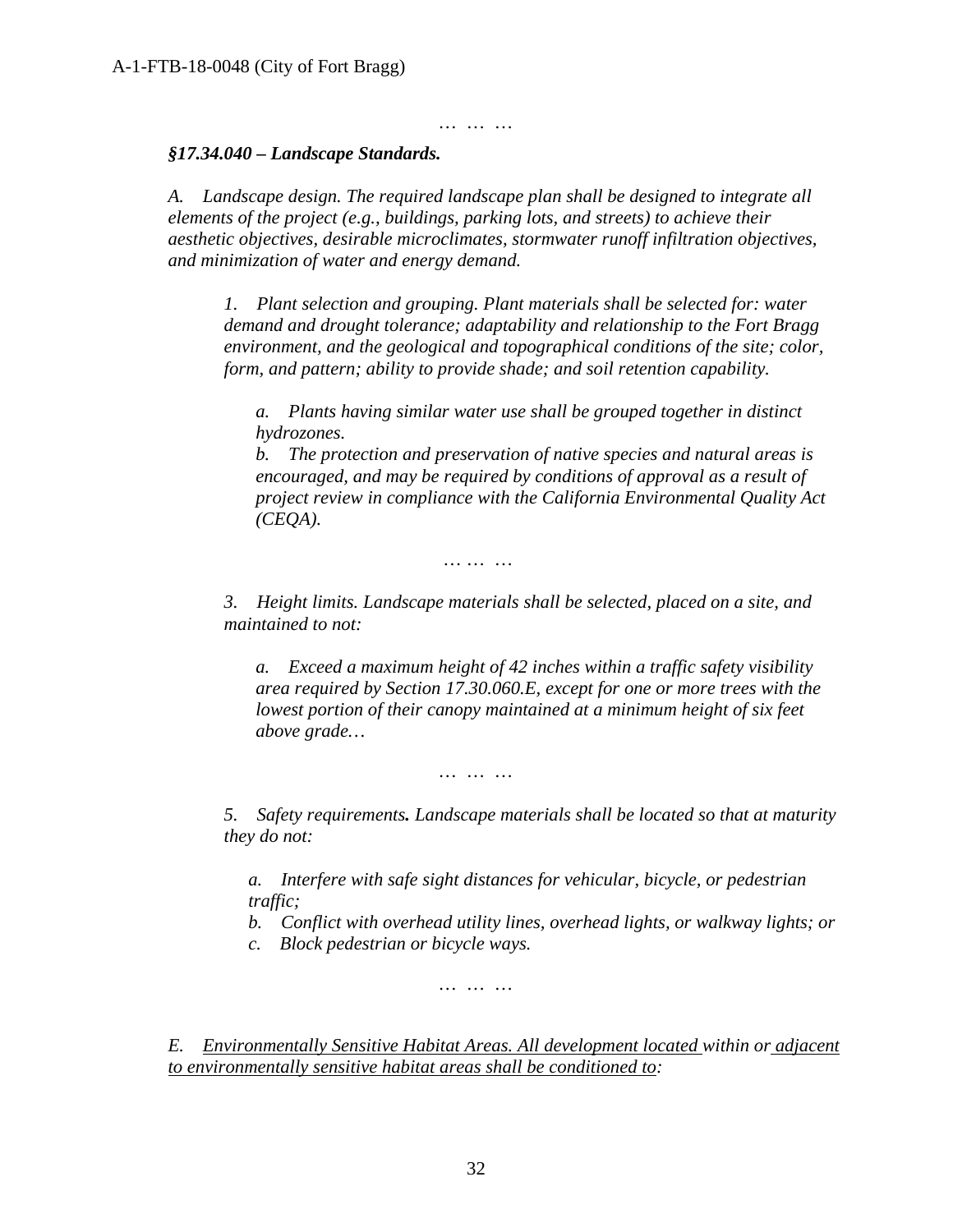*1. Require all proposed plantings be obtained from local genetic stocks within Mendocino County. If documentation is provided to the review authority that demonstrates that native vegetation from local genetic stock is not available, native vegetation obtained from genetic stock outside the local area, but from within the adjacent region of the floristic province, may be used. If local genetic stocks within the floristic province are unavailable, the Director may authorize use of a commercial native mix, provided it is clear of problematic and/or invasive seed. Director may also authorize use of a seed mix that is selected for rapid senescence to be subsequently complimented or replaced with native stock; and*

*2. Require an invasive plant monitoring and removal program; and*

*3. Prohibit the planting of any plant species on the property that is (a) listed as problematic and/or invasive by the California Native Plant Society, the California Invasive Plant Council, and/or by the State of California, or (b) listed as a "noxious weed" by the State of California or the U.S. Federal Government.*

#### *§17.34.070 – Maintenance of Landscape Areas.*

*A. Maintenance required. All site landscaping shall be maintained in a healthful and thriving condition at all times…Regular maintenance shall include checking, adjusting, and repairing irrigation equipment; resetting automatic controllers; aerating and dethatching turf areas; adding/replenishing mulch, fertilizer, and soil amendments; pruning; and weeding all landscaped areas.*

*B. Maintenance agreement. Prior to final building inspection or the issuance of a certificate of occupancy, and prior to the recordation of a final subdivision map where applicable, the applicant shall enter into a landscape maintenance agreement with the City to guarantee proper maintenance in compliance with Subsection A. The form and content of the agreement shall be approved by the City Attorney and the Director.*

*C. Water waste prohibited. Water waste in existing developments resulting from inefficient landscape irrigation leading to excessive runoff, low head drainage, overspray, and other similar conditions where water flows onto adjacent property, nonirrigated areas, walks, roadways, or structures is prohibited.*

*D. Enforcement. Failure to maintain landscape areas in compliance with this Section shall be deemed a nuisance, and shall be subject to abatement in compliance with the Municipal Code, and/or the applicable planning permit may be revoked.*

*… … …*

Chapter 17.50 – Land and Marine Resource Protection in part as follows:

*§17.50.070-C – Visual Resources.* 

*A. Purpose. The provisions of this Section are intended to consider and protect the scenic and visual qualities of coastal areas, maintain existing scenic views of the*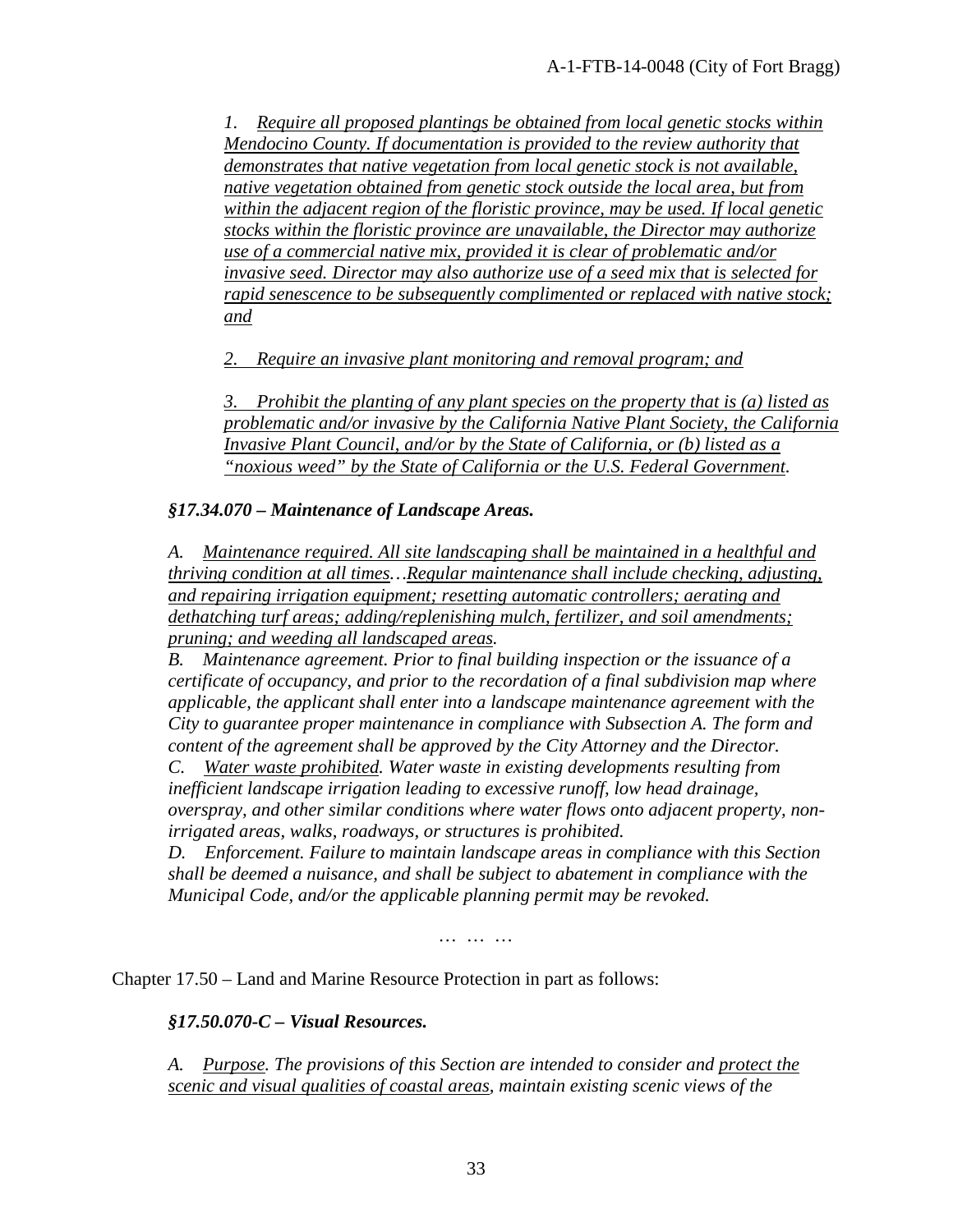*coastline from Highway 1, and ensure that proposed development is consistent with the character of its surroundings.*

*B. Applicability. The requirements of this Section apply to the review and approval of planning permits, including but not limited to, coastal development permits for proposed development located on any parcel of land that is located along, provides views to, or is visible from any scenic area, scenic road, or public viewing area including:*

*… … …*

*4. Areas designated "Potential Scenic Views Toward the Ocean or the Noyo River" on Map CD-1.*

*C. Visual Analysis. A Visual Analysis shall be required for all new development located in areas designated "Potential Scenic Views Toward the Ocean or the Noyo River" on Map CD-1, except development listed in 1.a-1.e below.*

*2. Information required for Visual Analysis: Applications for development requiring a Visual Analysis shall include the following:*

*b. Photographic simulations wherein proposed structures are superimposed on these photographs by means of lines, blocked out areas of shading, or other means in a manner that accurately identifies the location, height, and bulk of the structures;*

*… … …*

*… … …*

*d. A site map and elevations of proposed structures with an explanation of how the scenic views would be affected by the proposed development, and what mitigations are proposed.*

*D. General findings for project approval. Coastal Development Permit approval for development in the areas identified by Subsection B. shall require that the review authority first find that the proposed project:*

- *1. Minimize the alteration of natural landforms;*
- *2. Is visually compatible with the character of the surrounding area;*

*3. Is sited and designed to protect views to and along the ocean and scenic coastal areas; and*

*4. Restores and enhances visual quality in visually degraded areas, where feasible.*

*E. Development Standards.*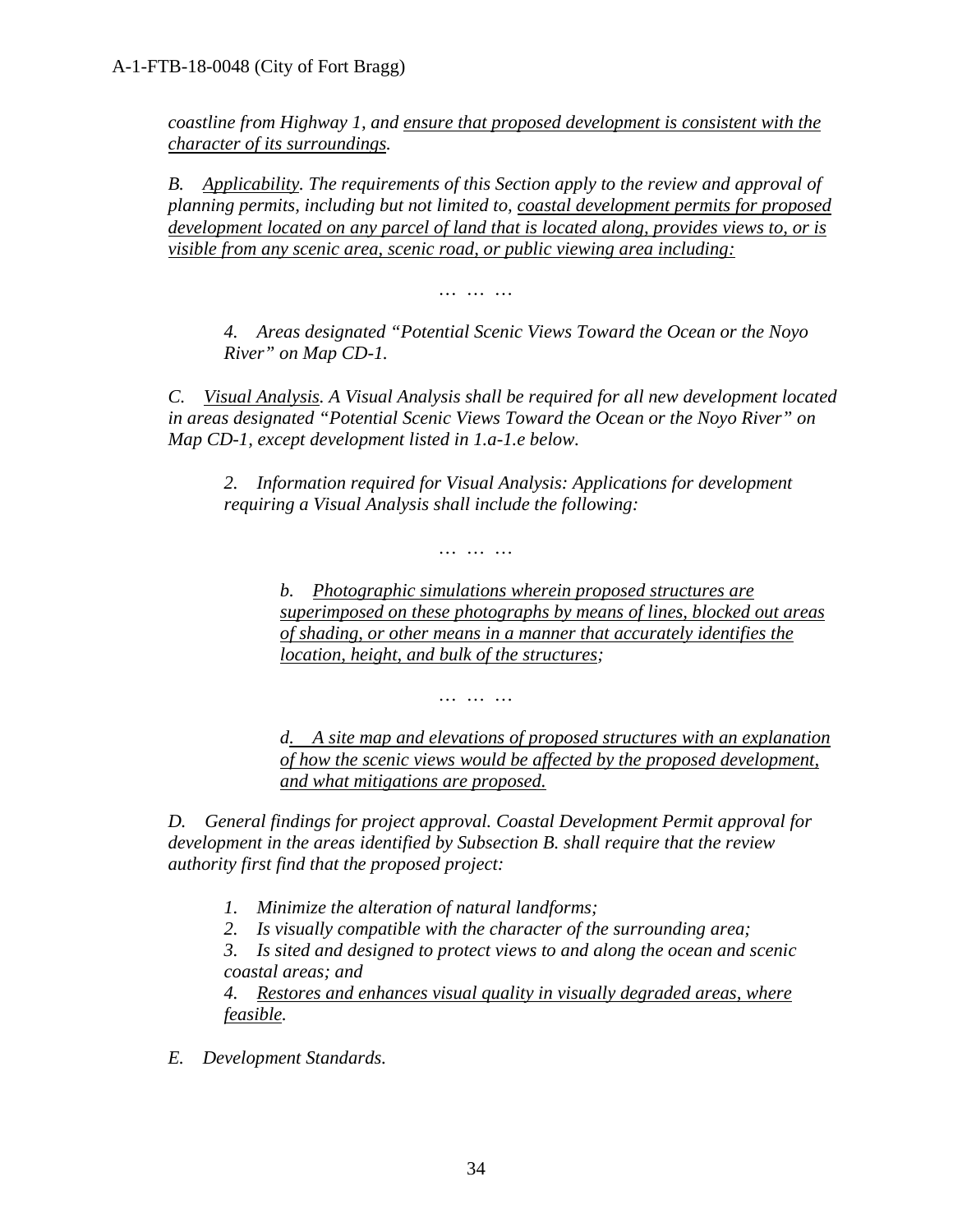*1. Development shall be sited and designed to minimize adverse impacts on scenic areas visible from scenic roads or public viewing areas to the maximum feasible extent.*

*2. Fences, walls, and landscaping shall minimize blockage of views of scenic areas from roads, parks, beaches, and other public viewing areas.*

*3. Development shall minimize removal of natural vegetation. Existing native trees and plants shall be preserved on the site to the maximum extent feasible.*

*… … …*

Chapter 17.62 – Grading, Erosion, and Sediment Control Standards in part as follows:

#### *§17.62.020 – Dust Prevention and Control.*

*B. Dust prevention and control plan. A Dust Prevention and Control Plan shall be submitted in conjunction with a grading plan or other plan involving the movement of dirt...* 

- *1. Plan content. The plan shall demonstrate that the discharge of dust from the construction site will not occur, or can be controlled to an acceptable level depending on the particular site conditions and circumstances.* 
	- *a. The plan shall address site conditions during construction operations, after normal working hours, and during various phases of construction.*
	- *b. The plan shall include the name and the 24 hour phone number of a responsible party in case of emergency.*
	- *c. If the importing or exporting of dirt is necessary as demonstrated by the cut and fill quantities on the grading plan, the plan shall also include the procedures necessary to keep the public streets and private properties along the haul route free of dirt, dust, and other debris.*
	- *d. When an entire project is to be graded and the subsequent construction on the site is to be completed in phases, the portion of the site not under construction shall be treated with dust preventive substance or plant materials and an irrigation system.*
	- *e. All phased projects shall submit a plan demonstrating that dust will not be generated from future phase areas.*

*… … …*

Chapter 17.64 –Stormwater Runoff Pollution Control in part as follows:

#### *§17.64.030 – Site Development and Maintenance Standards.*

*A. Applicability of Provisions….* 

*1. An applicant proposing a project with land disturbance of one acre or more, or any industrial facility shall be required to submit a Stormwater Pollution Prevention Plan (SWPPP) in compliance with the requirements of the Federal*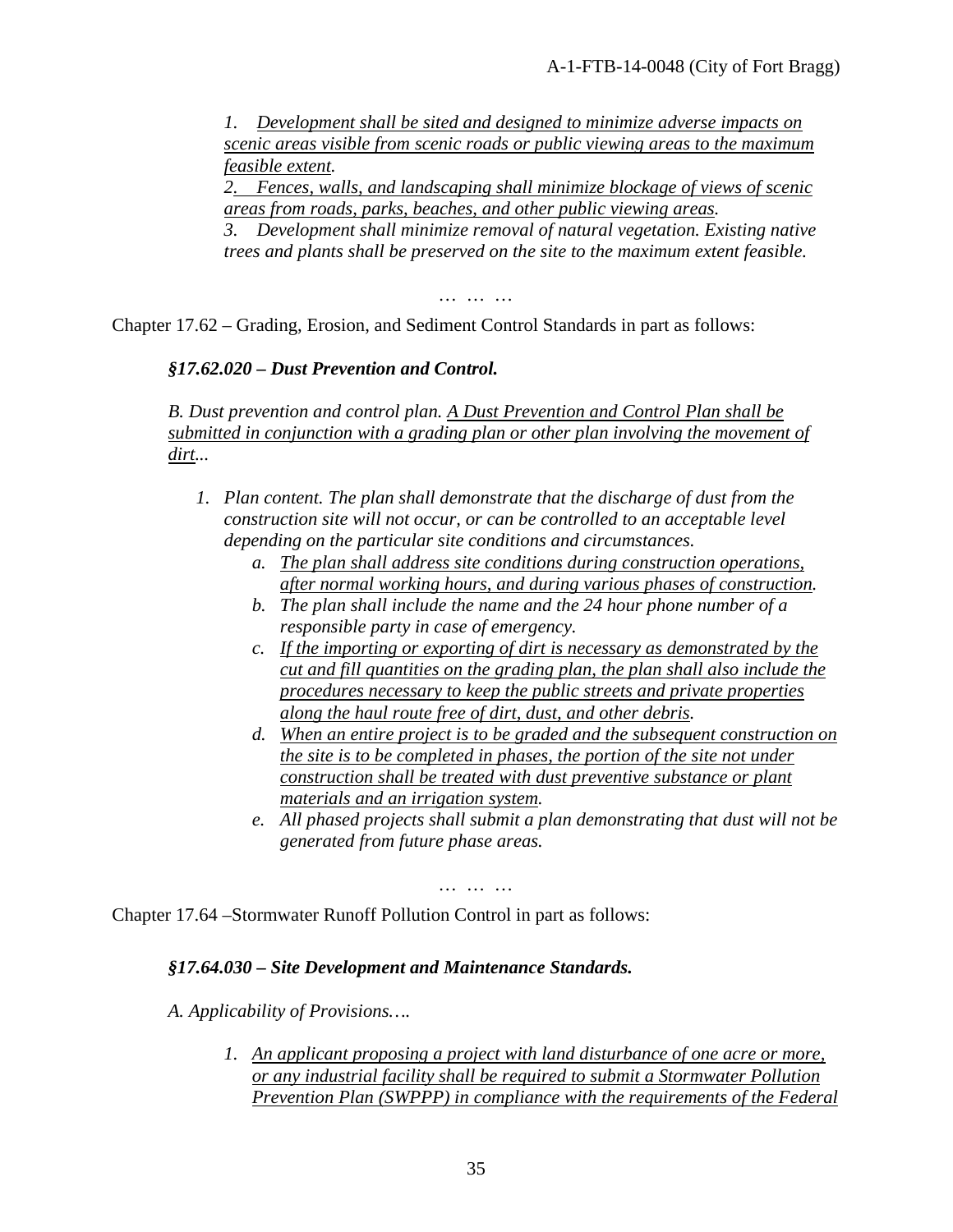*Clean Water Act, U.S. Environmental Protection Agency (EPA), and the California State Water Resources Control Board…*

*… … …*

#### *§17.64.040 – Stormwater Runoff Mitigation Plan Requirements.*

*The following runoff reduction requirements shall apply to all persons submitting applications for development within the City, whether fulfilled by the Federal SWPPP format, by a Runoff Mitigation Plan (RMP), or as an additional measure.*

- *A. Submittal of Runoff Mitigation Plan. At the time of submittal of an application for the first planning approval for proposed development, the applicant shall submit to the City Engineer either a Runoff Mitigation Plan, or a copy of a Notice of Intent (NOI) to comply with the NPDES Storm Water Construction or Industrial Permit filed with the Regional Water Quality Control Board.*
- **B.** *Goal for runoff reduction in a Runoff Mitigation Plan. In developing a Runoff Mitigation Plan, an applicant shall demonstrate that the development will be designed and managed to minimize increases in stormwater runoff volume and peak runoff rate, to the extent feasible, and that an effort is made to reduce projected runoff for the project…*

*… … …*

#### *§17.64.070 – Post-Construction Best Management Practices.*

- *A. Post-Construction BMP Requirements.*
	- *1. Emphasize Site Design and Source Control BMPs. Long-term postconstruction Best Management Practices (BMPs) that protect water quality and control runoff flow shall be incorporated in the project design of development that has the potential to adversely affect water quality in the following order of emphasis:* 
		- *a. Site Design BMPs: Any project design feature that reduces the creation or severity of potential pollutant sources, or reduces the alteration of the project site's natural flow regime. Examples include minimizing impervious surfaces, and minimizing grading.*
		- *b. Source Control BMPs: Any schedules of activities, prohibitions of practices, maintenance procedures, managerial practices, or operational practices that aim to prevent stormwater pollution by reducing the potential for contamination at the source of pollution. Examples include covering outdoor storage areas, use of efficient irrigation, and minimizing the use of landscaping chemicals.*
		- *c. Treatment Control BMPs: Any engineered system designed to remove pollutants by simple gravity settling of particulate pollutants, filtration, biological uptake, media adsorption, or any other physical,*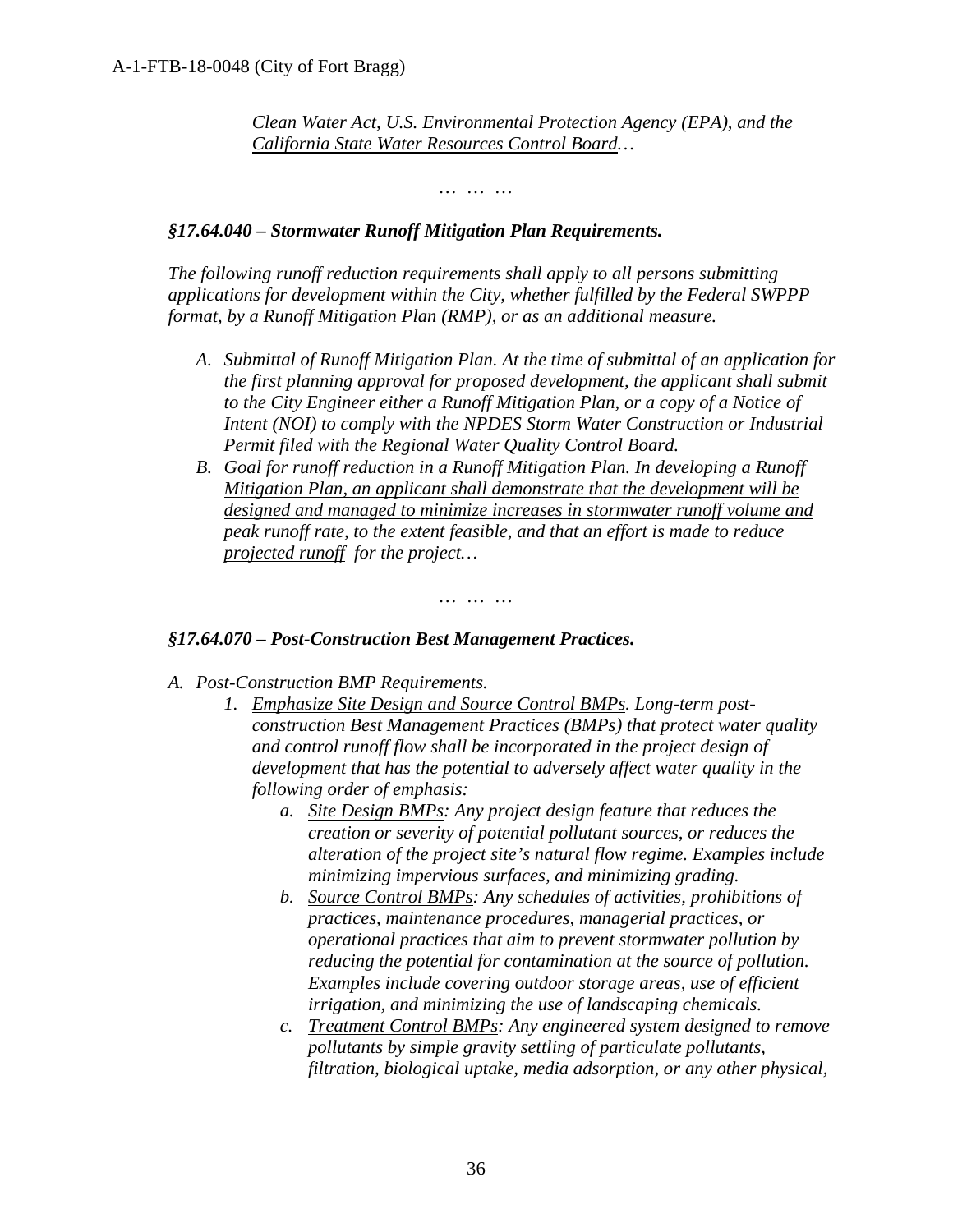*biological, or chemical process. Examples include vegetated swales, and storm drain inserts.*

- *2. Incorporate Site Design and Source Control. Site Design BMPs may reduce a development's need for Source and/or Treatment Control BMPs, and Source Control BMPs may reduce the need for Treatment Control BMPs. Therefore, all development that has the potential to adversely affect water quality shall incorporate effective post-construction Site Design and Source Control BMPs, where applicable and feasible, to minimize adverse impacts to water quality and coastal waters resulting from the development. Site Design and Source Control BMPs may include, but are not limited to, those outlined in the City's Storm Water Management program.*
- *3. Incorporate Treatment Control BMPs if Necessary. If the combination of Site Design and Source Control BMPs is not sufficient to protect water quality and coastal waters consistent with Policy OS-9.3, as determined by the review authority, development that has the potential to adversely affect water quality shall also incorporate post-construction Treatment Control BMPs….*

*Treatment Control BMPs may include, but are not limited to, those outlined in the City's Storm Water Management program, including biofilters (e.g., vegetated swales or grass filter strips), bioretention, infiltration trenches or basins, retention ponds or constructed wetlands, detention basins, filtration systems, storm drain inserts, wet vaults, or hydrodynamic separator systems.* 

*B. Site Design and Source Control BMP Requirements. Development shall be sited and designed to protect water quality and minimize impacts to coastal waters by incorporating BMPs designed to ensure the following:* 

*1. Use Integrated Management Practices in Site Design. The city shall require, where appropriate and feasible, the use of small-scale integrated management practices (e.g., Low Impact Development designs) designed to maintain the site's natural hydrology by minimizing impervious surfaces and infiltrating stormwater close to its source (e.g., vegetated swales, permeable pavements, and infiltration of rooftop runoff).* 

*2. Preserve Functions of Natural Drainage Systems. Development shall be sited and designed to preserve the infiltration, purification, detention, and retention functions of natural drainage systems that exist on the site, where appropriate and feasible. Drainage shall be conveyed from the developed area of the site in a non-erosive manner.* 

*… … …*

*4. Infiltrate Stormwater Runoff. Development shall maximize on-site infiltration of stormwater runoff, where appropriate and feasible, to preserve natural hydrologic conditions, recharge groundwater, attenuate runoff flow, and minimize transport of pollutants.*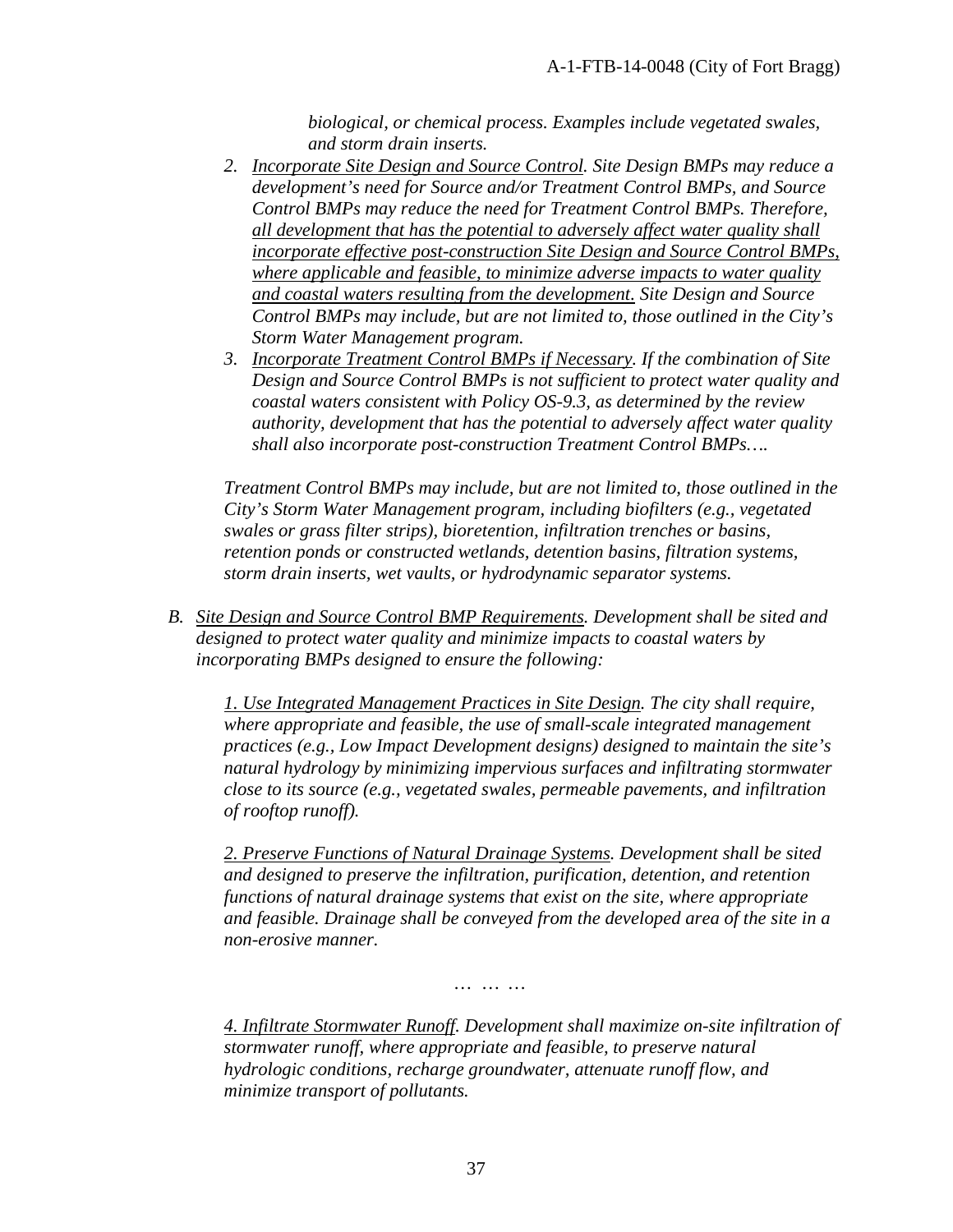*Alternative management practices shall be substituted where the review authority has determined that infiltration BMPs may result in adverse impacts, including but not limited to where saturated soils may lead to geologic instability, where infiltration may contribute to flooding, or where regulations to protect groundwater may be violated.*

*a. Divert Stormwater Runoff into Permeable Areas. Development that creates new impervious surfaces shall divert stormwater runoff flowing from these surfaces into permeable areas, where appropriate and feasible, to enhance on-site stormwater infiltration capacity.* 

*6. Landscape with Native Plant Species. The City shall encourage development to use drought-resistant native plant species for landscaping, to reduce the need for irrigation and landscaping chemicals (e.g., pesticides and fertilizers).* 

*C. Site Operation and Management BMPs. The owner, occupant, or other person in charge of day-to-day operation of all premises within the City shall implement the Best Management Practices, as applicable, as follows.* 

*1. Permitees shall be required to continue the operation, inspection, and maintenance of all post-construction BMPs as necessary to ensure their effective operation for the life of the development.* 

*3. For premises where machinery or other equipment which is repaired or maintained at facilities or activities associated with industrial or commercial activities, (according to the United States Office of Management and Budget Standard Industrial Classification Manual), the owner, occupant, or other person in charge of day-to-day operations shall use BMPs or other steps to prevent discharge of maintenance or repair related pollutants to the City's storm drain system.* 

*4. For other premises exposed to stormwater, the owner, occupant, or other person in charge of day-to-day operations shall use BMPs, if they exist, or other methods to reduce the discharge of pollutants to the maximum extent feasible. Such measures may include the removal and lawful disposal of any solid waste or any other substance that, if it were to be discharged to the storm drain system, would be a pollutant, including fuels, waste fuels, chemicals, chemical wastes, and animal wastes, from any part of the premises exposed to stormwater.* 

*5. For premises which fall under the requirements for the Industrial SWPPP per Federal Law, the site annual reports and monitoring reports shall also be submitted to the City Engineer.*